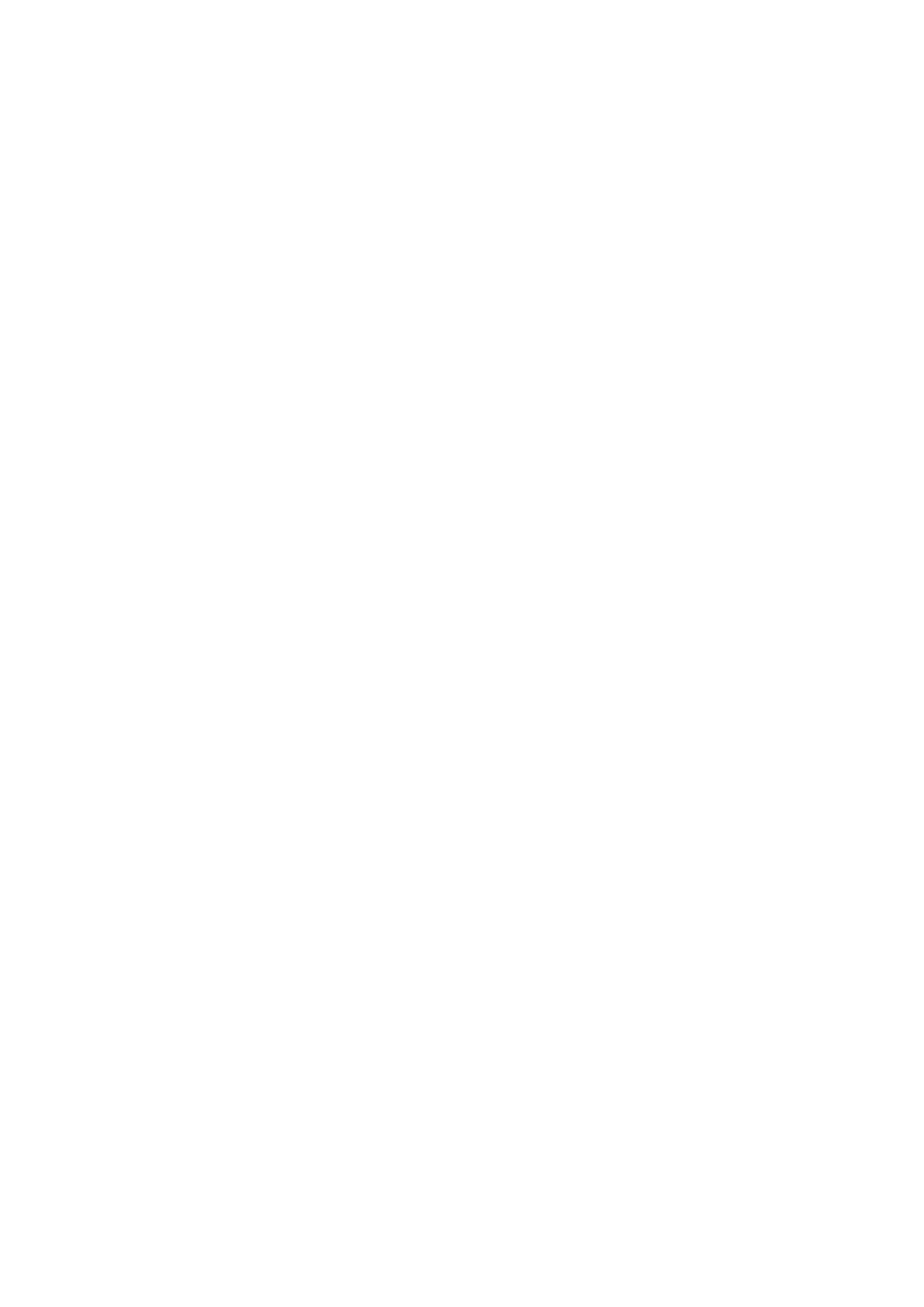### **In the case of Zoletic and Others v. Azerbaijan,**

The European Court of Human Rights (Fifth Section), sitting as a Chamber composed of:

Síofra O'Leary, *President,* Mārtiņš Mits, Ganna Yudkivska, Lətif Hüseynov, Jovan Ilievski, Ivana Jelić, Mattias Guyomar, *judges,*

and Victor Soloveytchik, *Section Registrar,*

Having regard to:

the application (no. 20116/12) against the Republic of Azerbaijan lodged with the Court under Article 34 of the Convention for the Protection of Human Rights and Fundamental Freedoms ("the Convention") by thirty-three Bosnia and Herzegovina nationals whose names are listed in the Appendix ("the applicants"), on 22 March 2012;

the decision to give notice to the Azerbaijani Government ("the Government") of the complaints under Articles 4 § 2 and 6 of the Convention and Article 1 of Protocol No. 1 to the Convention and to declare inadmissible the remainder of the application;

the observations submitted by the respondent Government and the observations in reply submitted by the applicants;

the comments submitted by the Government of Bosnia and Herzegovina who had exercised their right to intervene in the case (under Article 36  $\S$  1) of the Convention and Rule 44 § 1 (b) of the Rules of Court);

Having deliberated in private on 14 September 2021,

Delivers the following judgment, which was adopted on that date:

## **INTRODUCTION**

1. The case concerns the alleged failure by the respondent State to conduct an effective investigation into the applicants' complaints that they had been victims of forced or compulsory labour and trafficking in human beings and the alleged failure by the domestic authorities and courts to deliver reasoned decisions to protect the applicants' pecuniary interests, in breach of Articles 4 § 2 and 6 of the Convention and Article 1 of Protocol No. 1 to the Convention.

## THE FACTS

2. The applicants' personal details are set out in the Appendix. The applicants were represented by Mr M. Bakhishov, a lawyer practising in Azerbaijan at the time of lodging the application.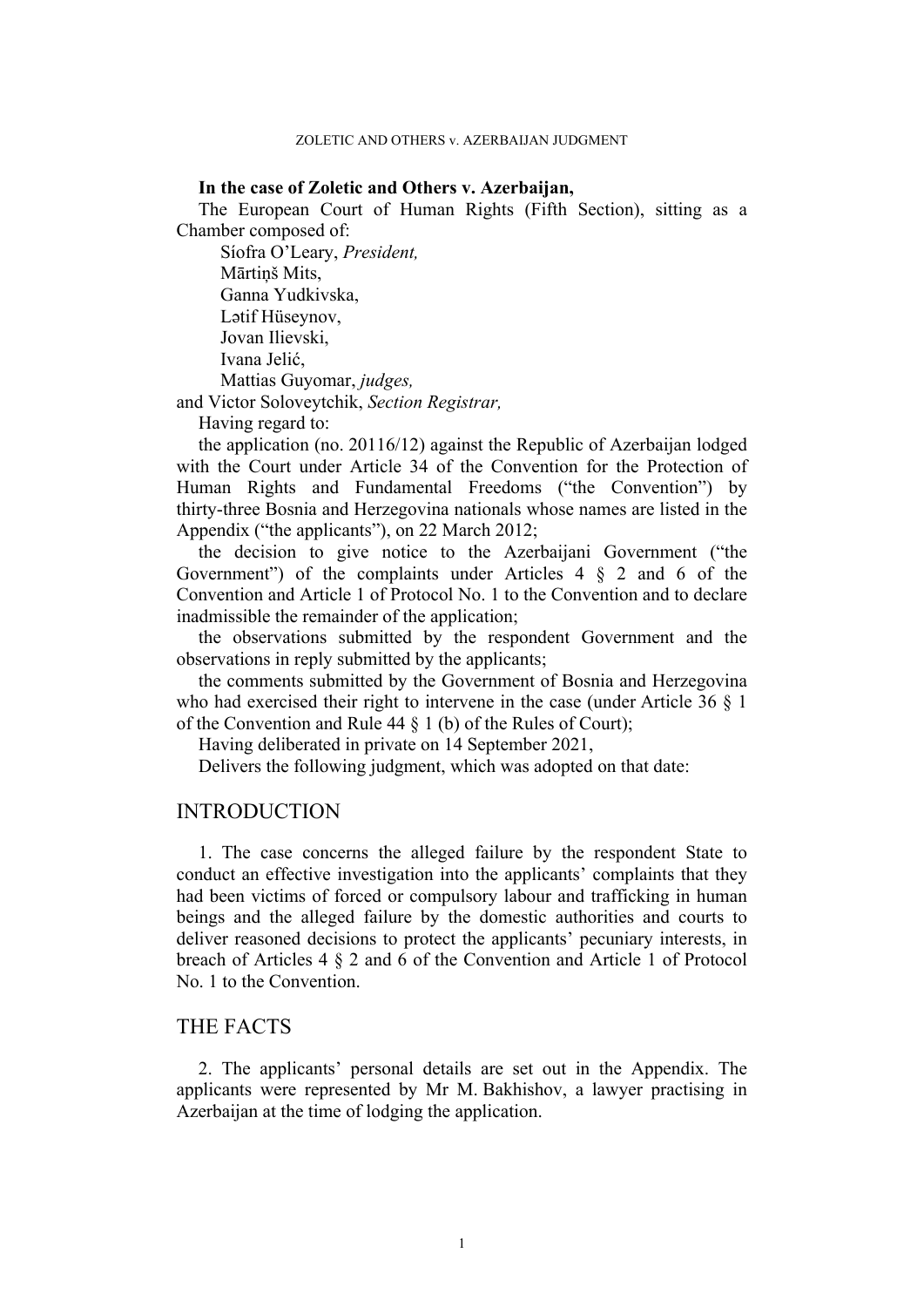#### ZOLETIC AND OTHERS v. AZERBAIJAN JUDGMENT

3. The Government were represented by their Agent, Mr Ç. Əsgərov.

4. The facts of the case, as submitted by the parties, may be summarised as follows.

## **A. The applicants' stay in Azerbaijan**

## *1. The applicants' version of the events*

<span id="page-3-0"></span>5. According to the applicants, they were recruited in Bosnia and Herzegovina and taken to Azerbaijan, in groups of ten or more, as temporary foreign construction workers, by representatives of Serbaz Design and Construction LLC ("Serbaz"), which, according to the material in the case file, was a company registered in Azerbaijan in 2007 and active in the construction sector until approximately the end of 2009 (see paragraphs [25,](#page-7-0) [47](#page-13-0), [57,](#page-14-0) [102](#page-27-0)[-103](#page-27-1) and [107](#page-28-0) below). Most of the applicants stayed in Azerbaijan for periods of six months or longer. The applicants did not specify the exact dates of arrival in and departure from Azerbaijan of each applicant.

6. Serbaz arranged their travel to Azerbaijan by air on the basis of tourist visas, issued on arrival at the Baku airport for periods of thirty days or more. Once they entered Azerbaijan, their passports were taken away by representatives of Serbaz. No individual work permits for them were obtained from the authorities.

7. While in Baku, the applicants lived in five houses transformed into dormitories, in rooms with bunk beds shared by twelve to twenty-four people. The dormitories were not equipped with drinking water, running hot water, gas or heating. The conditions were unsanitary owing to the accumulation of garbage. The applicants were not provided with medical care. They had to comply with strict internal rules established by Serbaz. Notices about those rules, written in their native language, were posted on the walls and doors of the dormitories. While the applicants themselves did not provide a detailed account of all those rules, they noted that they had been taken to work and back by a bus and, at other times, had not been allowed to leave their accommodation without a special written permission issued by representatives of Serbaz. Violations of rules were punished by fines, beatings, detention in "a specially designated place" and physical threats.

8. The applicants worked in the construction of several buildings in Baku, including Buta Palace, the Baku Expo Centre and 28 Mall. Some people brought by Serbaz worked in the construction of the Kur Olympics educational and training centre in Mingechevir, commissioned by the Ministry of Youth and Sports.

<span id="page-3-1"></span>9. As from May 2009 the applicants were not paid any wages and could not meet the necessities of life. According to them, each worker was deprived of approximately 10,000 US Dollars (USD) in wages.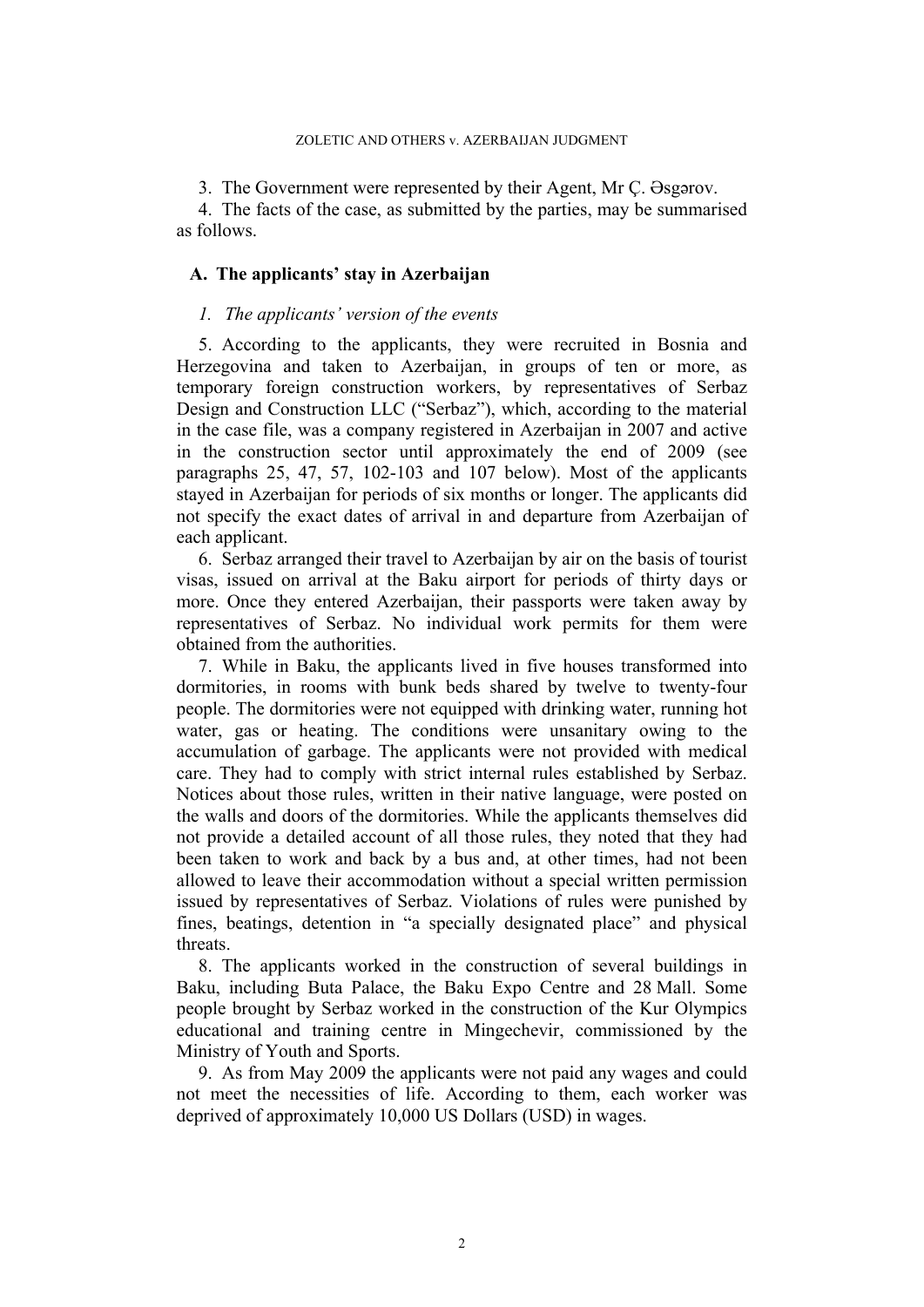<span id="page-4-0"></span>10. In support of their submissions made to the Court, the applicants submitted a copy of a report prepared by three NGOs from different countries named ASTRA (Serbia), La Strada (Bosnia and Herzegovina) and Cooperation for Social Development (Croatia), in cooperation with an Azerbaijani NGO named the Azerbaijan Migration Centre (*Azərbaycan Miqrasiya Mərkəzi* – "AMC"), published on 27 November 2009 ("the ASTRA Report"). The contents of the ASTRA Report are summarised in paragraphs [101](#page-26-0)[-117](#page-29-0) below.

<span id="page-4-1"></span>11. The applicants also submitted a copy of a letter by the Danish Refugee Council of 22 October 2010, addressed to AMC, which stated that in November 2009 the Danish Refugee Council had delivered humanitarian aid, including mostly groceries and other aid, the total value of which was 6,899 Azerbaijani manats (AZN), to migrants from Bosnia and Herzegovina, Serbia and North Macedonia. It specified that the aid had been funded by the International Organisation for Migration, whose representatives, along with the representatives of AMC, participated in the process of delivery of the aid to the migrants.

## *2. The Government's submissions concerning the events relating to the applicants' stay in Azerbaijan*

12. Without presenting their own version of the events, the Government challenged the veracity of the applicants' factual statements, noting that there was no evidence substantiating their allegations and proving "the existence" of those facts.

## *3. The applicants' departure from Azerbaijan*

13. Neither the applicants, nor the Government provided any account of the circumstances in which the applicants departed from Azerbaijan.

14. It appears from the material in the case file that in October 2009 several NGOs, including AMC and the three NGOs from the Balkans mentioned in paragraph [10](#page-4-0) above, became aware of the applicants' alleged situation and their grievances concerning Serbaz.

15. It appears that on 22 October 2009 and at an unspecified later date AMC sent letters to the Ministry of Internal Affairs and the Prosecutor General's Office concerning the situation of Serbaz workers, but received no response (see paragraphs [36-](#page-10-0)[39](#page-10-1) below for more detail).

<span id="page-4-2"></span>16. It further appears that in October and November 2009 Serbaz paid at least part of the accrued unpaid wages to the workers who were at that time in Azerbaijan, took them to the Baku international airport in groups, handed back their passports and arranged their return to their respective home countries by air. By the end of November 2009, all of the applicants had left Azerbaijan.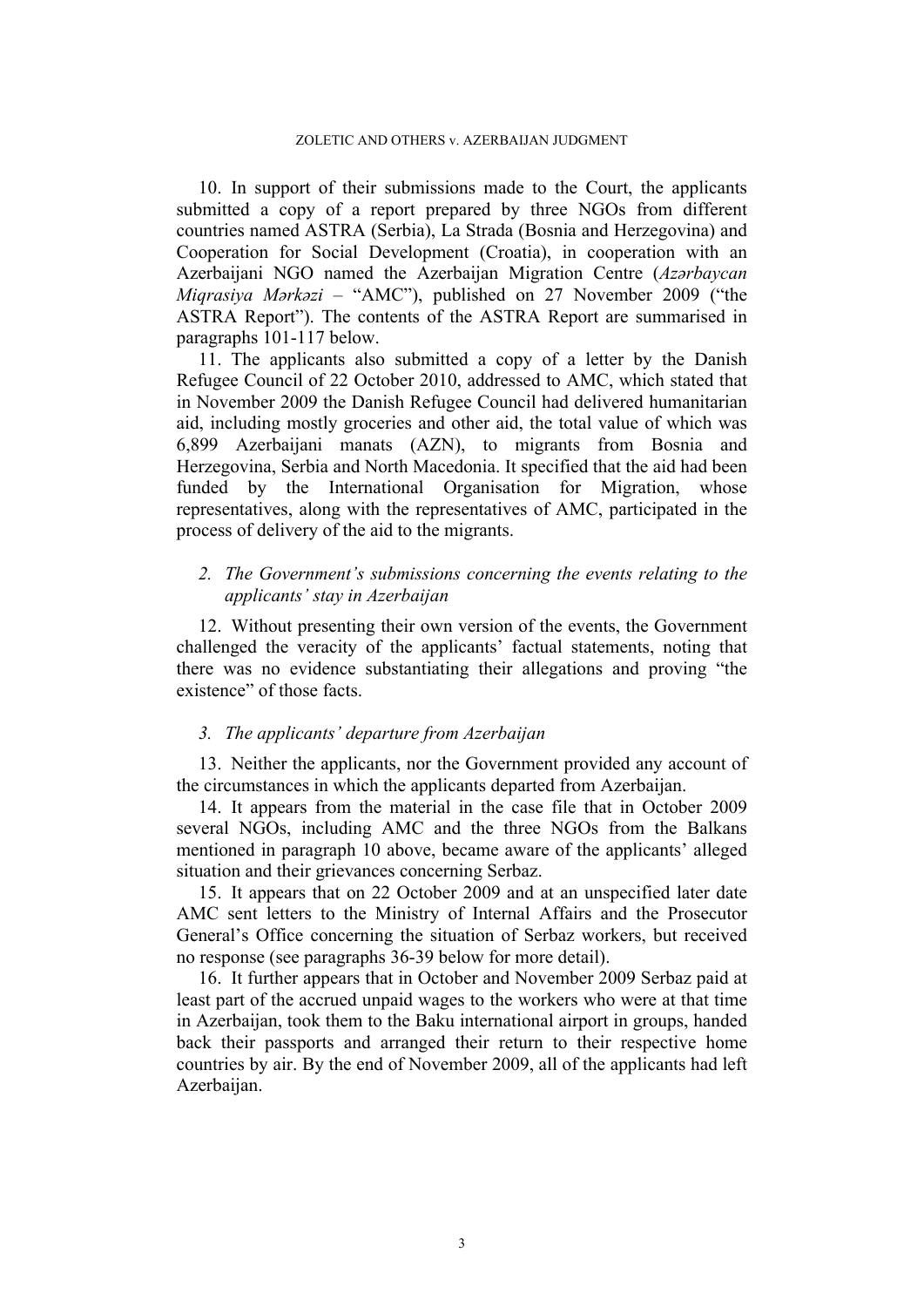#### ZOLETIC AND OTHERS v. AZERBAIJAN JUDGMENT

### **B. Judicial proceedings instituted by the applicants in Azerbaijan**

17. After the applicants' return to Bosnia and Herzegovina, Mr M. Bakhishov was hired to act as their representative in Azerbaijan.

## *1. First-instance proceedings*

<span id="page-5-0"></span>18. On 19 July 2010 Mr Bakhishov lodged, on behalf of the applicants, a civil claim against Serbaz with the Sabail District Court seeking payment to each applicant of USD 10,000 in unpaid wages and USD 5,000 in respect of non-pecuniary damage caused by alleged "breaches of their rights and freedoms". In their claim, they cited a number of provisions of the Constitution, the Labour Code and the Civil Code on, *inter alia*, protection of human rights and labour rights of foreigners, and prohibition of forced labour and compensation for damages. They also referred to Article 4 of the Convention.

<span id="page-5-1"></span>19. The length of the applicants' factual submissions spanned around one page of typed text. In particular, they made essentially the same submissions as those subsequently made before the Court (see paragraphs [5-](#page-3-0)[9](#page-3-1) above). In addition, they mentioned one alleged incident involving one Serbaz worker which had occurred in December 2008, noting that this particular worker, M.V., had been fined USD 500 by a Serbaz employee Y. (identified by first name only), for having brought some (apparently unauthorised) food items to Baku, and that subsequently Serbaz officials, B.V. and R.L., had confined him for three days inside a building under construction. The applicants further noted that, because they had not been paid their wages since May 2009, they had to buy groceries on credit and had thus become indebted to nearby shops and that "those of them who [had] objected to this situation [had been] punished". Owing to this situation, they had been provided various humanitarian aid by the Danish Refugee Council, the OSCE Baku office, the Baku office of the International Organisation for Migration, ASTRA and AMC.

<span id="page-5-2"></span>20. It appears from the copy of the applicants' civil claim available in the case file that the documentary evidence submitted together with the claim consisted only of copies of passports of twenty-nine of the applicants (all applicants except applicants nos. 7, 10, 13 and 31 in the Appendix). All of those copies showed the main pages of the passports with the bearers' names, photographs and dates of birth, dates of issue and expiry of the passports, passport numbers and so on, while fourteen of the copies also showed the page with the legible Azerbaijani visa (those fourteen copies concerned applicants nos. 1, 2, 3, 5, 6, 14, 15, 16, 18, 20, 21, 22, 24 and 33 in the Appendix). Of these, the visas issued to applicants nos. 14, 21 and 24, Muamer Kahric, Fehret Mustafica and Drago Peric, were single-entry visas valid for three months and issued in May 2009 or later. The visas issued to applicants nos. 15 and 16, Miodrag Kaurin and Predrag Kaurin, were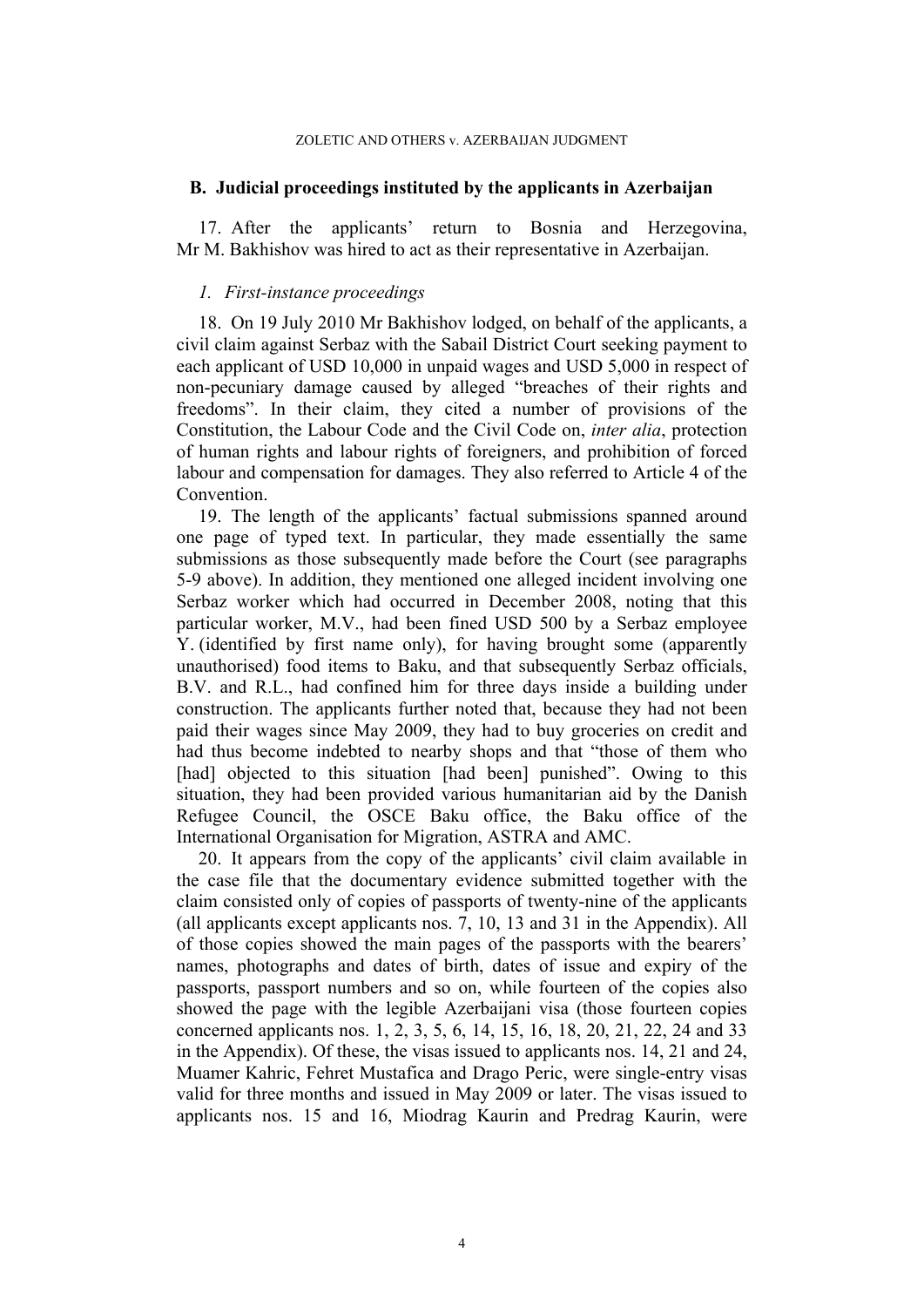#### ZOLETIC AND OTHERS v. AZERBAIJAN JUDGMENT

multiple-entry visas valid for one year and issued in August 2009 and July 2009 respectively. All other visas were single-entry visas valid for one month. Out of these, the visa to applicant no. 18, Sabahudin Makic, was issued in October 2008, while all other visas were issued in May 2009 or later. In addition to the above fourteen copies, copies of two other passports also depicted what might have been an Azerbaijani visa, however these two copies were not fully legible. In so far as legible, a one-month visa to applicant no. 23, Elvedin Opardija, might have been issued in March 2009, while a one-month visa to applicant no. 32, Goran Vujatovic, might have been issued in June 2008. Out of the remaining thirteen copies of passports which did not include copies of visas, four included pages with Serbian or Croatian border exit and/or entry stamps, corresponding to various months of 2009. The remaining nine copies of passports did not include either copies of pages with visas or border entry or exit stamps.

21. No other evidence or documents, such as any NGOs reports, was listed as evidence submitted in support of the claim. In respect of such other evidence submitted before the first-instance court, the applicants' representative noted, in his submissions before the Court as well in his subsequent appeal before the Baku Court of Appeal (see paragraph [29](#page-8-0)  below), that during the first-instance proceedings he had attempted to present to the court a copy of the ASTRA Report and that he had also formally requested the court to send inquiries to the above-mentioned NGOs and international organisations which had provided aid to Serbaz workers before their departure from Azerbaijan. However, according to the lawyer, the court refused to admit the ASTRA Report and rejected his other request (no copies of any interim decisions concerning those requests are available in the case file).

22. The defendant, Serbaz, was represented by a lawyer who submitted that, for the purposes of several large-scale and important construction projects in Azerbaijan, Serbaz had invited a number of foreign workers pursuant to a secondment agreement concluded on 14 May 2007 with its parent company, Acora Business Ltd ("Acora"), a company registered in Anguilla, British West Indies. Seconded workers had been employees of Acora, which had been responsible for payment of their wages and all other employment-related matters. Under the secondment agreement, Serbaz had been responsible only for providing them with accommodation and meals. The lawyer of Serbaz argued that the applicants' claims against Serbaz in respect of pecuniary and non-pecuniary damage were unsubstantiated.

23. In support of its submissions, Serbaz presented to the court uncertified photocopies of its charter and the secondment agreement between Acora and Serbaz (not available in the case file). It explained that it was no longer in possession of the originals of those documents, because those documents had been "taken away" from Serbaz by the Acora management and had not been returned. In this connection, Serbaz also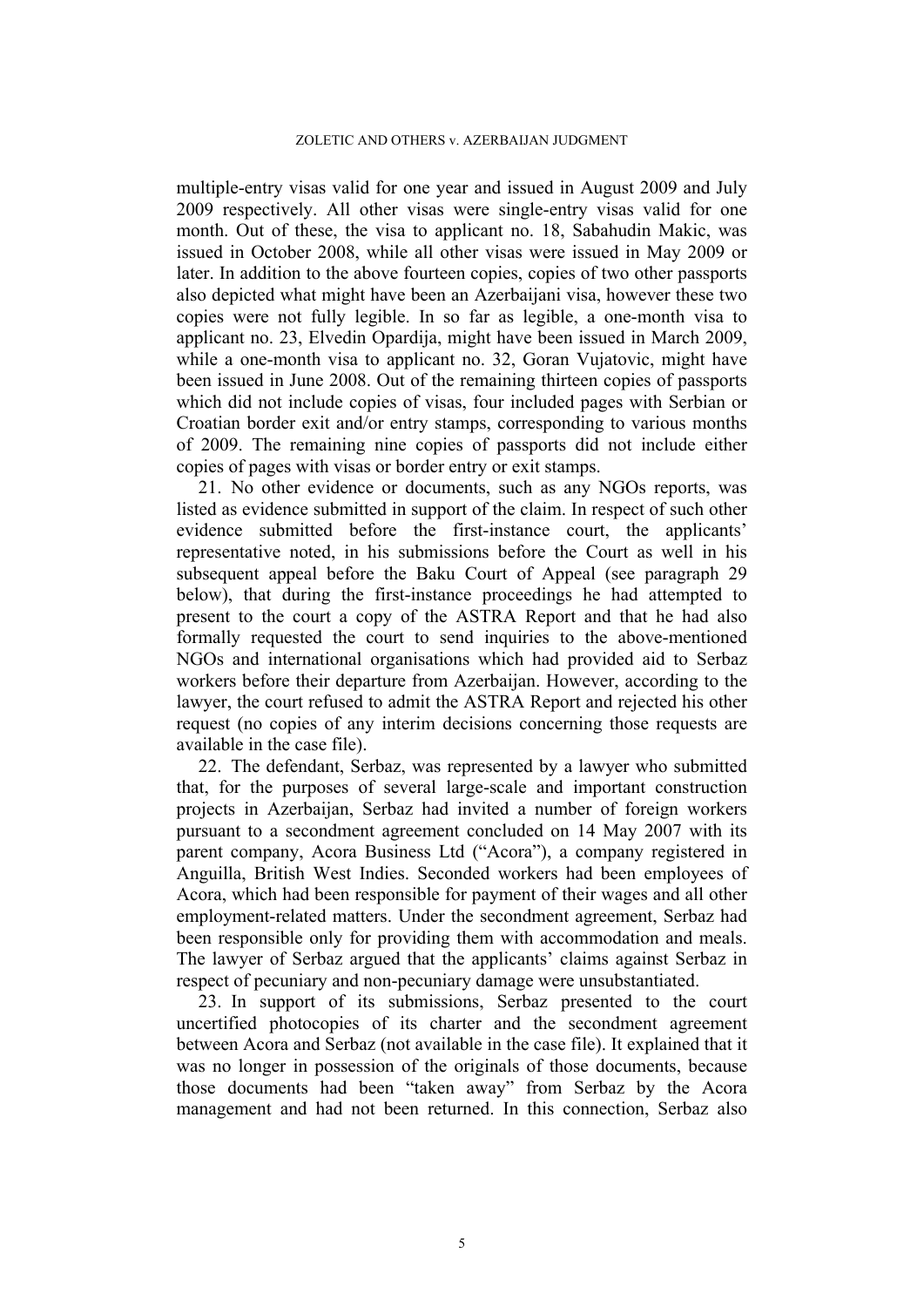submitted a copy of the announcement it had placed in the *Vergiler* newspaper, published on 28 July 2010 (several days after the applicants had lodged their claim – see paragraph [18](#page-5-0) above). The announcement stated that the originals of Serbaz's founding document (charter) and tax identification certificate had been lost and were therefore no longer valid.

24. On 21 October 2010 the Sabail District Court dismissed the applicants' claim.

<span id="page-7-0"></span>25. The court noted that, according to the registration certificate issued by the Ministry of Justice, Serbaz had been registered in Azerbaijan on 16 March 2007. According to the copy of its charter, it was a wholly-owned subsidiary of Acora, which had been registered in Anguilla on 30 June 2006. Following the loss of the original of the charter, on 11 August 2010 the Baku City Tax Department re-issued to Serbaz certified copies of its "founding documents". The court had further regard to the copy of the secondment agreement of 14 May 2007 between Acora and Serbaz, which stated that Acora undertook to second staff to Serbaz for maximum terms of three months. According to the secondment agreement, the seconded staff were considered to be employees of Acora, which was responsible for paying their wages.

<span id="page-7-1"></span>26. The court further referred to letters by various authorities, in particular (as summarised in the court's judgment):

(i) a letter of 19 November 2009 of the Ministry of Taxes, addressed to AMC, where it was stated that Serbaz had submitted tax declarations in the years 2006 to 2009 in respect of the amounts paid for "hired labour". However, that form of declaration did not provide for a name-by-name breakdown of taxes paid in respect of each worker;

(ii) a letter of 17 December 2009 of the Department on Combating Trafficking in Human Beings of the Ministry of Internal Affairs ("the Anti-Trafficking Department"), where the latter stated that, at an unspecified time, it had reviewed a request by citizens of Bosnia and Herzegovina, Serbia and North Macedonia working at Serbaz, complaining that they had been subjected to human trafficking. However, because the last workers had left Azerbaijan by 26 November 2009, after having received from the company a final settlement of due wages, it had not been possible to investigate their complaints; and

(iii) a letter of 22 December 2009 by the Commissioner for Human Rights (Ombudsman), noting that Serbaz had carried out construction work at various development and construction projects of State significance, that according to information provided by Serbaz it had become necessary to lay off a number of workers owing to the company's difficult financial situation, and that those workers who had wished to return to their home countries had been paid accrued wages due to them and had been repatriated in a planned manner.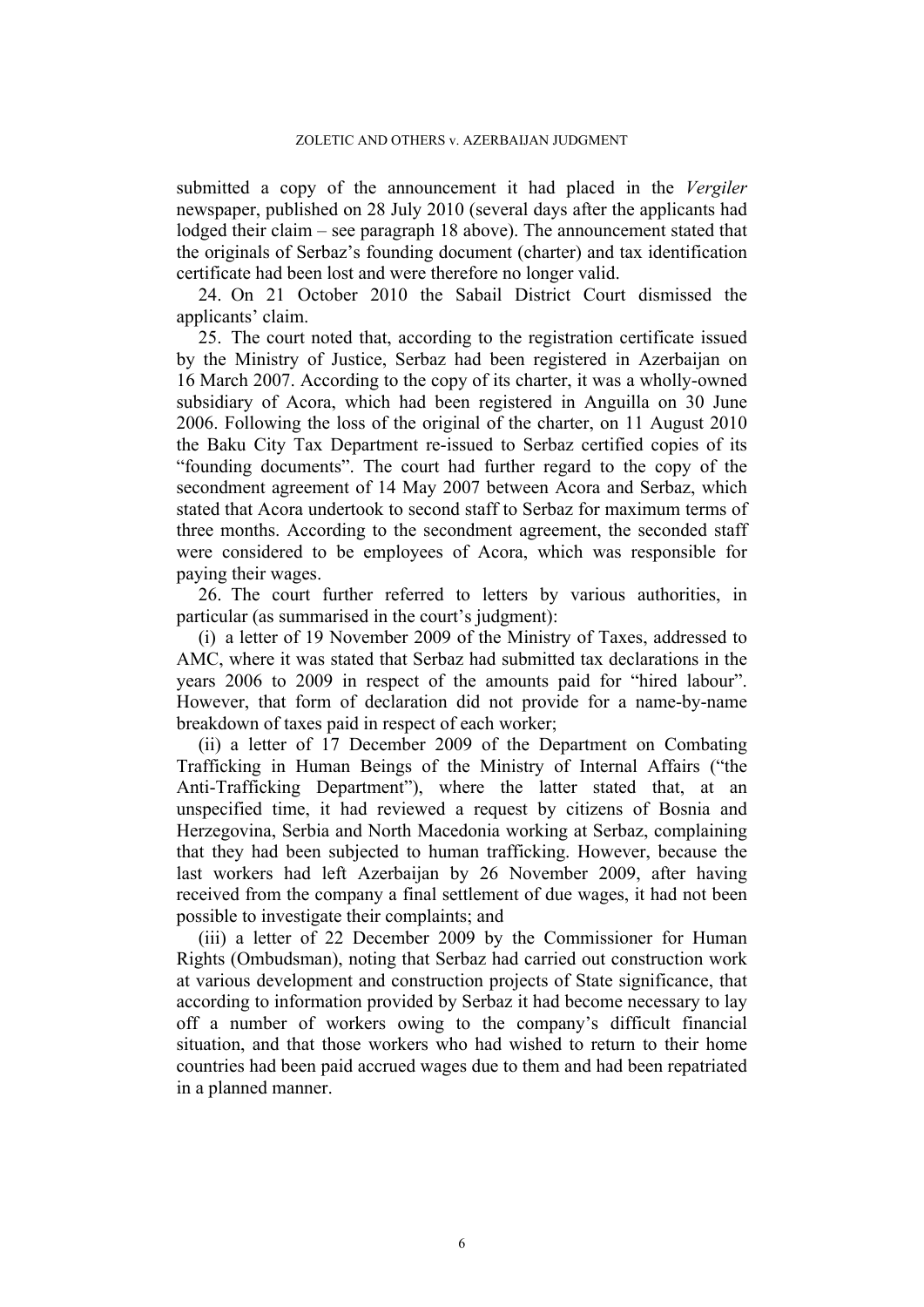27. Based on the above, the court found that the applicants had been directly employed by Acora and could not be considered as employees of Serbaz, that their wages were to be paid by Acora, that they had been merely seconded to Serbaz, that there had been no employment contracts signed between the applicants and Serbaz, and that the applicants had not presented any evidence to the contrary. Therefore, Serbaz could not be liable for any alleged non-payment of wages or other employment-related complaints. As a limited liability company, neither was it liable for the obligations of its parent company before third persons. Accordingly, the applicants' claim against Serbaz had neither a statutory, nor a contractual basis, and the claim could be lodged only against Acora.

28. Lastly, the court held that the applicants' allegations concerning violations of their rights and freedoms were unsubstantiated. It noted that, as it had appeared from the above-mentioned letters of various State authorities, it had not been possible to establish that any rights or freedoms of foreign workers had been breached by Serbaz.

## *2. Appellate and cassation proceedings*

<span id="page-8-0"></span>29. On 1 December 2010 (with an addendum on 24 January 2011) the applicants' lawyer lodged an appeal against the first-instance judgment, essentially reiterating the previous submissions. In addition, he made, *inter alia*, the following factual and legal submissions:

(i) before the applicants' departure from Azerbaijan, they had received aid (foodstuffs and medical and other aid) from various international organisations and NGOs mentioned above. He noted that he had lodged a request with the first-instance court to send inquiries to those organisations in order to confirm this fact and to obtain information about the aid provided, however the request had been rejected;

(ii) he had attempted to submit the ASTRA Report to the first-instance court as evidence, but the court had refused to admit it without any substantiation;

(iii) the fact that the applicants had stayed and worked in Azerbaijan on the basis of tourist visas and without work permits had been in breach of the domestic law, in particular the legislation on tourism, and indicated that they had been subjected to forced labour;

(iv) in fact, the applicants had been employees of Serbaz, and not of Acora, and Serbaz had unlawfully subjected them to forced labour without having signed employment contracts in accordance with the requirements of the Constitution, the Labour Code, the Law on labour migration, other Azerbaijani legislation, as well as the international treaties to which Azerbaijan was a party. In this respect, AMC had also inquired from the Ministry of Justice (the authority responsible for registration of legal entities) whether Acora "had really existed" as a company, but had received no reply; and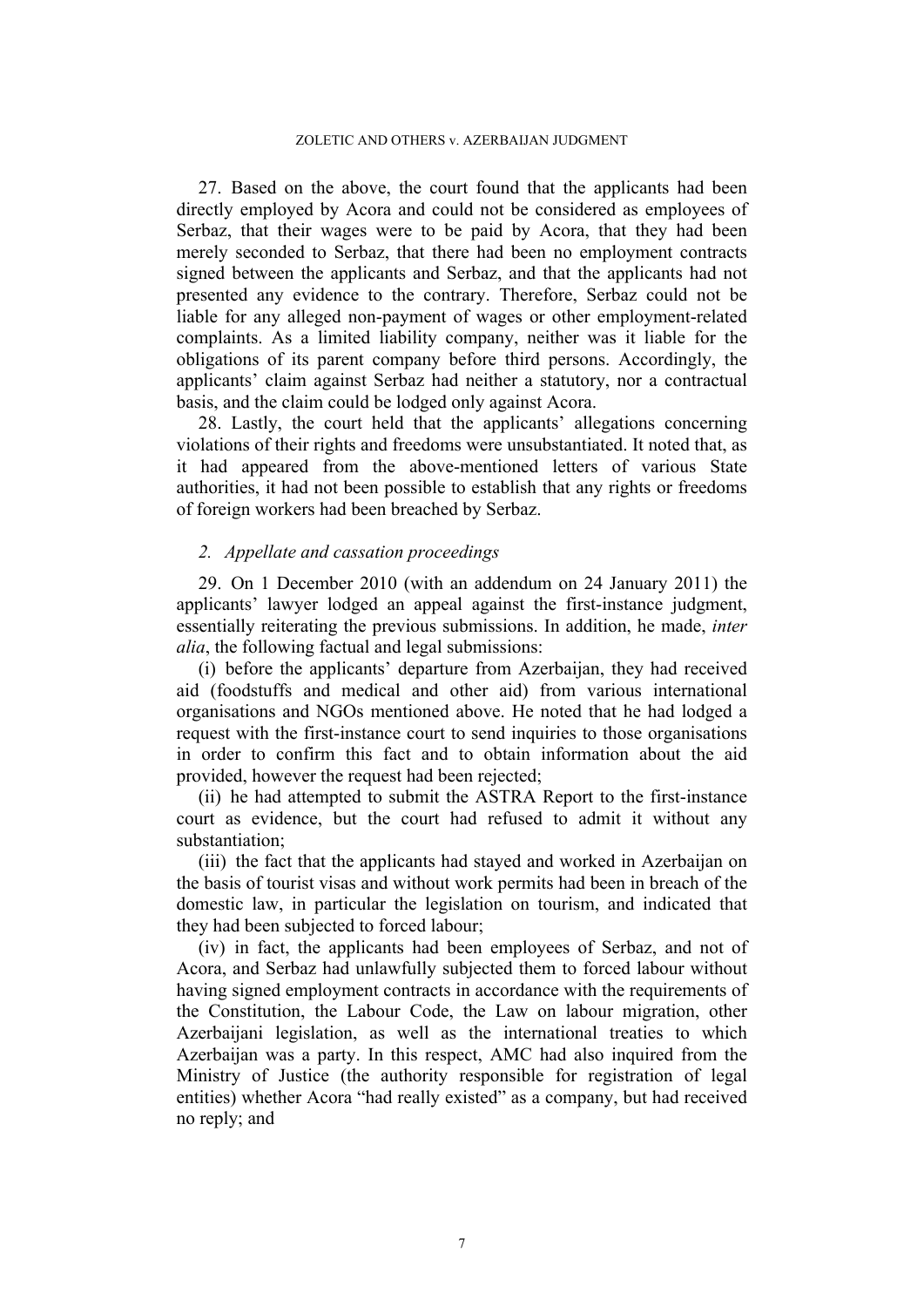(v) the first-instance court's reliance on copies of documents submitted by Serbaz, including the uncertified copy of the secondment agreement, was in breach of the requirements of Article 89 of the Code of Civil Procedure ("the CCP") as those documents were inadmissible as evidence.

30. The defendant's representative reiterated his submissions made before the first-instance court.

<span id="page-9-1"></span>31. During the appellate hearing, the court questioned as a witness a representative of AMC. She stated, in general terms, that she had been in the houses where the applicants stayed in Azerbaijan. Workers staying in those houses had complained to her NGO about their living conditions, wages, lack of medical insurance and insufficient food. On an unspecified date she had written, on behalf of 272 of those workers, to the Prosecutor General's Office about their complaints. Generally, as a result of involvement of AMC, the workers' situation had improved and they had been provided with better meals and with medical assistance. Eventually, they had been paid their wages, given their documents back and returned to their home countries.

32. On 8 February 2011 the Baku Court of Appeal upheld the firstinstance judgment. Besides reiterating the findings of the first-instance court, it also held that the provisions of the Law on labour migration and the International Convention on the Protection of the Rights of All Migrant Workers and Members of Their Families ("the ICRMW") were not applicable to the applicants, because they concerned lawful "migrant workers", whereas the applicants had not been "individuals who had migrated from one country to another on lawful grounds". Instead, the applicants had been "foreign employees" who had concluded employment contracts with a foreign company (Acora) abroad and had been temporarily seconded to Azerbaijan to work at the subsidiary of that company. According to Article 6 of the Labour Code, the provisions of that Code did not apply to such foreign employees.

33. The appellate court found that the applicants' complaints concerning breaches of their rights by Serbaz were unsubstantiated. It did not address the applicants' lawyer's submissions concerning the first-instance court's alleged refusal to admit the ASTRA Report and rejection of his other requests.

<span id="page-9-0"></span>34. The applicants lodged a cassation appeal, reiterating their arguments. They also noted that, despite the argument by Serbaz and the lower courts' finding that they had been seconded to Azerbaijan for periods not exceeding three months, they had in fact stayed and worked in Azerbaijan for periods of six months and longer, and that this was reflected in the copies of their passports enclosed with their claim. On 23 September 2011 the Supreme Court upheld the appellate court's judgment, briefly reiterating the lower court's findings and reasoning.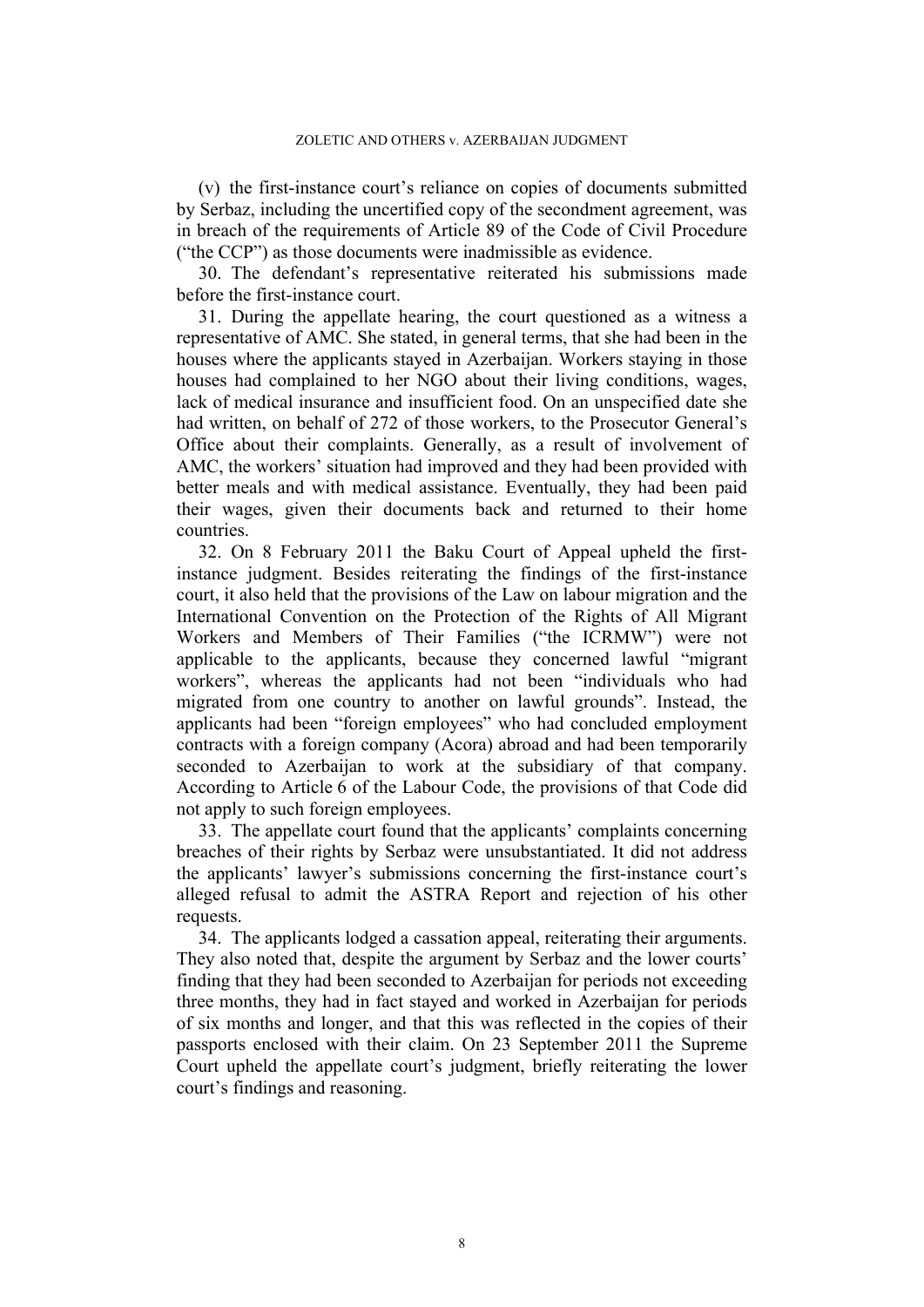## **C. Documents concerning other complaints and requests addressed to the authorities in Azerbaijan**

<span id="page-10-2"></span>35. Copies of the following documents were submitted by the Government of Bosnia and Herzegovina.

<span id="page-10-0"></span>36. A copy of an email from AMC to several recipients, including ASTRA, dated 28 December 2010, stated that the president of AMC was sending to the recipients "the translated version of [AMC's] letter to the Prosecutor General".

<span id="page-10-3"></span>37. Moreover, an English translation of a letter, without a date, from the president of AMC to the Prosecutor General of Azerbaijan, which was apparently in attachment to the above email, provided essentially the same information about foreign workers of Serbaz as that given by the applicants to the domestic courts (see paragraphs [5](#page-3-0)[-9](#page-3-1) and [19](#page-5-1) above). The letter further stated that, in AMC's view, Serbaz officials had committed criminal offences under various provisions of Article 144-1 (trafficking in human beings) of the Criminal Code. It further noted that, on 22 October 2009, AMC had sent a letter to the Ministry of Internal Affairs asking for an investigation of the mentioned circumstances, but that no measures had been taken. Lastly, the Prosecutor General was requested to supervise the matter and take measures.

38. Furthermore, the Government of Bosnia and Herzegovina also submitted an uncertified "unofficial translation" into English of a decision of the Supreme Court of Azerbaijan of 12 July 2010. According to the contents of this document, AMC had lodged a civil claim with the Sabail District Court against the Prosecutor General's Office and the Ministry of Foreign Affairs, asking the court to order the above authorities to "take a relevant procedural decision" in connection with AMC's letter of 22 October 2009. AMC was represented in the court proceedings by Mr M. Bakhishov. The claim was declared inadmissible by the Sabail District Court on 28 December 2009, which held that such a request could not have been made in the form of a civil claim, but should have been lodged under the procedure of judicial supervision in criminal proceedings under Article 449 of the Code of Criminal Procedure ("the CCrP"). This inadmissibility decision was upheld by the Baku Court of Appeal on 19 January 2010. By decision of 12 July 2010 the Supreme Court quashed the Baku Court of Appeal's decision and remitted the case for a new examination, finding that there were no procedural decisions delivered in criminal proceedings which could be challenged under Article 449 of the CCrP and that, in such circumstances, the plaintiff could challenge the alleged inactivity of the authorities in civil proceedings.

<span id="page-10-1"></span>39. No other information is available in the case file as to the outcome of the proceedings mentioned in the unofficial translation of the abovementioned decision.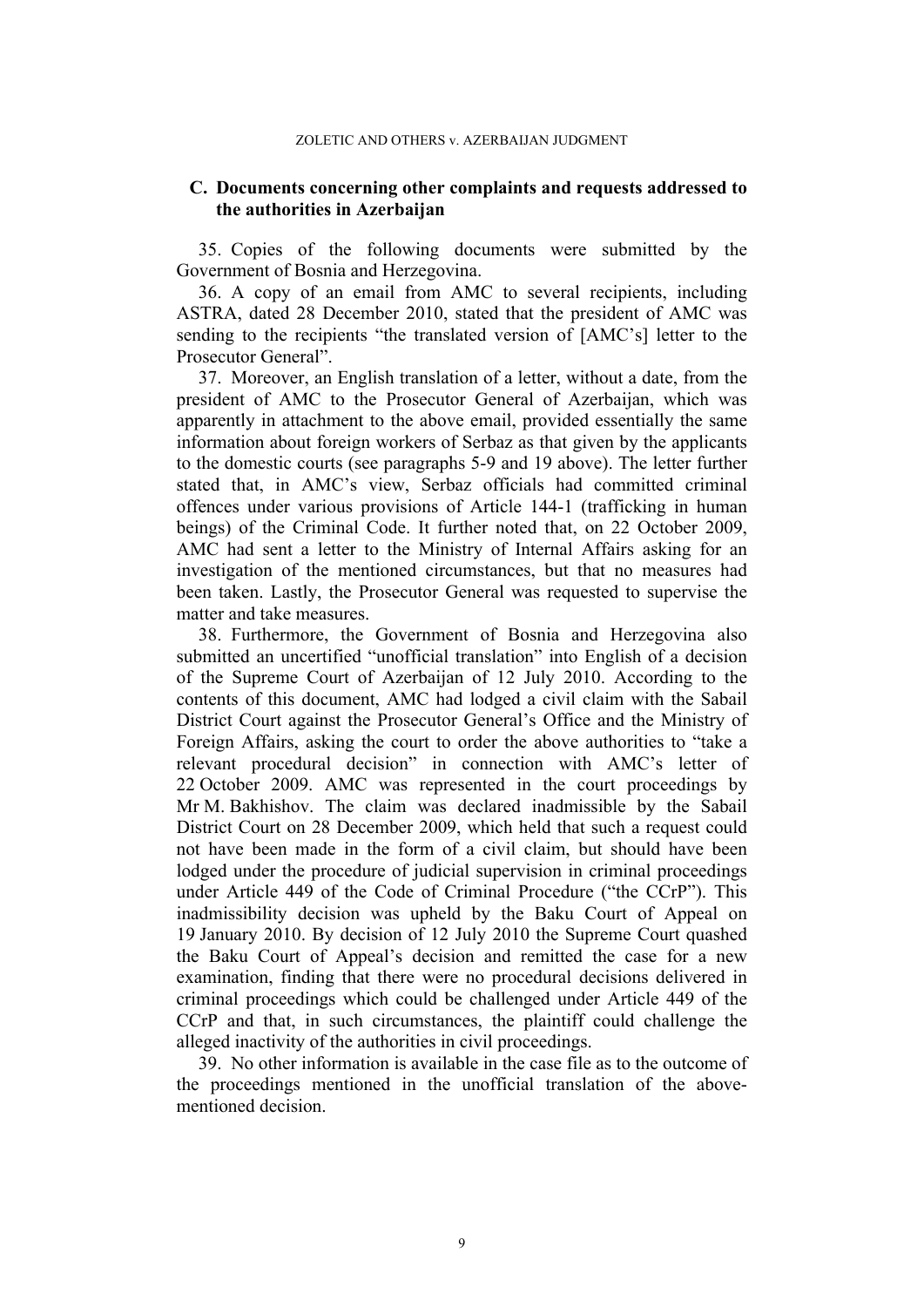40. The Azerbaijani Government and the applicants did not expressly and specifically comment on the above-mentioned documents and translations submitted by the Government of Bosnia and Herzegovina.

## **D. Criminal proceedings in Bosnia and Herzegovina concerning persons affiliated with Serbaz and the related legal-assistance correspondence between the authorities of Bosnia and Herzegovina and Azerbaijan**

41. The factual circumstances described below transpire from the documents submitted by the Government of Bosnia and Herzegovina, unless otherwise indicated.

<span id="page-11-0"></span>42. In late 2009 the Prosecutor's Office of Bosnia and Herzegovina initiated a criminal investigation in connection with the allegations of forced labour and trafficking by Serbaz management and employees, under Article 250(2) (organised crime), Article 185 (establishment of slavery and transport of slaves) and Article 186 (trafficking in human beings) of the Criminal Code of Bosnia and Herzegovina. Eventually, after completion of the investigation, on 7 July 2014 a total of thirteen nationals of Bosnia and Herzegovina were indicted in the framework of these proceedings. Eleven of them were charged with the criminal offences of organised crime in conjunction with trafficking in human beings, one with the organised crime in conjunction with trafficking in human beings and money laundering under Article 209(3) of the Criminal Code, and one with the organised crime in conjunction with money laundering.

## *1. Legal-assistance requests of the Bosnia and Herzegovina authorities and the information provided by the Azerbaijani authorities*

### **(a) The first legal-assistance request**

<span id="page-11-1"></span>43. On 29 April 2010 the Prosecutor's Office of Bosnia and Herzegovina sent a legal-assistance request to the relevant authorities of the Republic of Azerbaijan under the European Convention on Mutual Legal Assistance in Criminal Matters ("the Mutual Assistance Convention"). It informed the Azerbaijani authorities that, at the time the request was made, eleven Bosnia and Herzegovina nationals, including one unidentified, and one unidentified Azerbaijani national (known only by first name, S.) were suspected of having committed the above-mentioned criminal offences. In particular, the Prosecutor's Office of Bosnia and Herzegovina had received information from former workers of Serbaz that, while they had worked in Azerbaijan, the above-mentioned suspected persons had taken away their travel documents, that the workers had been accommodated in places with inhumane living conditions, that they had been subjected to various unjustified punishments, that their freedom of movement had been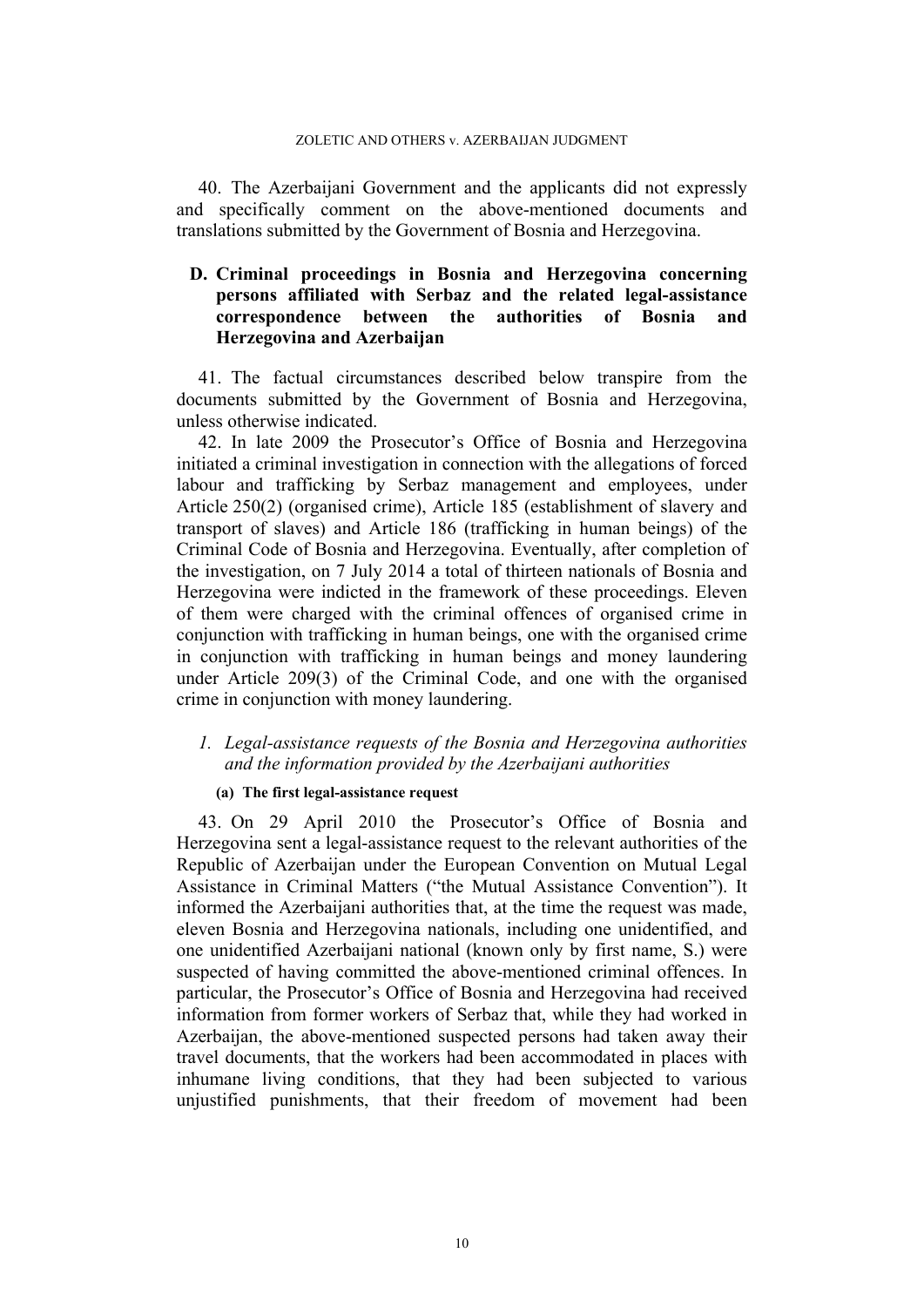restricted, that they had been exposed to mental and sometimes even physical abuse, and that they had not been paid for their work.

<span id="page-12-0"></span>44. The Prosecutor's Office of Bosnia and Herzegovina requested the Azerbaijani authorities to provide, *inter alia*, the following information:

(i) various information on the business activities of Serbaz in Azerbaijan;

(ii) whether workers from Bosnia and Herzegovina had been registered as foreigners with temporary residence in Azerbaijan and the list of those workers of Serbaz;

(iii) whether the Azerbaijani authorities had received any official reports of unlawful stay in Azerbaijan of any workers from Bosnia and Herzegovina or any complaints from Bosnia and Herzegovina nationals concerning any criminal or other offences or human rights violations and, if so, what action had been taken by the Azerbaijani authorities;

(iv) whether in late 2009 the Azerbaijani authorities had taken control of the construction sites where Serbaz had conducted its activities; and

(v) establishment of identity of the Azerbaijani national, S.

#### **(b) The response to the first legal-assistance request**

45. On 11 April 2011 the Embassy of Azerbaijan in Ankara transmitted the response of the Azerbaijani authorities to the Embassy of Bosnia and Herzegovina in Ankara. The response included the following documents:

(i) a letter of 21 October 2010 of the Baku City Prosecutor's Office forwarding the legal-assistance request, which it had received via the Ministry of Foreign Affairs, to the Baku City Main Police Office of the Ministry of Internal Affairs;

(ii) a letter of 10 November 2010 of the Baku City Main Police Office responding to the above-mentioned letter (informing that there was no information in the centralised database as to whether six of the mentioned Bosnia and Herzegovina nationals had crossed the Azerbaijani border and that one other, M.V., the "head" of Serbaz, had permanent residence in Moscow) and forwarding the request further to the Anti-Trafficking Department of the Ministry of Internal Affairs;

(iii) a letter of 11 November 2010 of the Baku City Prosecutor's Office addressed to the Operations and Statistical Information Department of the Ministry of Internal Affairs, requesting information on entry to and exit from the territory of Azerbaijan of the Bosnia and Herzegovina nationals mentioned in the legal-assistance request (no response to this letter is available in the case file); and

(iv) a letter of 18 November 2010 of the Anti-Trafficking Department responding to the letters mentioned in points (i) and (ii) above.

<span id="page-12-1"></span>46. In the above-mentioned letter of 18 November 2010, the Anti-Trafficking Department provided, *inter alia*, the information summarised in paragraphs [47-](#page-13-0)[54](#page-14-1) below.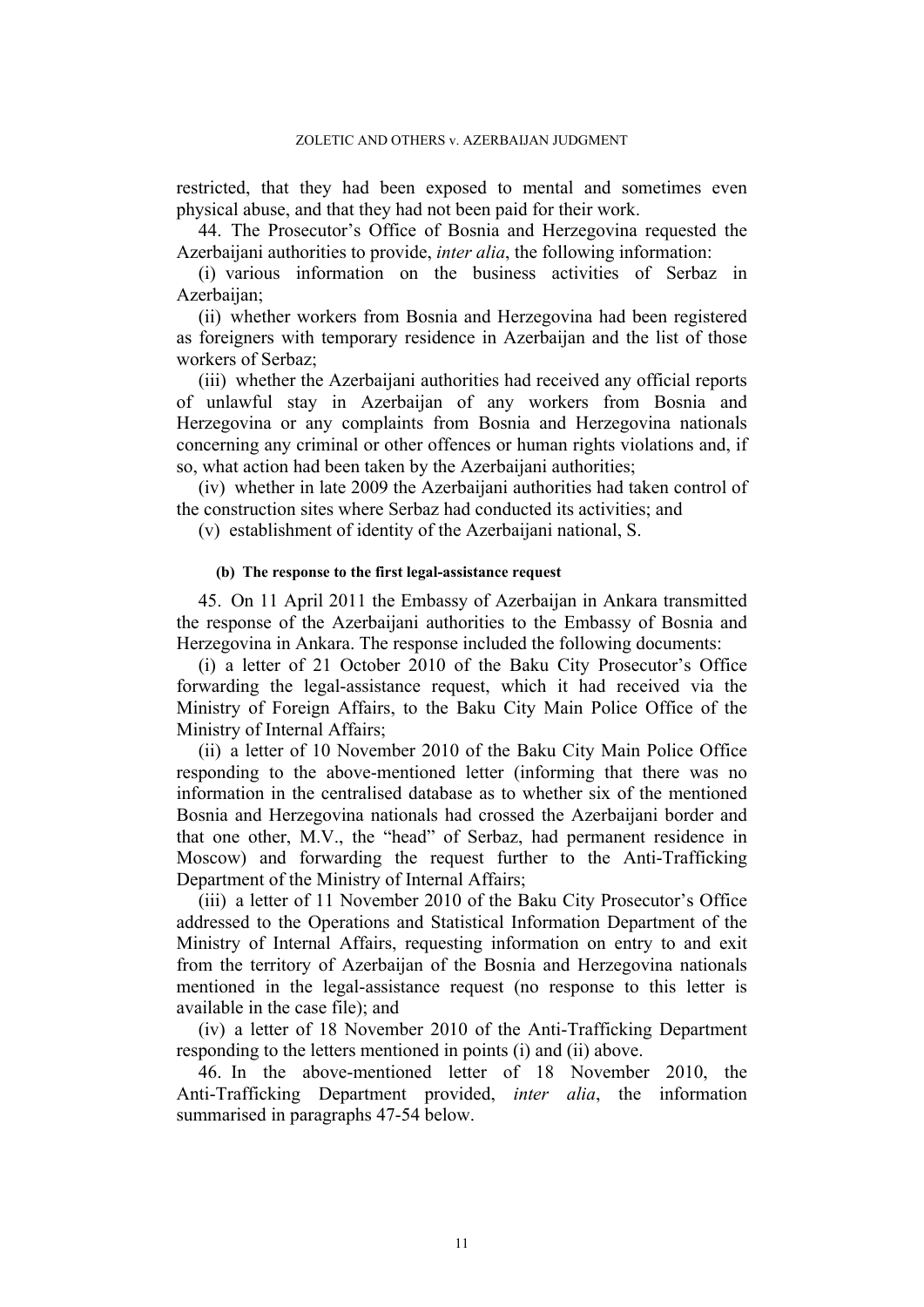<span id="page-13-0"></span>47. The Anti-Trafficking Department had examined "information and requests" received by it concerning nationals of Bosnia and Herzegovina, Serbia and North Macedonia having been victims of forced labour. It had determined that Serbaz, which was a subsidiary of Acora, had been contracted by certain State authorities and private companies to construct various buildings in Baku and Mingechevir. During the period from 2007 to 2009 around 750 workers from Bosnia and Herzegovina, Serbia and North Macedonia had been taken by Serbaz to Azerbaijan under tourist visas. They had been accommodated in seventeen flats in Baku and ten flats in Mingechevir. In order to save their own money, some of the workers had voluntarily agreed to be accommodated, free of charge, in larger dormitories at Serbaz's expense.

48. The workers had been provided with return flight tickets, four daily meals, transportation to work sites and back, and medical assistance. On average, each worker had been paid USD 2,000 to USD 2,500 per month. Since there were no embassies of their respective countries in Azerbaijan (the closest embassies being in Ankara) and since any loss of their identity documents in Azerbaijan would have created problems in such a situation, their passports had been taken away by the Serbaz official and Bosnia and Herzegovina national, S.L., for necessary registrations and for safeguarding purposes. Where necessary, the passports had been given back to specific workers and then returned for safeguarding. Several workers had travelled back to their countries for family reasons and had come back to Azerbaijan.

<span id="page-13-1"></span>49. After working for a period of six months in Azerbaijan, each worker had the right to one-month's leave and, at this point, most workers had chosen simply to return to their countries. Two named workers had told the Anti-Trafficking Department that they had returned to work in Azerbaijan for a second time because they were content with the working conditions and wages. Eight named workers had married Azerbaijani women and eventually settled in Azerbaijan.

50. In August and October 2009, two named workers had died from heart problems.

51. As to the examination of alleged violations of some workers' rights by Serbaz, it was determined that those (unnamed) workers had been reprimanded for violating internal disciplinary rules by consuming alcohol during working hours and avoiding work and had been sent back to their home countries. Moreover, according to statements by the "majority of workers", two individuals, including M.V. (the same name as the worker mentioned in the applicants' civil claim – see paragraph [19](#page-5-1) above), had been sent back for regularly consuming alcohol and breaking the relevant disciplinary rules applicable in the construction industry.

52. During their stay in Azerbaijan, all workers had been in possession of personal mobile phones and could have contacted any country in the world. By the end of 2009, Serbaz had exceeded its construction targets but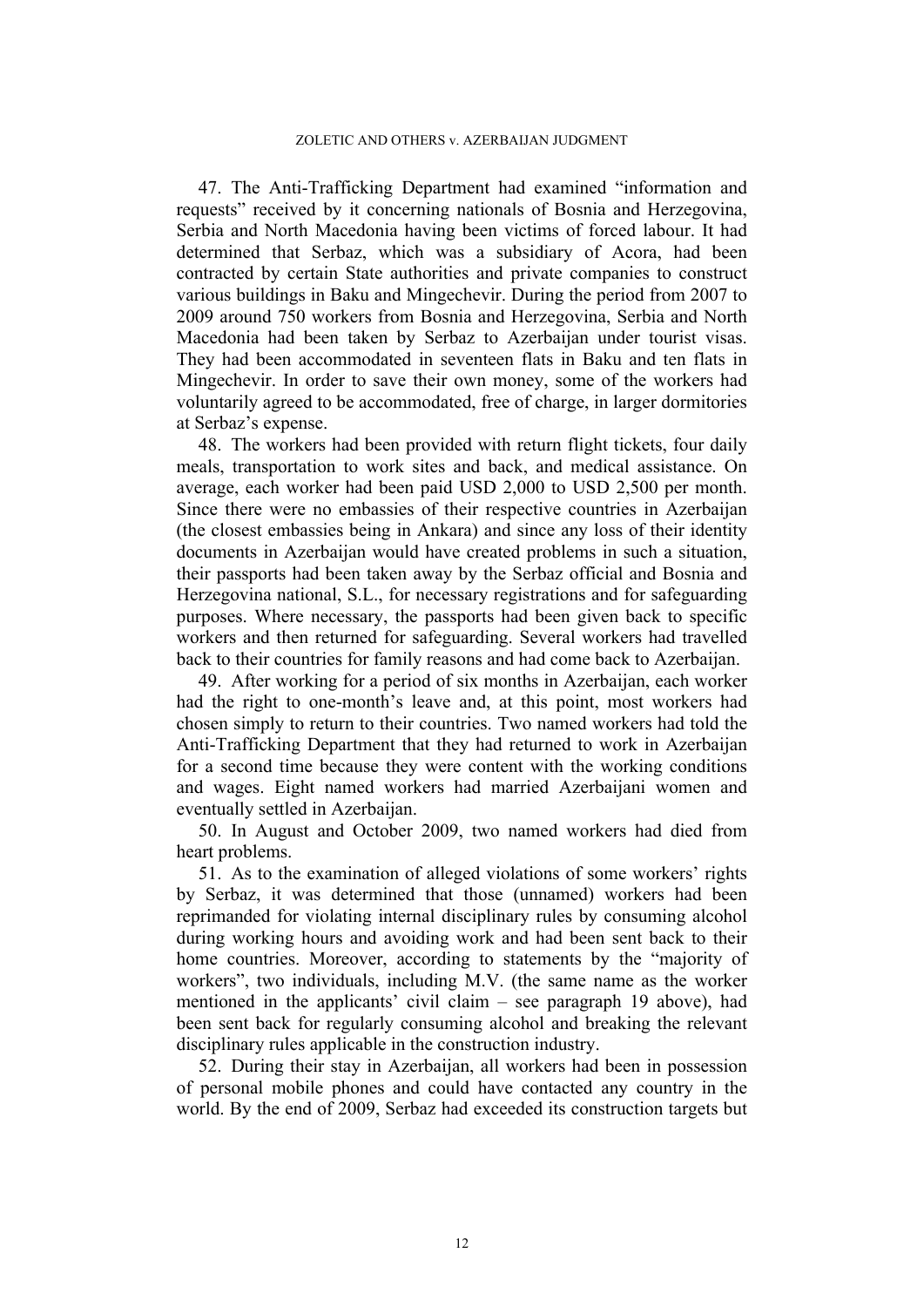had found itself in a difficult financial situation as it had run out of available funds. Because of this, it had to lay off staff who had become redundant.

53. In October 2009 diplomats of Serbia and Bosnia and Herzegovina had visited Baku, met with Serbaz workers, inquired about their working and living conditions and had discussions with the Serbaz management concerning payment of due wages and other shortcomings. During those meetings, workers had given the diplomats a collectively signed statement that they had no grievances against the company. All workers who had expressed the wish to return to their countries had been paid their due wages accrued throughout the end of October 2009 and returned back to their countries in an organised manner.

<span id="page-14-1"></span>54. Several unnamed "questioned workers" had stated that they had not been beaten, insulted, exploited or forced to do any work by Serbaz. Accordingly, referring to all of the above, the Anti-Trafficking Department had concluded that the allegations of foreign workers having been subjected to forced labour on the territory of Azerbaijan had not been confirmed.

## **(c) The second legal-assistance request and the response**

55. It appears that in September 2011 the Bosnia and Herzegovina authorities requested further information from the Azerbaijani authorities concerning, apparently, the business relations between Serbaz and the Ministry of Youth and Sports of Azerbaijan.

56. In response, they were provided with a copy of a letter of 18 January 2012 of the Ministry of Youth and Sports addressed to the Nasimi District Prosecutor's Office of Azerbaijan, providing detailed information, which can be summarised as follows.

<span id="page-14-0"></span>57. In March 2007 the Ministry of Youth and Sports concluded its first contract with Serbaz concerning the planned construction of a sports and exhibition complex. Subsequently, it commissioned Serbaz in connection with two other renovation and construction projects and, during the period between 2007 and 2009 inclusively, concluded several contracts with Serbaz concerning those projects and made a number of payments to Serbaz under those contracts. In total, the Ministry paid 54,257,447 Azerbaijani manats (AZN) to Serbaz under those contracts.

### **(d) The third legal-assistance request and the response**

58. In November 2012 the Prosecutor's Office of Bosnia and Herzegovina sent a third request to the Azerbaijani authorities, informing them that, in addition to and in parallel with the criminal investigation, it was conducting a financial investigation of Serbaz's activities. It requested information on all transactions linked to the Serbaz account at the International Bank of Azerbaijan in 2009 and 2010. It also inquired whether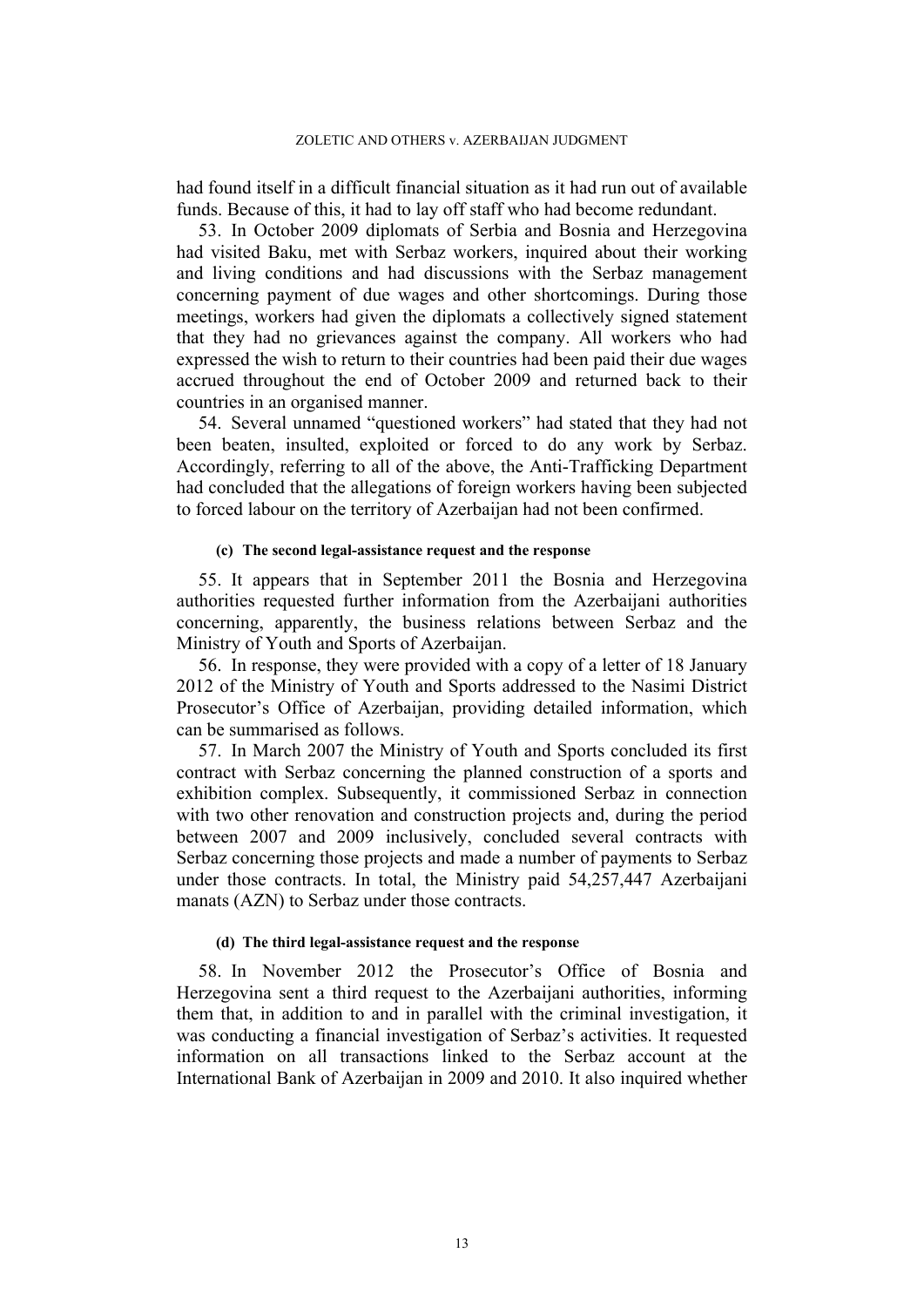Serbaz had any other bank accounts in Azerbaijan and, if so, requested similar information on transactions linked to those accounts.

<span id="page-15-1"></span>59. In January 2013 the Azerbaijani authorities provided the requested information in the form of printouts of bank statements.

## *2. Criminal convictions of four defendants in Bosnia and Herzegovina*

<span id="page-15-0"></span>60. According to copies of two judgments submitted by the Government of Bosnia and Herzegovina, on 28 February and 10 July 2017, respectively, the Court of Bosnia and Herzegovina convicted two of the thirteen accused persons (see paragraph [42](#page-11-0) above), S.L. and N.T., based on plea bargain agreements. Those judgments have become final.

61. The Court of Bosnia and Herzegovina found that there was sufficient evidence on the basis of the guilty plea and evidence submitted by the prosecution to conclude that those two persons were guilty of the criminal offences of trafficking and organised crime under Articles 186(1) and 250(2) of the Criminal Code of Bosnia and Herzegovina. S.L. was sentenced to one year and nine months' imprisonment. N.T. received a conditional prison sentence. The facts established by the Court of Bosnia and Herzegovina in those two judgments were as follows.

62. Between August 2007 and November 2009, S.L. and N.T. were part of an organised crime group that exploited nationals of Bosnia and Herzegovina, Serbia and North Macedonia by forcing them to work on construction sites in Azerbaijan. The group carried out these acts under the guise of Serbaz, which was a branch of Acora, a company registered in a British oversees territory. Serbaz entered into contracts with the Ministry of Youth and Sports of Azerbaijan, providing that Serbaz would complete certain construction projects. Victims were told by employees of Serbaz that, if they moved to Azerbaijan for employment, they would receive good salaries, excellent accommodation, health insurance, and food expenses. In addition, their visas would be paid for and their stay in Azerbaijan would be regularised. Serbaz arranged the victims' flights to Azerbaijan. Once they arrived, the employees of Serbaz seized their travel documents, claiming that this was necessary in order to regularise their residence. The victims' travel documents were not returned to them, preventing them from leaving the country to return home. Serbaz placed victims in inadequate, overcrowded accommodation, and abused their alien status, their lack of knowledge of the local language and their dependence on Serbaz in order to exploit them for labour. The Serbaz management meted out both physical and psychological punishment on victims, for example, by forcing them to perform strenuous and prolonged physical labour and subjecting them to beatings. Victims were paid wages which were arbitrarily reduced and they were denied the employment benefits promised to them on the ground that they had committed "disciplinary violations". Victims were punished and fined for smoking cigarettes, for consuming alcohol outside working hours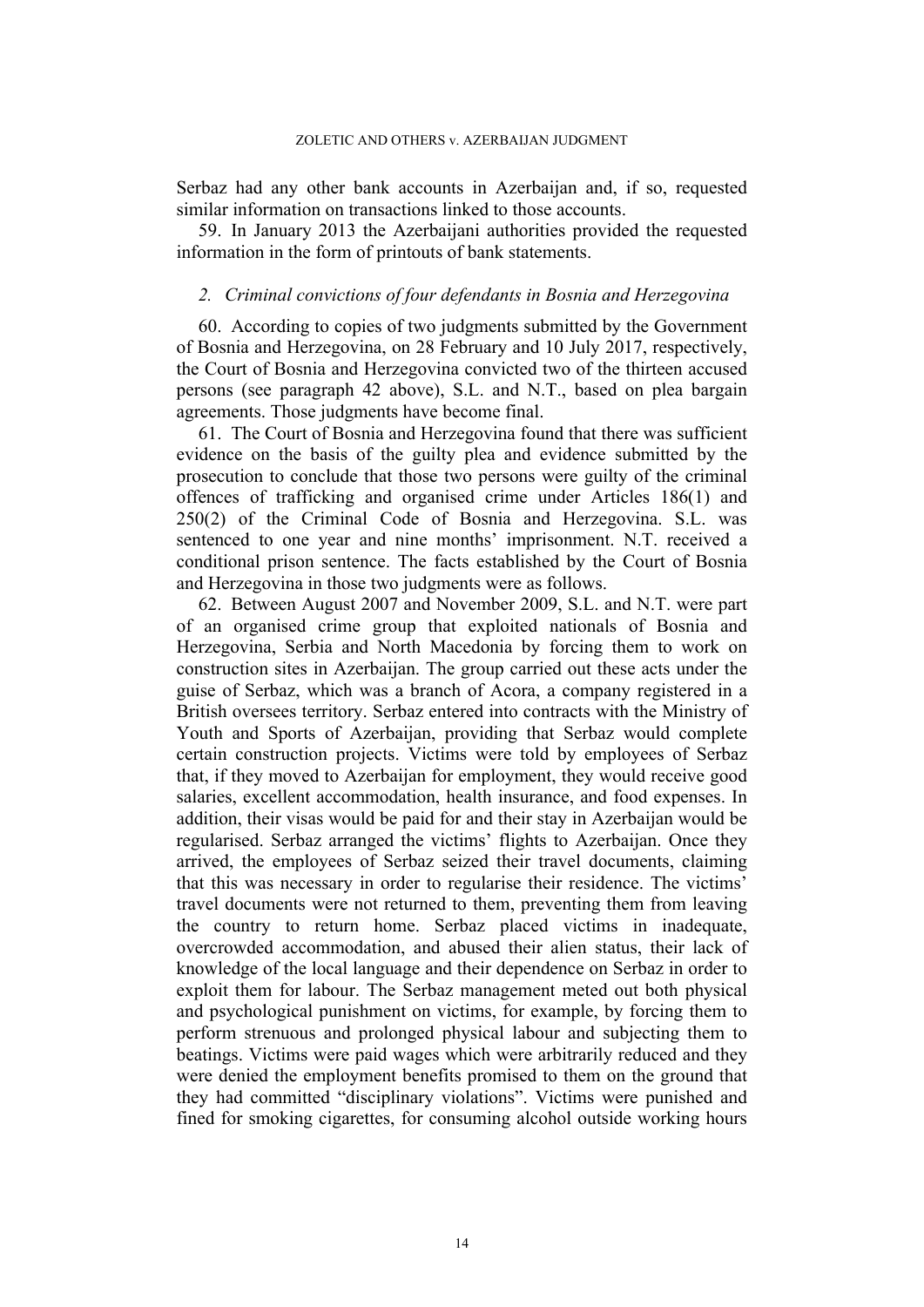and for leaving the accommodation. Victims were deprived of their liberty as they were prevented from leaving the accommodation outside of working hours. They were deprived of adequate food, only receiving small portions of low-calorie meals. Many workers lost significant weight while working for Serbaz. Victims were expected to work shifts from twelve hours to as many as twenty-four or thirty-six hours continuously, six or seven days per week. Victims were also deprived of access to adequate healthcare and some developed untreatable illnesses. An atmosphere of fear and dependency was created within Serbaz by those implicated, with the intention of fraudulently depriving the victims of their wages through deductions, fines and denial of adequate accommodation, food and healthcare in order to misappropriate the money transferred to the account of Serbaz for construction projects. It was calculated that at least 5,895,040.67 Bosnia and Herzegovina convertible marks (approximately 3,000,000 euros) had been appropriated by the organised members within Serbaz.

63. The Government of Bosnia and Herzegovina also submitted a statement under oath given by applicant no. 1 in the Appendix, Mr Seudin Zoletic, to the Prosecutor of Bosnia and Herzegovina on 21 March 2012. His statement was essentially in line with the findings set out in the above-mentioned judgments.

64. According to the information publicly available on the internet site of the Court of Bosnia and Herzegovina, on 28 March 2018 the court convicted two other persons, N.C. and S.K., accused in the framework of the above-mentioned criminal proceedings, after a hearing for the pronouncement of criminal sanction pursuant to plea bargain agreements. The court found both of them guilty of the criminal offenses of organised crime and trafficking in human beings. Both defendants were sentenced to one year's imprisonment, which sentences were replaced at the same hearing with community service for ninety working days. The full text of the judgment was not published. It appears that the convictions have become final.

## *3. Acquittal of the remaining defendants by the Court of Bosnia and Herzegovina*

65. According to the documents submitted by the Government of Bosnia and Herzegovina, by a judgment of 4 December 2019, following a trial, the Court of Bosnia and Herzegovina acquitted the remaining nine accused persons of all charges. Serbaz's workers who were heard as witnesses testified, for the most part, that promises given to them had mostly been kept, including those concerning the kind of labour they would be doing, their working hours and the salary they would receive. As concerns the salaries, the workers generally stated that they had received the promised payments. The only problematic period appeared to have been around 2009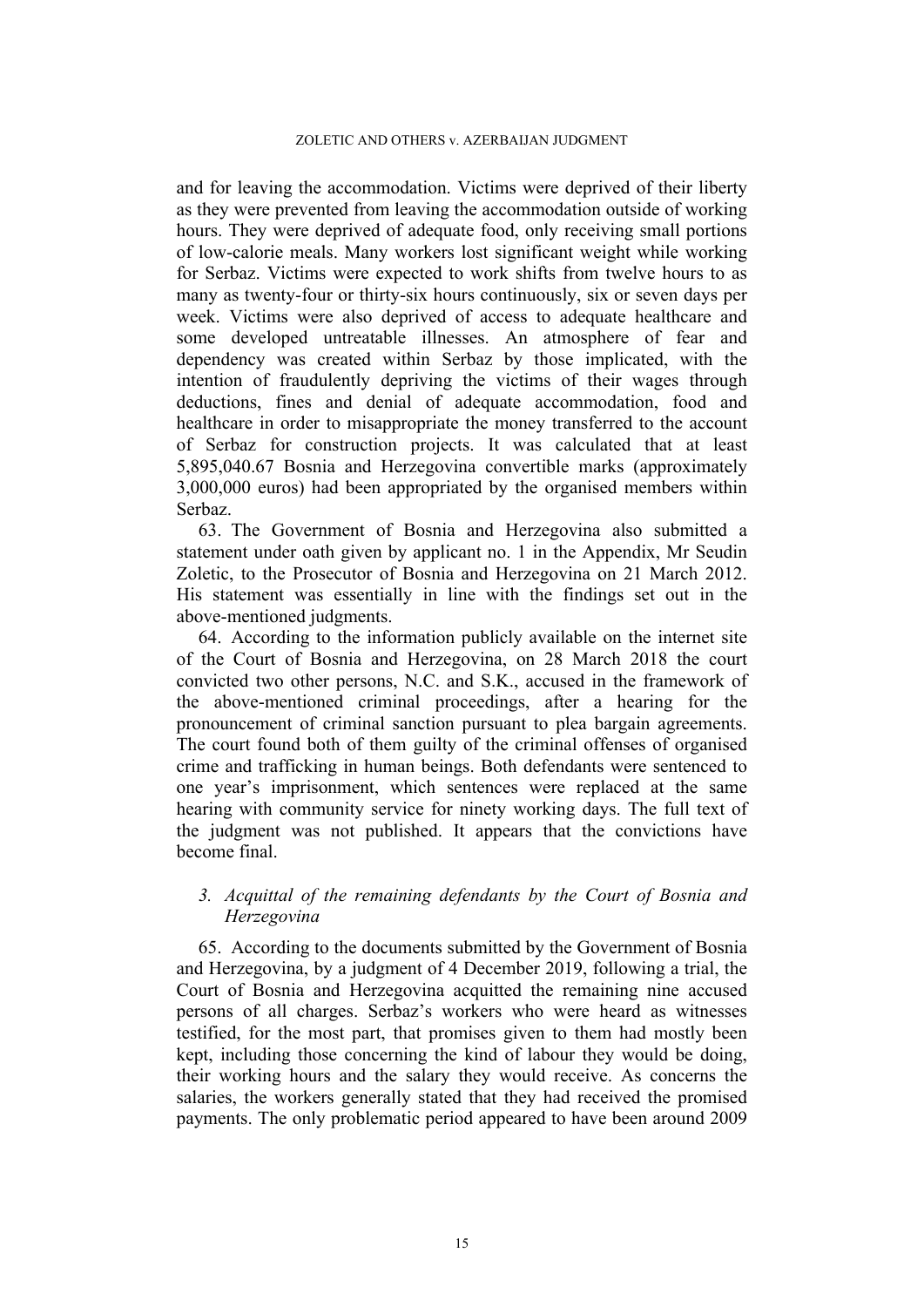when the company had encountered financial issues, as a result of which payments had been delayed during that period. The court found, however, that those payments had eventually been made, in some cases after the workers had returned home. The main source of workers' dissatisfaction had been the lack of increased salary for overtime work. While the court agreed that they had not received an increased compensation, such work had been neither forced nor unpaid. It was also established that several workers had been fined, mostly in relation to alcohol consumption. However, the court held that such fines had been justified given that sobriety was critically important in dangerous settings of construction labour.

66. The court also found that workers had lived in very good conditions in terms of their accommodation. The possibility remained that some workers had been accommodated differently, but there was no evidence that their conditions had been inadequate or that there had been any intent on part of the accused to abuse them. The court further held that workers' freedom of movement had not been restricted as evidenced by, *inter alia*, photographs showing them at dinners, barbecues and sporting events. Although the workers had handed over their passports once they had arrived in Azerbaijan, requests to have them back had been mostly allowed (for example, when they had wanted to send money to their families). Relying on copies of Azerbaijani "ID cards" of three specifically named workers, none of whom are the applicants in the present case, the court noted that workers had been issued Azerbaijani "ID cards" for moving around the country freely.

67. As to the allegations of inadequate food and health care, the court found them to be untrue, unproven or, at least, exaggerated. The majority of workers stated that they had not been subjected to violence or physical punishment. In rare examples where violence might have taken place, it remained undetermined whether it had been instigated by the accused or by workers themselves. The court found that, even if the accused were to be considered the instigators, there was no necessary *mens rea* for the crime of human trafficking.

68. On 29 January 2021 the Appeals Chamber of the Court of Bosnia and Herzegovina upheld the first-instance judgment and reiterated that, while the case could raise labour law issues, the elements of human trafficking had not been proven.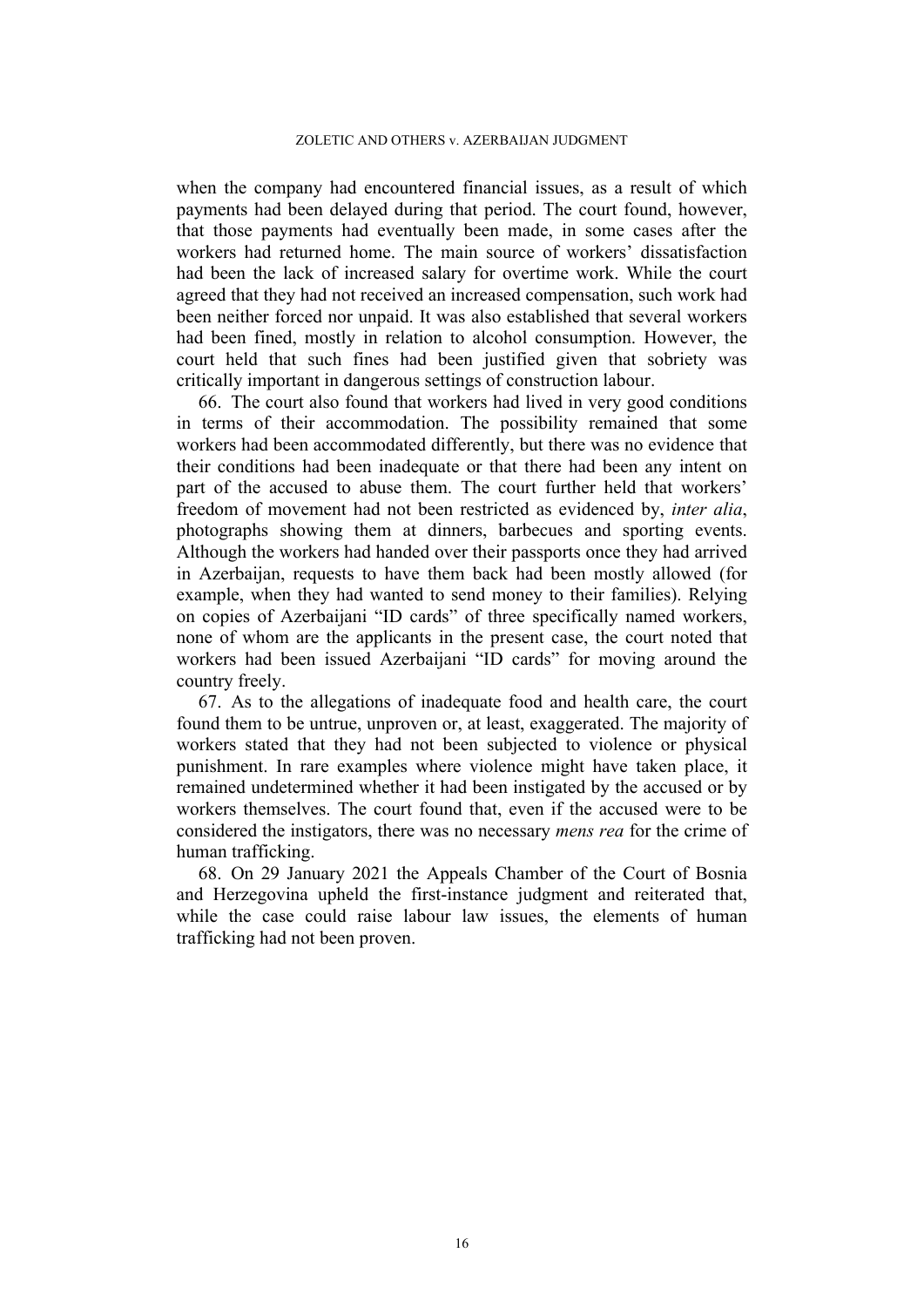# RELEVANT LEGAL FRAMEWORK AND INTERNATIONAL TREATIES AND OTHER DOCUMENTS

## I. RELEVANT DOMESTIC LAW

## **A. The 1995 Constitution**

69. Article 35 of the Constitution provides:

#### **Article 35. Right to work**

"III. No one may be subjected to forced labour ..."

70. Article 148 of the Constitution provides:

#### **Article 148. Acts constituting the legislative system of the Republic of Azerbaijan**

"II. International treaties to which the Republic of Azerbaijan is a party are an integral part of the legislative system of the Republic of Azerbaijan ..."

## **B. The Criminal Code**

<span id="page-18-0"></span>71. Article 144-1 of the Criminal Code, as in force at the material time, provided as follows:

#### **Article 144-1. Trafficking in human beings**

"144-1.1. Trafficking in persons, that is the recruitment, acquisition, apprehension, harbouring, transportation, transfer or receipt of persons, by means of the threat or use of force or other forms of coercion, of abduction, of fraud, of deception, of the abuse of power or of a position of vulnerability or of the giving or receiving of payments or benefits to achieve the consent of a person having control over another person, for the purpose of exploitation –

is punishable by deprivation of liberty for a period of five to ten years.

144-1.2. The same acts:

144-1.2.1. committed against two or more persons;

144-1.2.2. committed repeatedly;

...

144-1.2.5. committed by a group of persons who conspired in advance, an organised group or a criminal network (criminal organisation);

144-1.2.6. committed by a perpetrator using his official authority;

144-1.2.7. committed by use or threat of violence which represents a danger to life and health;

144-1.2.8. committed by means of torture or cruel, inhuman or degrading treatment of the victim; ...

are punishable by deprivation of liberty for a period of eight to twelve years.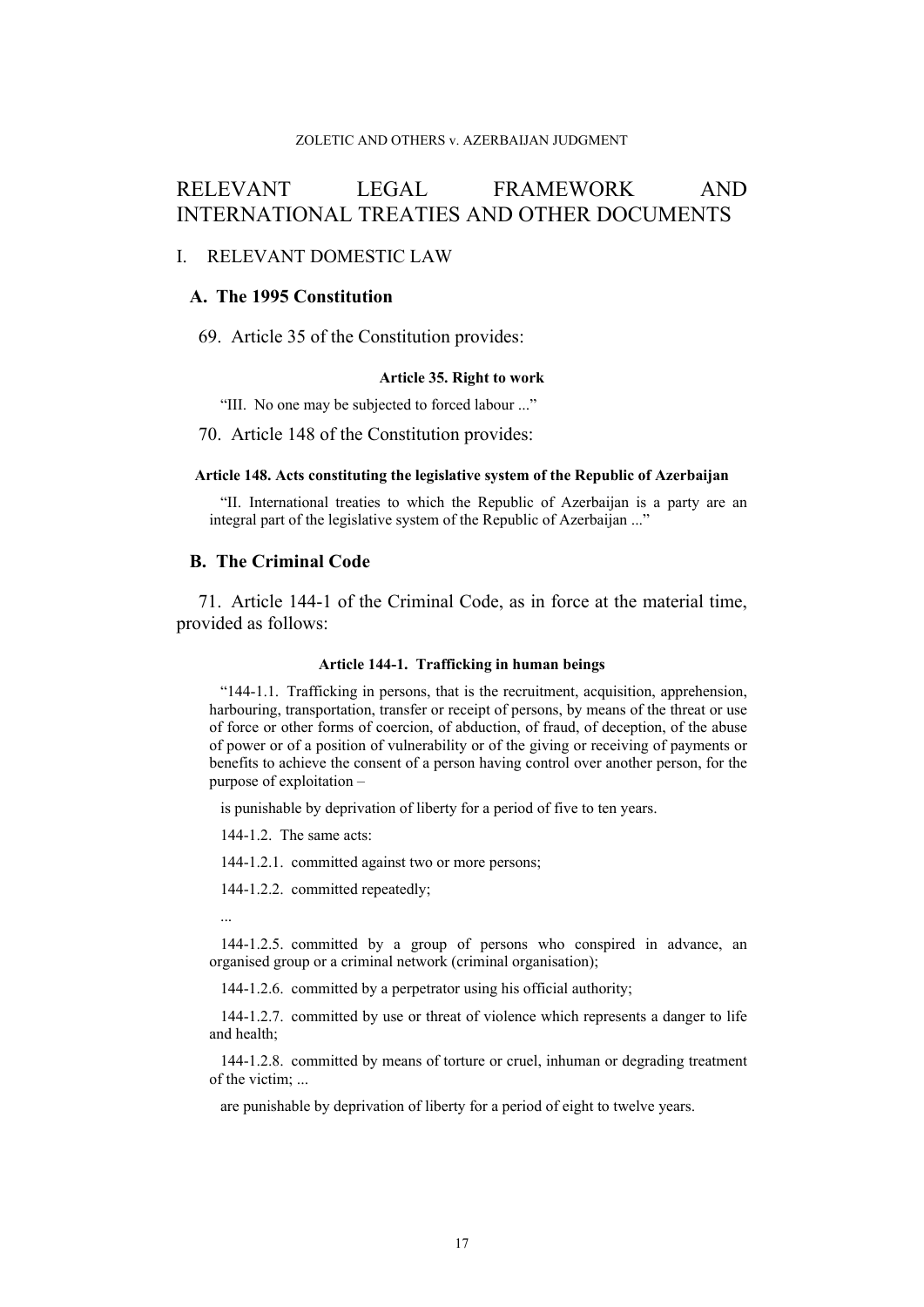144-1.3. Acts referred to in Articles 144-1.1 and 144-1.2 causing the death of a victim or other grave consequences due to negligence –

are punishable by deprivation of liberty for a period of ten to fifteen years.

*Notes:*

*1. "Human exploitation" referred to in this Article shall mean forced labour (servitude), sexual exploitation, slavery and practices similar to slavery and the dependence resulting therefrom, illegal extraction of human organs and tissues, conduct of illegal biomedical research on a person, use of a woman as surrogate mother, engaging a person in illegal, including criminal, activities.*

*2. Any consent by a victim of human trafficking to being exploited, his or her lifestyle or immoral behaviour cannot be considered as a circumstance mitigating the punishment for the person found guilty of trafficking in human beings*."

<span id="page-19-0"></span>72. Article 144-2 of the Criminal Code, as in force at the material time, provided as follows:

#### **Article 144-2. Forced labour**

"144-2.1. Forcing a person to perform certain work (service) by means of intimidation, use or threat of force, or by means of confinement other than in the situations prescribed by the law –

is punishable by correctional labour for a period of up to two years or deprivation of liberty for the same period.

144-2.2. The same acts:

144-2.2.1. committed against two or more persons;

144-2.2.2. committed repeatedly;

...

144-2.2.5. committed by a perpetrator using his official authority;

144-2.2.6. committed by a group of persons who conspired in advance, an organised group or a criminal network (criminal organisation) –

are punishable by deprivation of liberty for a period of three to five years.

144-2.3. Acts referred to in Articles 144-2.1 and 144-2.2 causing the death of a victim or other grave consequences due to negligence –

are punishable by deprivation of liberty for a period of five to ten years."

## **C. The 2000 Code of Criminal Procedure ("the CCrP")**

73. According to Article 37.1 of the CCrP, depending on the nature and severity of the offence, the criminal prosecution is carried out under procedures of private, semi-public or public criminal charges. According to Article 37.6 of the CCrP, the criminal offences under Articles 144-1 and 144-2 of the Criminal Code, among many others, are prosecuted under the procedure of public charges.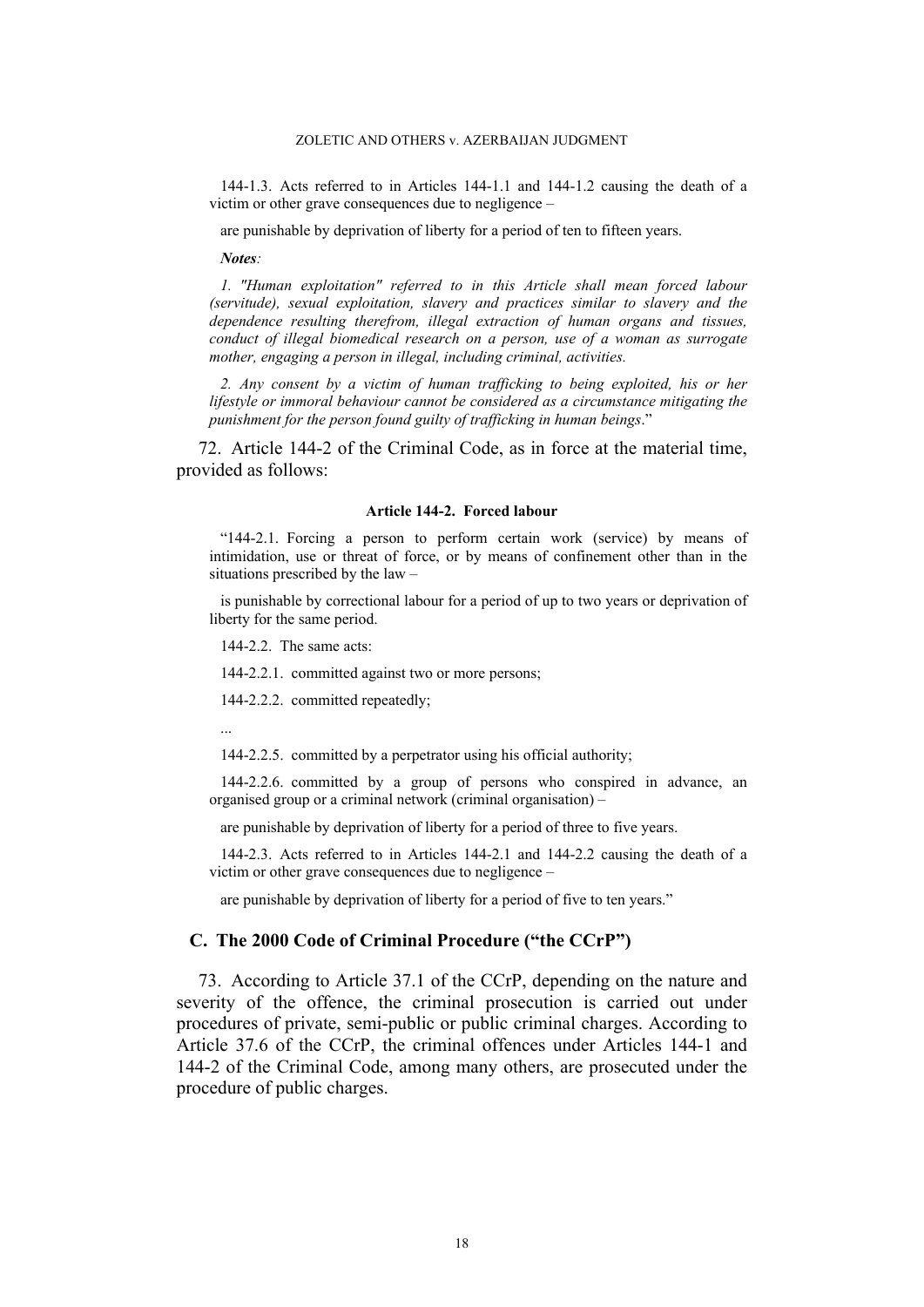74. According to Article 38.1 of the CCrP, when the preliminary investigator, investigator or prosecutor receives information concerning the preparation or commission of a criminal offence or directly discovers such an offence, he or she shall take measures to protect and collect evidence and shall immediately conduct, within his or her powers, a preliminary investigation or investigation in accordance with the procedures provided by the CCrP.

75. Article 39 of the CCrP provides, in the relevant part:

#### **Article 39. Circumstances excluding criminal prosecution**

"39.1. Criminal prosecution cannot be commenced, and the commenced criminal prosecution must be terminated (and criminal proceedings cannot be instituted, and the instituted criminal proceedings must be terminated) in the following circumstances:

39.1.1. absence of a criminal event; ..."

## **D. The 2000 Code of Civil Procedure ("the CCP")**

76. According Article 77.1 of the CCP, each party in civil proceedings bears the burden of proving the grounds for their respective claims and objections.

77. According to Article 89.1 of the CCP, written evidence is documents, deeds, contracts, statements, professional correspondence and other documents and material certified by a notary and providing information relevant to a case. According to Article 89.2, documentary material obtained by fax, electronically or by other communication means or by other methods can be accepted by a court on the condition that the authenticity of that material can be established. According to Article 89.3, either originals or duly certified copies of the necessary evidence shall be submitted to the court.

78. According to Article 265.4 of the CCP, if upon examination of a civil claim a court discloses an appearance of criminal elements in the actions of the parties to the case or other persons, it must deliver a special ruling (*xüsusi qərardad*) informing a public prosecutor thereof.

## **E. The Labour Code**

<span id="page-20-0"></span>79. According to Article 4 of the Labour Code, the provisions of the Code are applicable, with certain stipulations, to all enterprises, bodies and organisations founded by the Azerbaijani State authorities, individuals and legal entities and located on the territory of Azerbaijan. According to Article 5 of the Code, the Code is also applicable, with certain stipulations, to all workplaces registered and functioning in Azerbaijan, founded by foreign States, foreign individuals and legal entities, international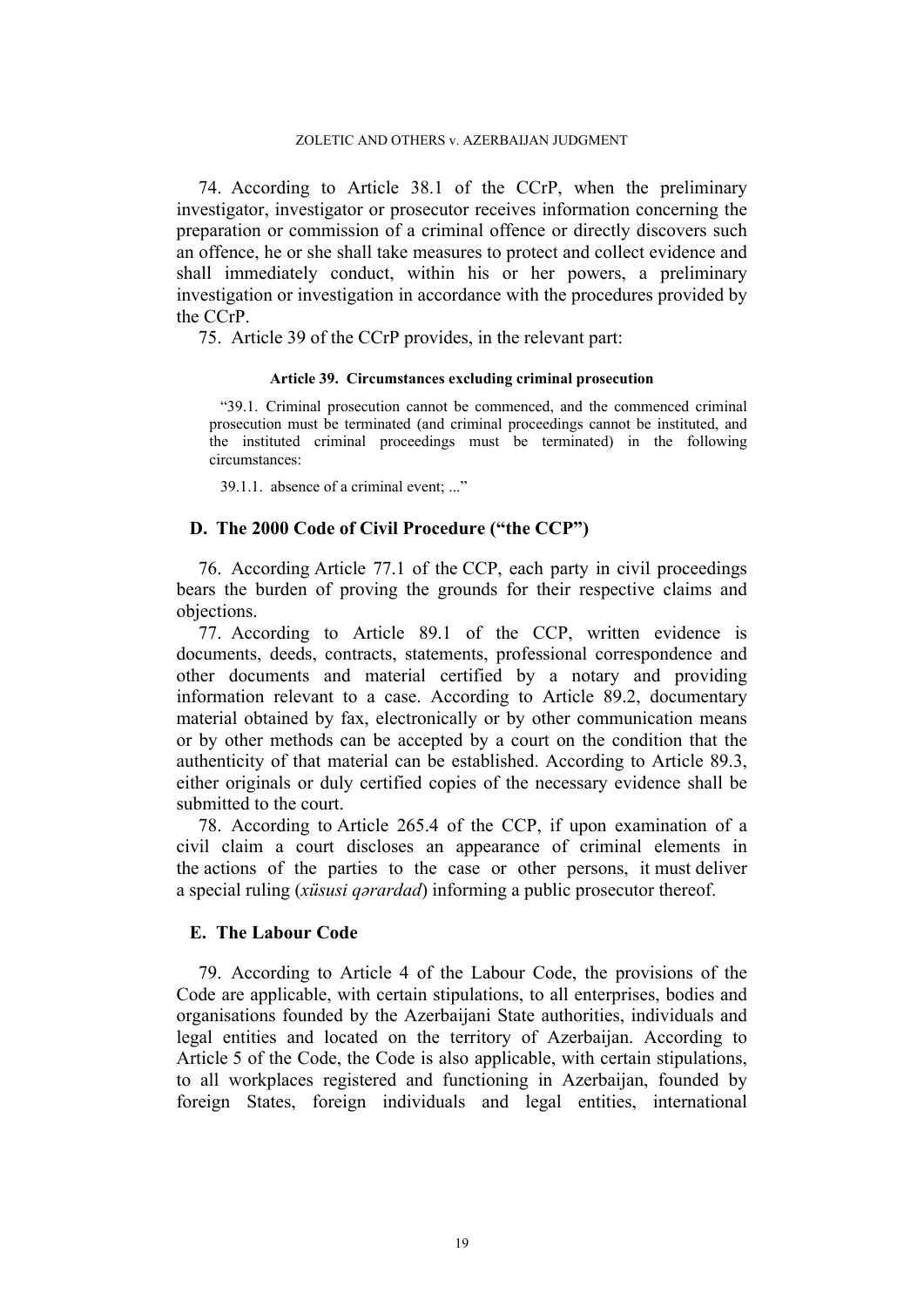organisations or Stateless persons, unless it is provided otherwise in the treaties concluded by the Republic of Azerbaijan with foreign States or international organisations.

80. Article 6 of the Labour Code provides as follows:

## **Article 6. Persons to whom this Code is not applicable**

"This Code is not applicable to the following persons:

...

(d) foreigners who have concluded employment contracts with a foreign country's legal entity in that foreign country and who perform their employment functions at an enterprise (branch or representative office) in the Republic of Azerbaijan; ..."

81. Articles 13.1-13.3 of the Code provides for the equality of labour rights and obligations of Azerbaijani citizens and of foreigners and stateless persons, unless otherwise provided by law or international treaties to which Azerbaijan is a party, and prohibits any restrictions of labour rights of foreigners and stateless persons, unless otherwise provided by law. Article 13.4 of the Code, as in force at the material time, provided as follows:

"4. Employers may hire foreigners or stateless persons after obtaining in their respect individual work permits for performing remunerated labour activities on the territory of the Republic of Azerbaijan in accordance with the procedure established by law."

82. Article 17 of the Labour Code prohibits forced labour.

## **F. Legislation on foreign citizens' entry to and stay in Azerbaijan and on labour migration**

## *1. The Law on departure from and arrival in the country and on passports of 14 June 1994*

83. According to Article 12 of this Law, foreigners may enter and exit the territory of Azerbaijan on the basis of a passport and valid visa. The period of a foreigner's temporary stay in Azerbaijan is determined by the term indicated in the visa.

## *2. The Law on registration at the place of residence and place of stay of 4 April 1996*

84. According to Article 6 of this Law, as in force at the material time, a foreigner wishing to reside in Azerbaijan for a period of more than thirty days was required to apply (to the Ministry of Internal Affairs and the State Migration Service), within three days of arrival at the place of residence, for registration at that place of residence, by presenting, *inter alia,* the passport and the visa. According to Article 11 of the Law, a foreigner wishing to stay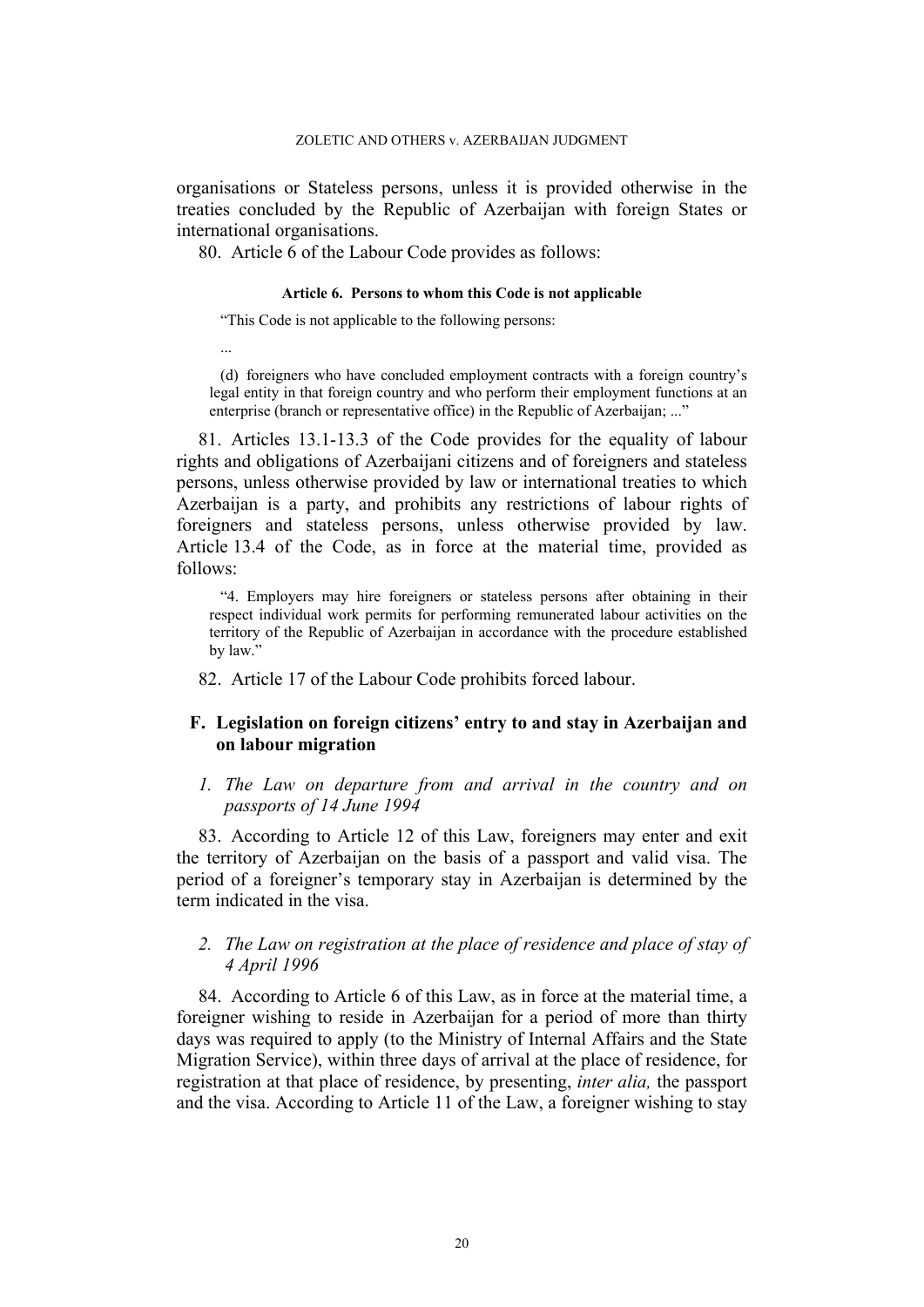in Azerbaijan for a period of up to thirty days was required to apply for registration at the "place of stay" (such as a hotel, dormitory, and other places of temporary stay) at the time of arrival to that place, by, *inter alia,*  filling out a questionnaire and submitting it together with other documents to the management or owner of the "place of stay".

## *3. The Law on legal status of foreigners and stateless persons of 13 March 1996*

85. According to Article 5 of this Law, foreigners wishing to temporarily reside in Azerbaijan were to obtain a residence permit. A residence permit was issued if, *inter alia*, the foreigner had obtained an individual work permit for the purposes of working in Azerbaijan. Foreigners temporarily or permanently residing in Azerbaijan were required to be registered at their place of residence. Other foreigners who were temporarily in Azerbaijan were required to be registered at their "place of stay".

## *4. The Law on labour migration of 28 October 1999*

86. The Law on labour migration of 28 October 1999, as in force at the material time (repealed as of 1 August 2013, in connection with adoption and entry into force of the new 2013 Migration Code), defined the "labour migration" as change by an individual of his or her place of residence for the purposes of performing labour activities, and defined the "migrant worker" as an individual who migrated from one country to another country for the purposes of performing remunerated labour activities (Article 1).

87. The provisions of the Law were not applicable to, *inter alia*, persons seconded for a period not exceeding three months (Article 3).

88. Legal entities, entrepreneurs and branches and representative offices of foreign legal entities wishing to employ foreigners in Azerbaijan were required to apply for a relevant permit from the relevant executive authority (Articles 5 and 16). Foreigners performing remunerated labour activities in Azerbaijan were required to obtain an individual work permit, by applying to the relevant executive authority through their employer (Articles 6 and 16).

89. A migrant worker was issued a temporary residence permit for a term of validity of the individual work permit. Upon the expiry of the term of the individual work permit or upon termination of the employment contract, the migrant worker was required to leave the territory of Azerbaijan. Where a migrant worker performed remunerated labour activities in Azerbaijan in breach of the requirements of this Law, he or she was to be expelled from the territory of Azerbaijan at the expense of his or her employer (Article 8).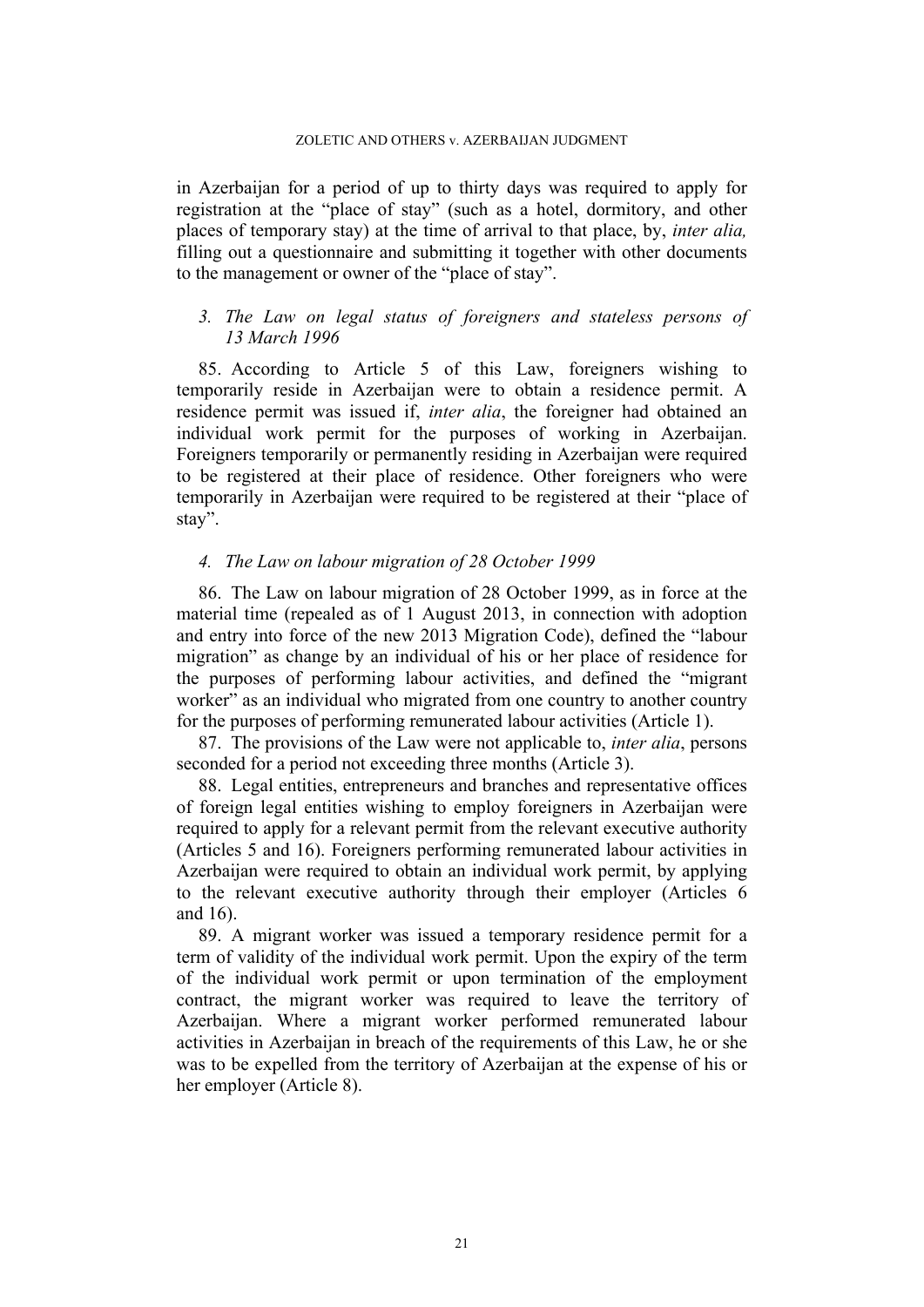#### *5. The Law on State fee of 4 December 2001*

90. According to Article 18.58 of this Law, as in force at the material time, the fee for an initial issuance of an individual work permit was 1,000 Azerbaijani manats (AZN) and the fee for prolongation of the permit was in the same amount.

## **G. The Law on combating trafficking in human beings of 28 June 2005**

91. Article 1 of this Law provides definitions of "trafficking in human beings" and "forced labour" similar to those given in the Criminal Code (see paragraphs [71](#page-18-0)[-72](#page-19-0) above).

92. The Law provides, *inter alia*, for adoption of the National Action Plan on Combating Trafficking in Human Beings and for establishment of the office of the National Coordinator on Combating Trafficking in Human Beings and a special anti-trafficking police unit. It also contains provisions concerning prevention of human trafficking, rehabilitation and protection of victims, and criminal liability for and specifics of criminal cases concerning the offence of trafficking in human beings.

93. According to Article 26 of the Law, in combating trafficking in human beings, the Republic of Azerbaijan cooperates with other States, their law-enforcement authorities, as well as with international organisations combating trafficking in human beings, in accordance with the international treaties to which it is a party.

94. According to Article 27 of the Law, Azerbaijani citizens, foreign citizens and stateless persons who have committed criminal offences related to trafficking in human beings are criminally prosecuted under the Criminal Code of the Republic of Azerbaijan irrespective of the place where the offence was committed.

<span id="page-23-1"></span>95. According to Article 28 of the Law, legal assistance in criminal cases concerning trafficking in human beings is provided in accordance with the international treaties to which Azerbaijan is a party and the Azerbaijani legislation on legal assistance in criminal cases.

## II. RELEVANT INTERNATIONAL LAW

<span id="page-23-0"></span>96. At the time of the events of the present case, Azerbaijan was a party to the following relevant international treaties:

- the Geneva Convention to Suppress the Slave Trade and Slavery of 25 September 1926;

- Convention no. 29 of the International Labour Organisation (the ILO) of 28 June 1930 on forced labour ("ILO Convention no. 29");

- the Supplementary Convention on the Abolition of Slavery, the Slave Trade, and Institutions and Practices Similar to Slavery of 30 April 1956;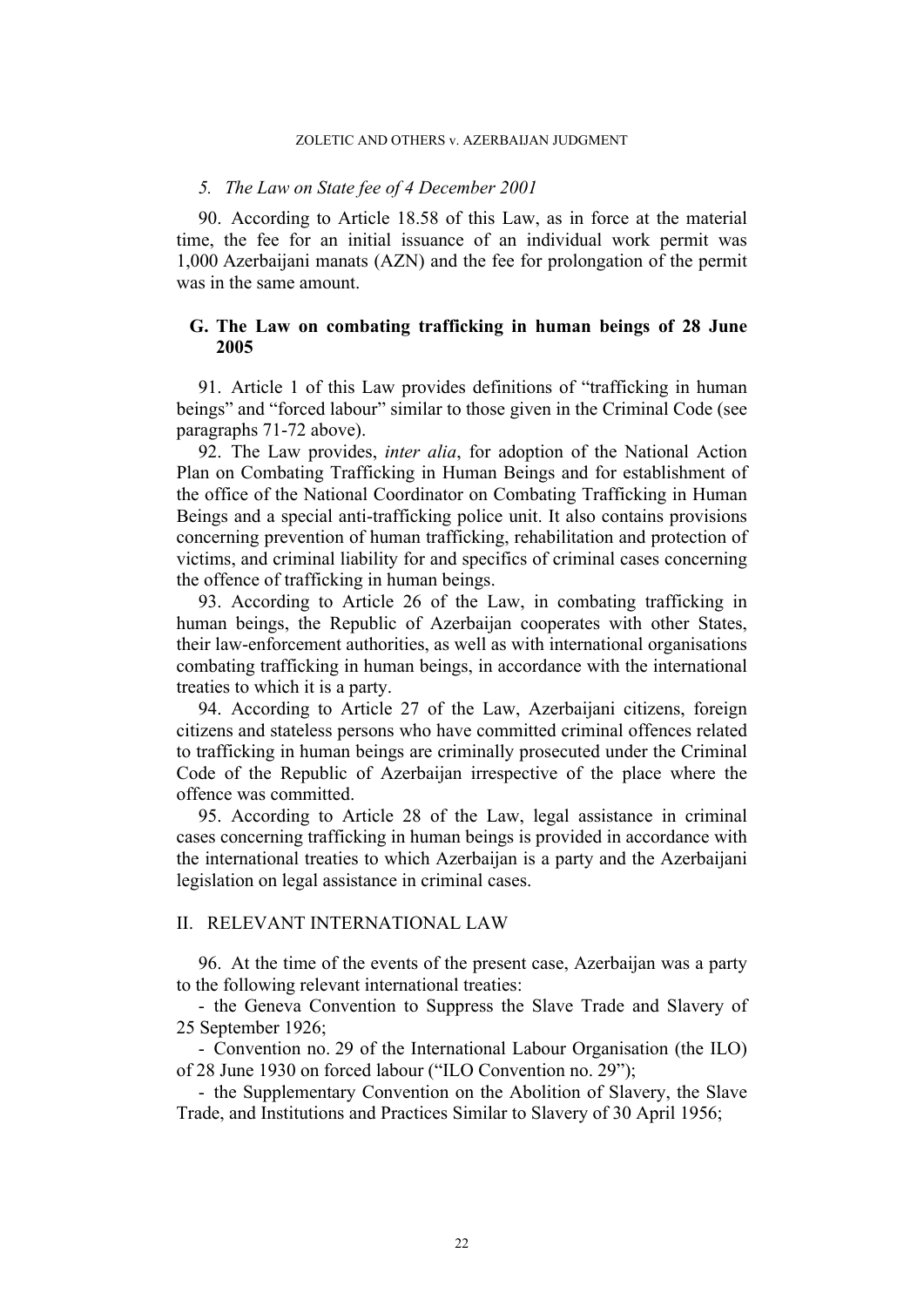- the International Covenant on Civil and Political Rights ("the ICCPR");

- the International Convention on the Protection of the Rights of All Migrant Workers and Members of Their Families of 18 December 1990 ("the ICRMW"); and

- the Protocol to Prevent, Suppress and Punish Trafficking in Persons, especially Women and Children ("the Palermo Protocol"), supplementing the United Nations Convention against Transnational Organised Crime of December 2000.

As to the Council of Europe Convention on Action against Trafficking in Human Beings of 16 May 2005, Azerbaijan signed it on 25 February 2010 and ratified it on 23 June 2010, and that Convention entered into force in respect of Azerbaijan on 1 October 2010.

The relevant provisions of the above-mentioned treaties (except the ICRMW, the provisions of which are cited in paragraph [99](#page-24-0) below) and the related material are cited in *Siliadin v. France* (no. 73316/01, §§ 50-51, ECHR 2005-VII); *Rantsev v. Cyprus and Russia* (no. 25965/04, §§ 137-41, 149-55 and 160-74, ECHR 2010 (extracts)); *Chowdury and Others v. Greece* (no. 21884/15, §§ 39-44, 30 March 2017); and *S.M. v. Croatia*  ([GC], no. 60561/14, §§ 109-22 and 130-71, 25 June 2020).

97. In particular, Article 2 § 1 of ILO Convention no. 29 reads as follows:

"... the term forced or compulsory labour shall mean all work or service which is exacted from any person under the menace of any penalty and for which the said person has not offered himself voluntarily."

98. The Palermo Protocol defines trafficking in human beings as follows:

"'Trafficking' in persons shall mean the recruitment, transportation, transfer, harbouring or receipt of persons, by means of the threat or use of force or other forms of coercion, of abduction, of fraud, of deception, of the abuse of power or of a position of vulnerability or of the giving or receiving of payments or benefits to achieve the consent of a person having control over another person, for the purpose of exploitation. Exploitation shall include, at a minimum, the exploitation of the prostitution of others or other forms of sexual exploitation, forced labour or services, slavery or practices similar to slavery, servitude or the removal of organs ..."

<span id="page-24-0"></span>99. The following are, *inter alia*, the relevant provisions of the ICRMW (adopted by the United Nations General Assembly resolution 45/158 of 18 December 1990, ratified by Azerbaijan on 11 January 1999, entered into force on 1 July 2003):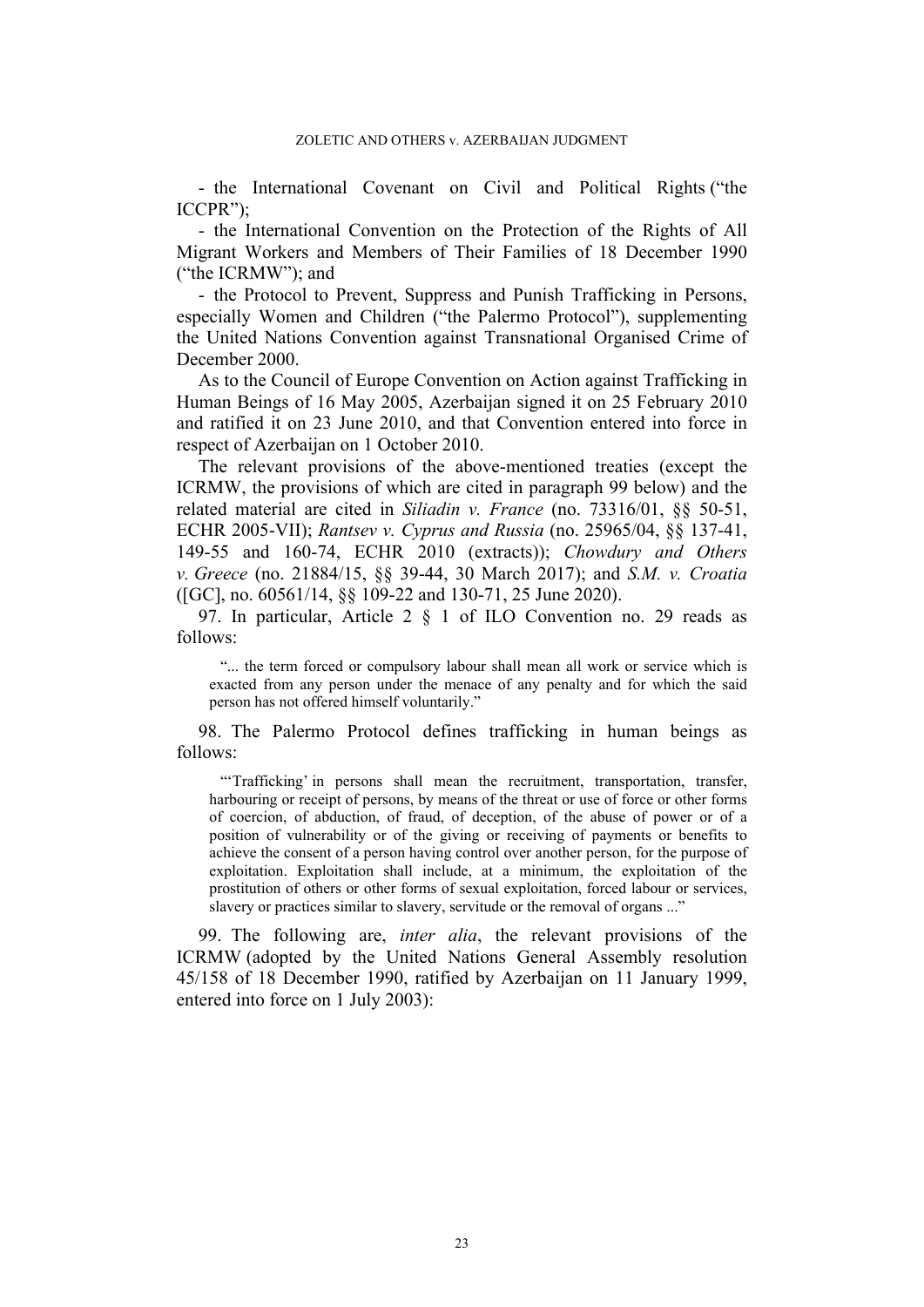#### **Article 2**

"For the purposes of the present Convention:

1. The term "migrant worker" refers to a person who is to be engaged, is engaged or has been engaged in a remunerated activity in a State of which he or she is not a national.

2. ...

(f) The term "project-tied worker" refers to a migrant worker admitted to a State of employment for a defined period to work solely on a specific project being carried out in that State by his or her employer;

(g) The term "specified-employment worker" refers to a migrant worker:

(i) Who has been sent by his or her employer for a restricted and defined period of time to a State of employment to undertake a specific assignment or duty; or

(ii) Who engages for a restricted and defined period of time in work that requires professional, commercial, technical or other highly specialized skill; or

(iii) Who, upon the request of his or her employer in the State of employment, engages for a restricted and defined period of time in work whose nature is transitory or brief; and who is required to depart from the State of employment either at the expiration of his or her authorized period of stay, or earlier if he or she no longer undertakes that specific assignment or duty or engages in that work; ..."

#### **Article 3**

"The present Convention shall not apply to:

...

(b) Persons sent or employed by a State or on its behalf outside its territory who participate in development programmes and other co-operation programmes, whose admission and status are regulated by agreement with the State of employment and who, in accordance with that agreement, are not considered migrant workers; ..."

#### **Article 11**

"1. No migrant worker or member of his or her family shall be held in slavery or servitude.

2. No migrant worker or member of his or her family shall be required to perform forced or compulsory labour ..."

#### **Article 16**

"2. Migrant workers and members of their families shall be entitled to effective protection by the State against violence, physical injury, threats and intimidation, whether by public officials or by private individuals, groups or institutions ..."

#### **Article 21**

"It shall be unlawful for anyone, other than a public official duly authorized by law, to confiscate, destroy or attempt to destroy identity documents, documents authorizing entry to or stay, residence or establishment in the national territory or work permits. No authorized confiscation of such documents shall take place without delivery of a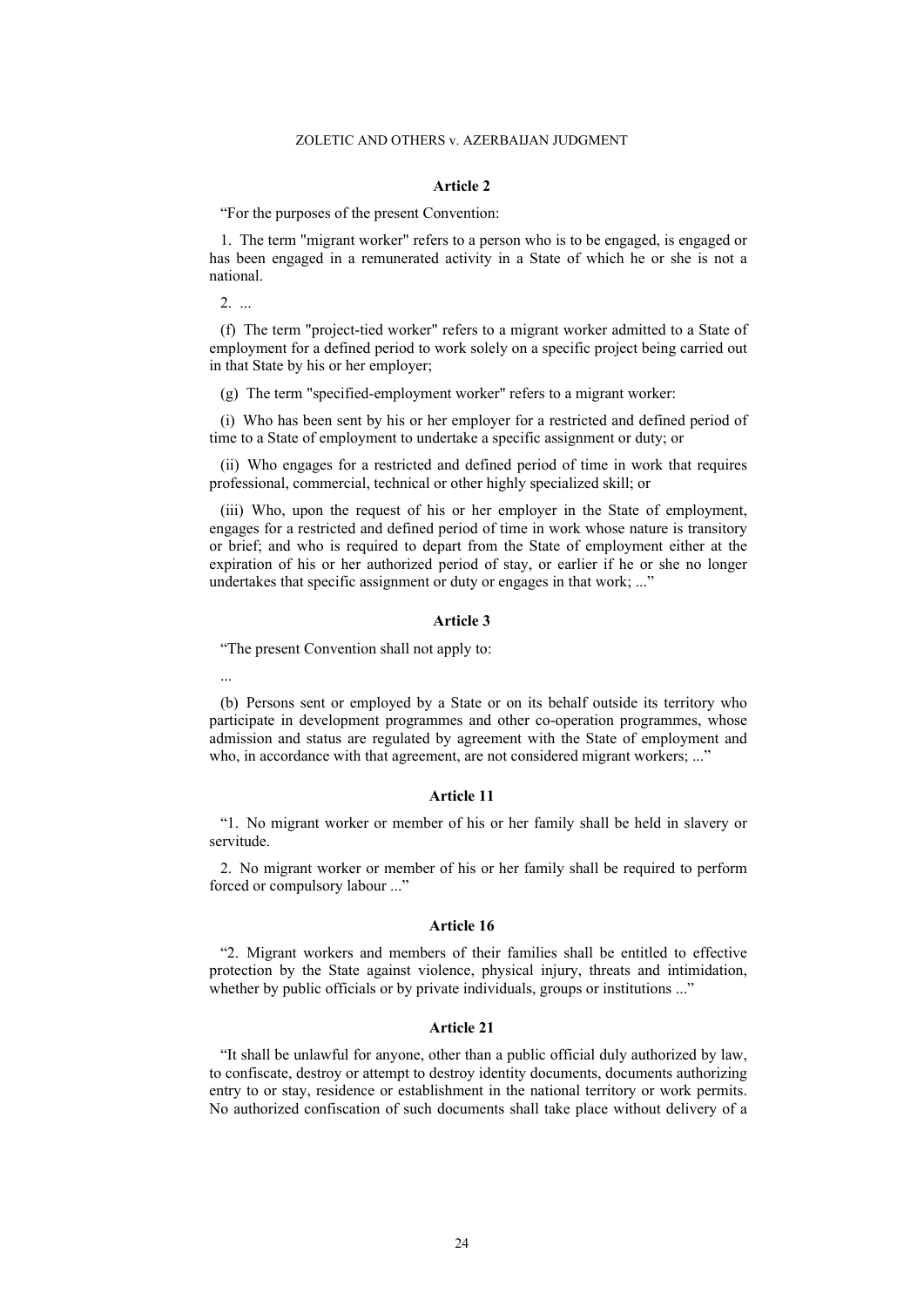detailed receipt. In no case shall it be permitted to destroy the passport or equivalent document of a migrant worker or a member of his or her family ..."

#### **Article 69**

"1. States Parties shall, when there are migrant workers and members of their families within their territory in an irregular situation, take appropriate measures to ensure that such a situation does not persist.

2. Whenever States Parties concerned consider the possibility of regularizing the situation of such persons in accordance with applicable national legislation and bilateral or multilateral agreements, appropriate account shall be taken of the circumstances of their entry, the duration of their stay in the States of employment and other relevant considerations, in particular those relating to their family situation."

100. Both Azerbaijan and Bosnia and Herzegovina are parties to the European Convention on Mutual Assistance in Criminal Matters of 20 May 1959 of the Council of Europe ("the Mutual Assistance Convention") (entry into force in respect of Azerbaijan on 2 October 2003 and in respect of Bosnia and Herzegovina on 24 July 2005), the relevant provisions of which provide as follows:

### **Article 1**

"1. The Contracting Parties undertake to afford each other, in accordance with the provisions of this Convention, the widest measure of mutual assistance in proceedings in respect of offences the punishment of which, at the time of the request for assistance, falls within the jurisdiction of the judicial authorities of the requesting Party ..."

#### **Article 3**

"1. The requested Party shall execute in the manner provided for by its law any letters rogatory relating to a criminal matter and addressed to it by the judicial authorities of the requesting Party for the purpose of procuring evidence or transmitting articles to be produced in evidence, records or documents.

2. If the requesting Party desires witnesses or experts to give evidence on oath, it shall expressly so request, and the requested Party shall comply with the request if the law of its country does not prohibit it ..."

## III. RELEVANT REPORTS CONCERNING THE SITUATION AT SERBAZ AND MIGRANT WORKERS IN AZERBAIJAN IN **GENERAL**

#### **A. The ASTRA Report**

<span id="page-26-0"></span>101. As noted above, the ASTRA Report, dated 27 November 2009, was prepared jointly by three NGOs: ASTRA (Serbia), La Strada (Bosnia and Herzegovina) and Cooperation for Social Development (Croatia). The report is around twenty pages long. The report exists in Serbian (original) and Azerbaijani (translation). In preparation of the report, the authors also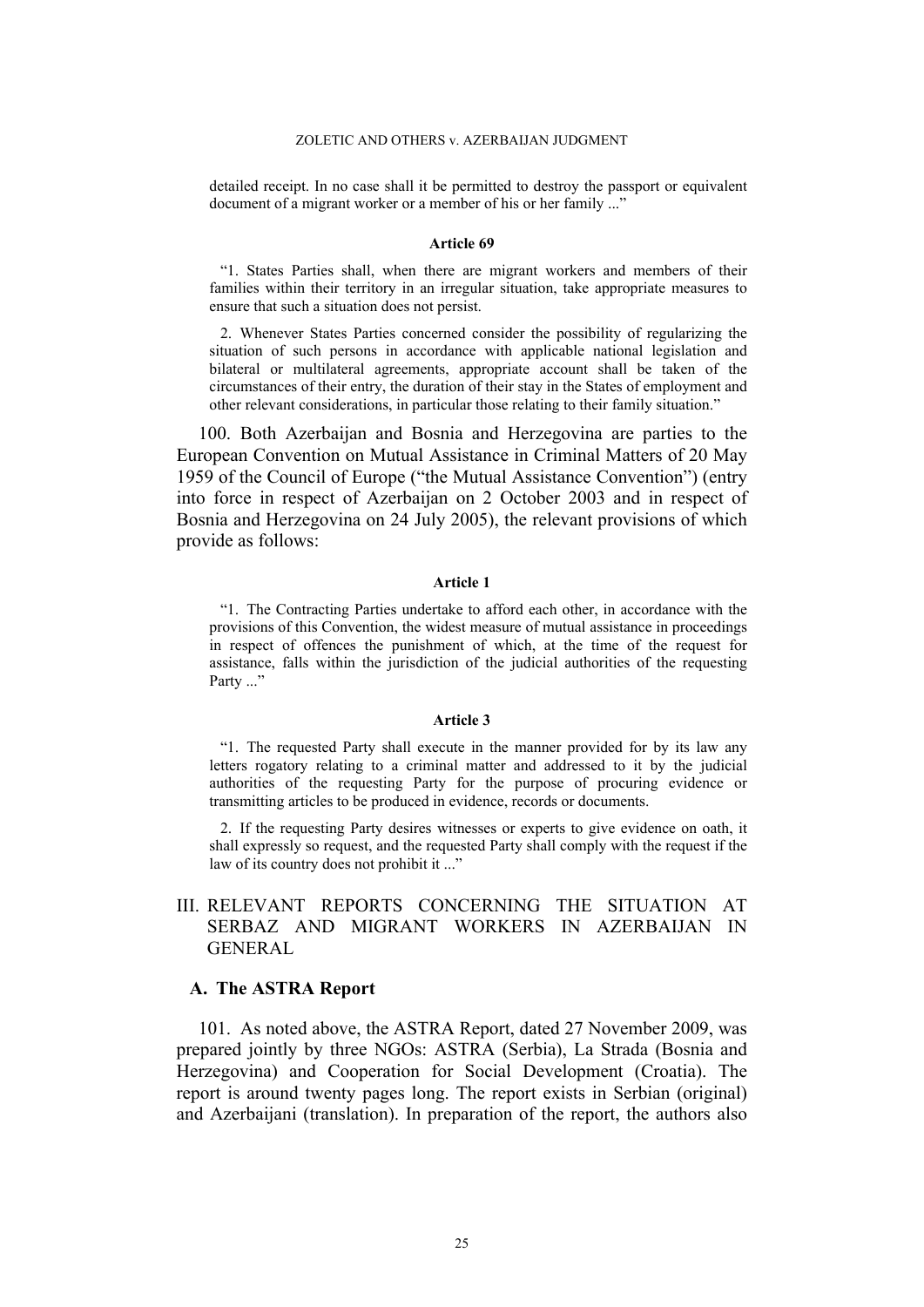cooperated, *inter alia,* with AMC. The report was largely based on the information given by workers who had returned to their home countries. According to the report, the grievances concerning Serbaz first appeared in some media in Bosnia and Herzegovina on 20 October 2009. In November 2009 the NGOs became involved in the matter, having also received information by email from an unidentified source and in a telephone call from the OSCE Warsaw office. The report noted that its contents constituted "initial information".

<span id="page-27-0"></span>102. According to the report, by 2009, Serbaz had already been involved in construction projects in Azerbaijan, commissioned by the Azerbaijani authorities, for a period of two or three years. For this purpose, it hired nationals of Serbia, Bosnia and Herzegovina and North Macedonia and took them to Azerbaijan. It was not possible to determine the exact number of workers taken to Azerbaijan during that period. According to various estimates, the total number was several hundred people and perhaps around a thousand.

<span id="page-27-1"></span>103. More workers were taken by Serbaz to Azerbaijan in 2009 than in previous years. Violence against workers intensified in the second half of 2009. Payment of wages was often delayed and workers were often paid less than promised. Deductions were made from the wages as punishment for breaching rules during and outside working hours. Payment of wages was completely stopped on 12 or 13 October 2009.

<span id="page-27-2"></span>104. The report identified, by their full names, two persons who were presumably nationals of either Bosnia and Herzegovina or Serbia as possible owners of Serbaz. It further identified four individuals who formed the "management" of the company. These were three presumed Bosnia and Herzegovina nationals, identified by their full names, including S.L. (see paragraph [60](#page-15-0) above), and one Azerbaijani national who was rumoured to be a former police officer and could only be identified by the nickname "Colonel", and who, the workers believed, acted as a liaison with the authorities. It further identified three chief "supervisors" who were also in charge of other supervisors: two presumed Bosnia and Herzegovina nationals, including N.T. (see paragraph [60](#page-15-0) above), and one presumed Azerbaijani national who could be identified only by first name (R.). These individuals were described as cruel and violent.

105. Workers were hired in their home countries by representatives of Serbaz who asked them to sign "contracts", in the form of a questionnaire rather than a contract and only in one copy per worker (apparently kept by Serbaz). Travel expenses to Azerbaijan were paid partly by workers (local travel to the departure airport) and partly by Serbaz (airline tickets). The workers were also reportedly asked to pay some money upfront for, as they were told, visa and other expenses with a promise that those amounts would be reimbursed.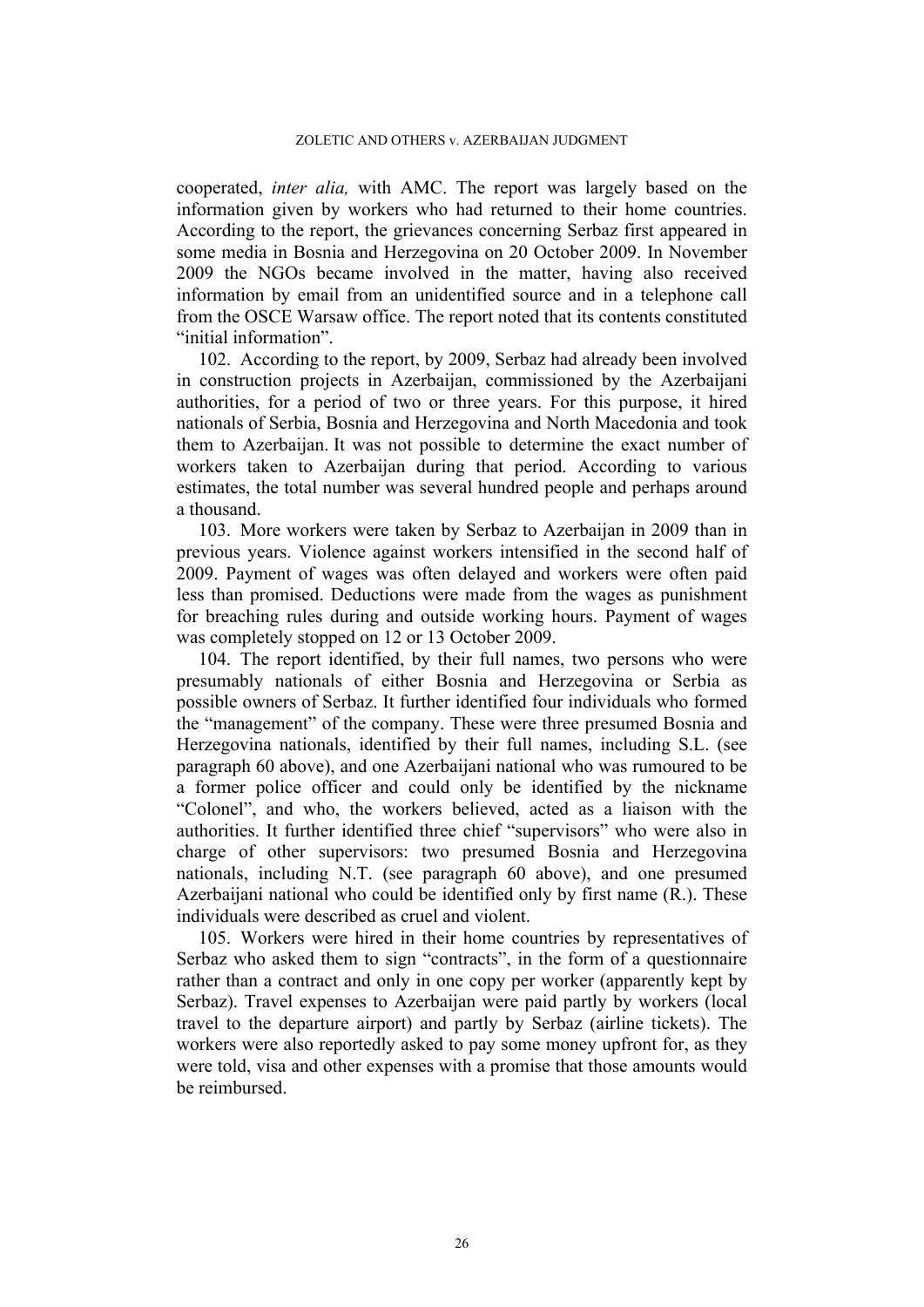106. S.L. and other Serbaz representatives met workers at the Baku airport and immediately took away their passports with an explanation that that was necessary in order to regularise their residence. The passports were not returned to them until their eventual departure. Neither were they provided with work permits or residence permits and, accordingly, they stayed in Azerbaijan illegally after their visas had expired.

<span id="page-28-0"></span>107. Those who worked in Baku lived in five houses and those who worked in Mingechevir in one house. The living conditions were poor: there were a lack of enough toilets, water outages, lack of hot running water, frequent lack of drinking water and lack of sufficient heating. There were strict internal disciplinary rules, forbidding workers to leave the houses during non-working hours without permission. Food was bad, monotonous and insufficient, as a result of which many workers lost considerable weight. After Serbaz "stopped" operations in October 2009, food portions became even smaller. In Mingechevir, workers had to buy additional food on credit in local shops, because they did not have money.

108. They worked shifts of twelve hours or longer, which could also be further extended by a supervisor's decision. On one occasion, N.T. prolonged one particular shift to thirty-six hours. There was either no or insufficient personal safety equipment given to them.

109. Workers were required to go to work even when they were sick. There was no doctor attending to them. There was only one nurse from North Macedonia who was not in a position to provide adequate care. Reportedly, three workers died from heart attacks and their bodies were returned by Serbaz to their home countries.

<span id="page-28-1"></span>110. Before leaving for Azerbaijan, when signing "contracts", workers had been promised to be paid USD 5 to 7 per hour (USD 5 to 5.5 during the first month and more thereafter). However, in fact, they were paid USD 3 to 4 per hour. As a result, they received USD 1,000 to 3,000 less in wages. From May to August 2009 no wages were paid at all. As a result, those who arrived in Azerbaijan in April or May 2009 either received their first payment in August or did not receive anything until their return. The management advised workers to "entrust", for "their own good", their wages to the company for safekeeping until the end of their employment. Workers who followed this advice could not eventually recover their wages.

111. Workers were often punished by fines, which usually ranged in the amounts between USD 100 and 500, and sometimes more, for coming back to the house later than permitted, leaving the house without permission, not making their bed, pausing at work or leaving work a couple minutes earlier, using toilets too often when at work, drinking alcohol during non-working hours, going to sleep early, and so on.

112. As to restrictions on leaving the houses without permission, the management told workers that these were necessary because they were not in possession of their passports and that they could be stopped and arrested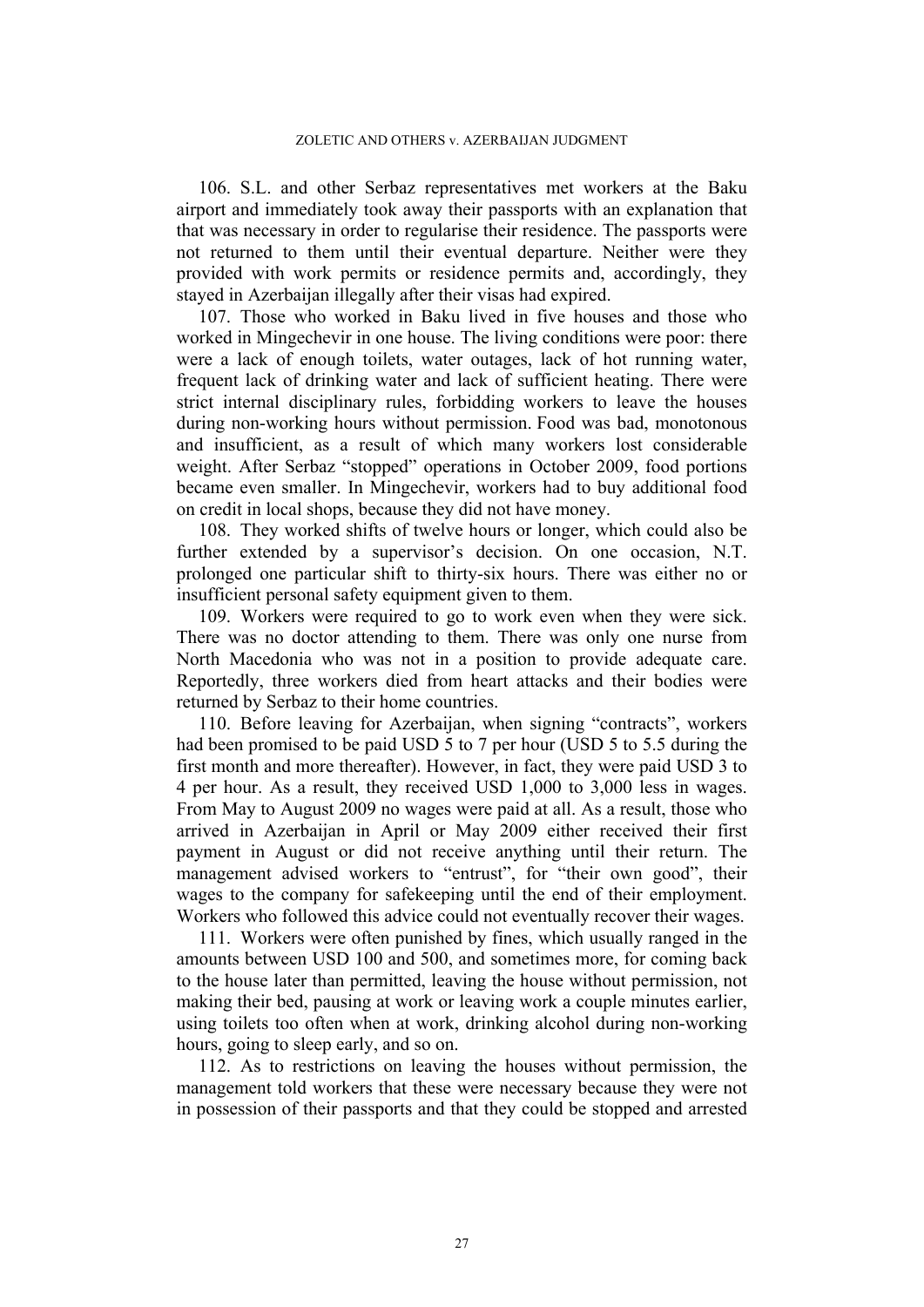by the police, in which case Serbaz would have to pay large fines. On some occasions Serbaz also did not allow workers to travel back home for family reasons.

113. The report also contained several accounts of detentions of workers for periods of up to three days or physical force used on workers by the management and supervisors for such things as, for example, complaining about work and bringing alcohol and food to the house from outside.

<span id="page-29-1"></span>114. In October 2009 "Colonel" told workers who were in Azerbaijan at that time that Serbaz was stopping its activity in Azerbaijan. Then they were flown back to their home countries in groups of ten to forty-five at Serbaz's expense. Before the flight, they were asked to sign papers stating that they had been paid their wages and had lived in good conditions, after which they were paid some amount of money, handed back their passports and taken to the airport. According to some workers, they had unspecified "problems" with airport or airline staff because their stay in Azerbaijan had not been regularised. According to one of them, he had to pay a bribe to airport staff to be allowed to depart from Baku. On some occasions, Colonel personally made phone calls to airport staff for workers to be allowed through.

115. According to the report, the Azerbaijani national coordinator on fight against human trafficking reported on the Serbaz case to the Parliament on 28 October 2009, noting that alleged working conditions of workers from Serbia and Bosnia and Herzegovina was not Azerbaijan's problem because they had been hired and had signed their contracts in those countries.

116. Furthermore, the report stated, without specifying dates or details, that workers had complained to the Azerbaijani police several times about threats against them, but to no avail. They also wrote a letter to the Chief Prosecutor's Office but received no reply. Also, according to some workers, no Azerbaijani State officials had ever visited them, even though the authorities "knew what was happening at Serbaz".

<span id="page-29-0"></span>117. Workers told the NGOs that they sought assistance from the Bosnia and Herzegovina ambassador in Turkey, who sent the consul to meet with them in October 2009. The consul met with the Minister of Youth and Sport as well as with workers.

## **B. The Council of Europe: Group of Experts on Action against Trafficking in Human Beings (GRETA)**

<span id="page-29-2"></span>118. The following are extracts from the GRETA report concerning the implementation of the Council of Europe Convention on Action against Trafficking in Human Beings by Azerbaijan, first evaluation round (adopted on 21 March 2014 and published on 23 May 2014) ("the GRETA Report"):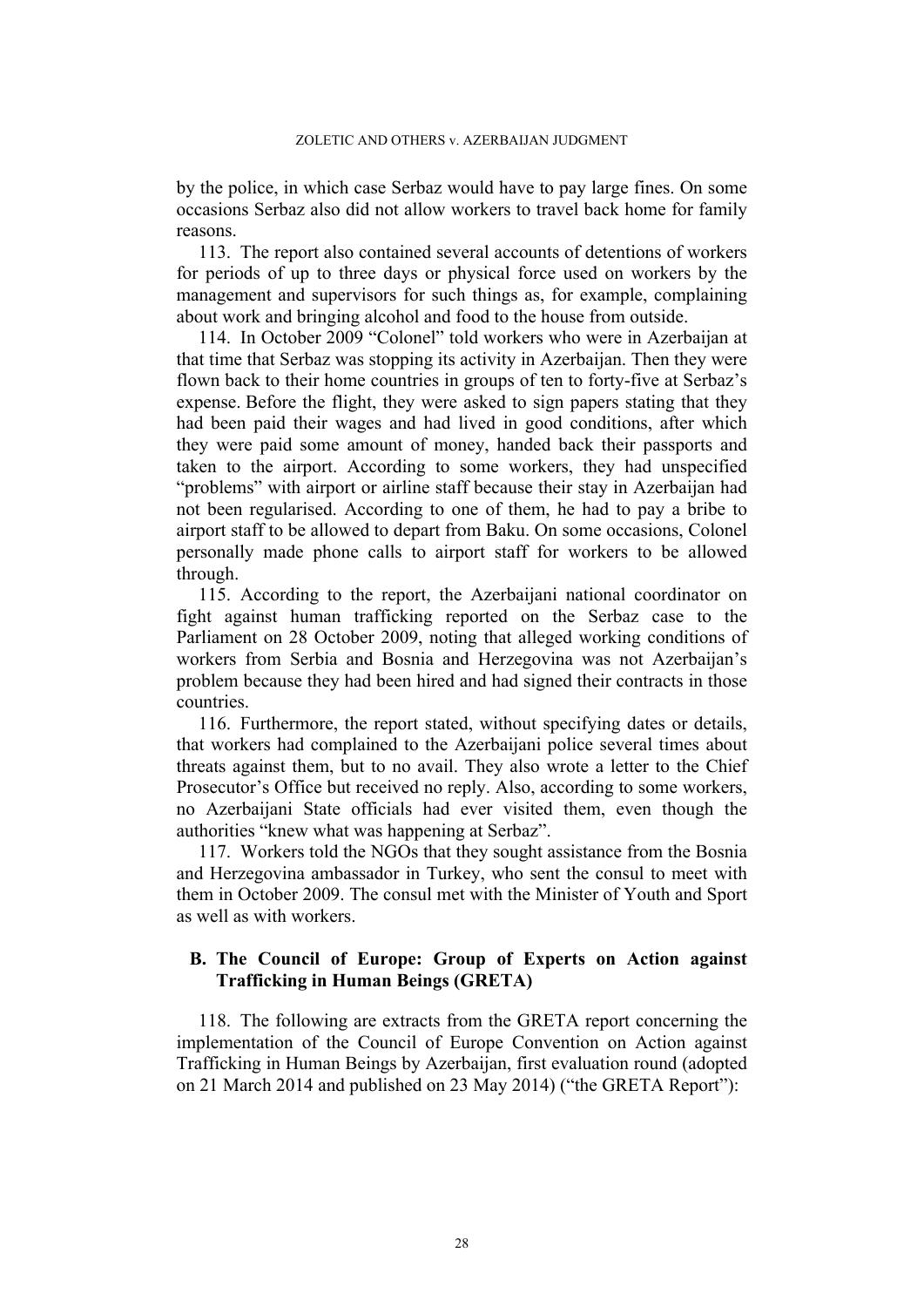"12. ... Due to its rapid economic development, Azerbaijan has attracted a growing number of migrant workers in recent years. According to several reports, Azerbaijan is increasingly becoming a country of destination for people trafficked for the purpose of labour exploitation, in particular in the construction sector, and to a lesser extent in agriculture and domestic work. While the Azerbaijani authorities are conscious of the migration trends, they do not consider Azerbaijan to be a destination country for THB [trafficking in human beings] for labour exploitation ...

...

...

...

54. GRETA notes that the focus in Azerbaijan has been essentially on fighting THB for the purpose of sexual exploitation of Azerbaijani women abroad and not enough attention has been paid to THB for labour exploitation, particularly occurring in Azerbaijan ... The Azerbaijani authorities acknowledge the fact that labour exploitation can become a problem with the increase of migrant workers and the boom of the construction sector, in particular in the context of the First European Games to be organised in 2015 in Baku. Members of civil society consider that trafficking of migrant workers for labour exploitation has become a serious problem in Azerbaijan particularly in the sectors of construction and, to a lesser extent, agriculture and domestic work. In the absence of recent research on the topic, the scale of the problem of trafficking in human beings for the purpose of labour exploitation in Azerbaijan is yet unknown. Law enforcement officials and labour inspectors reportedly have a tendency to see potential cases of THB for labour exploitation as labour disputes between the worker and the employer. GRETA considers that the Azerbaijani authorities should acknowledge the phenomenon of THB for labour exploitation and adapt their policy and practical measures to the new situation in Azerbaijan.

101. GRETA notes that the 2005 Law on Combating THB does not refer to migrant workers as a group vulnerable to THB ... GRETA is concerned by reports according to which migrants' passports were taken away and migrants work and live in dire situations on some construction sites. In order to better prevent migrant workers from falling victim to THB for labour exploitation, more should be done to empower them by granting them a clear legal status and diminishing the precariousness of their stay in Azerbaijan. GRETA understands that the Migration Code, which entered into force on 1 August 2013, is a tool which should enhance the protection of migrants' rights. In particular, it simplifies the issuing of work permits for migrant workers and stateless persons. Prior to it, work permits were not extended more than four times ...

106. ... GRETA notes with concern that, according to ECRI's third report on Azerbaijan, migrants working in some sectors including construction, agriculture and domestic work are faced with difficulties making them vulnerable to serious forms of abuse, including to trafficking for the purpose of labour exploitation. The reasons for this state of affairs are the existence of very strict quotas applying to work permits for foreigners, the high cost of these work permits and the waiting time for obtaining or renewing them. The fact that the work permit can only be for one year and that the employer has to pay 1,000 AZN (approximately 1,000 euros) to the State to obtain the permit for the first year and for each following years is said to encourage illegal work and the vulnerability of migrant workers. In their comments on the draft report, the Azerbaijani authorities have underlined that under the new Migration Code, applications for a work permit must be processed within 20 days and the work permit must be presented to the employer within three days from the decision granting it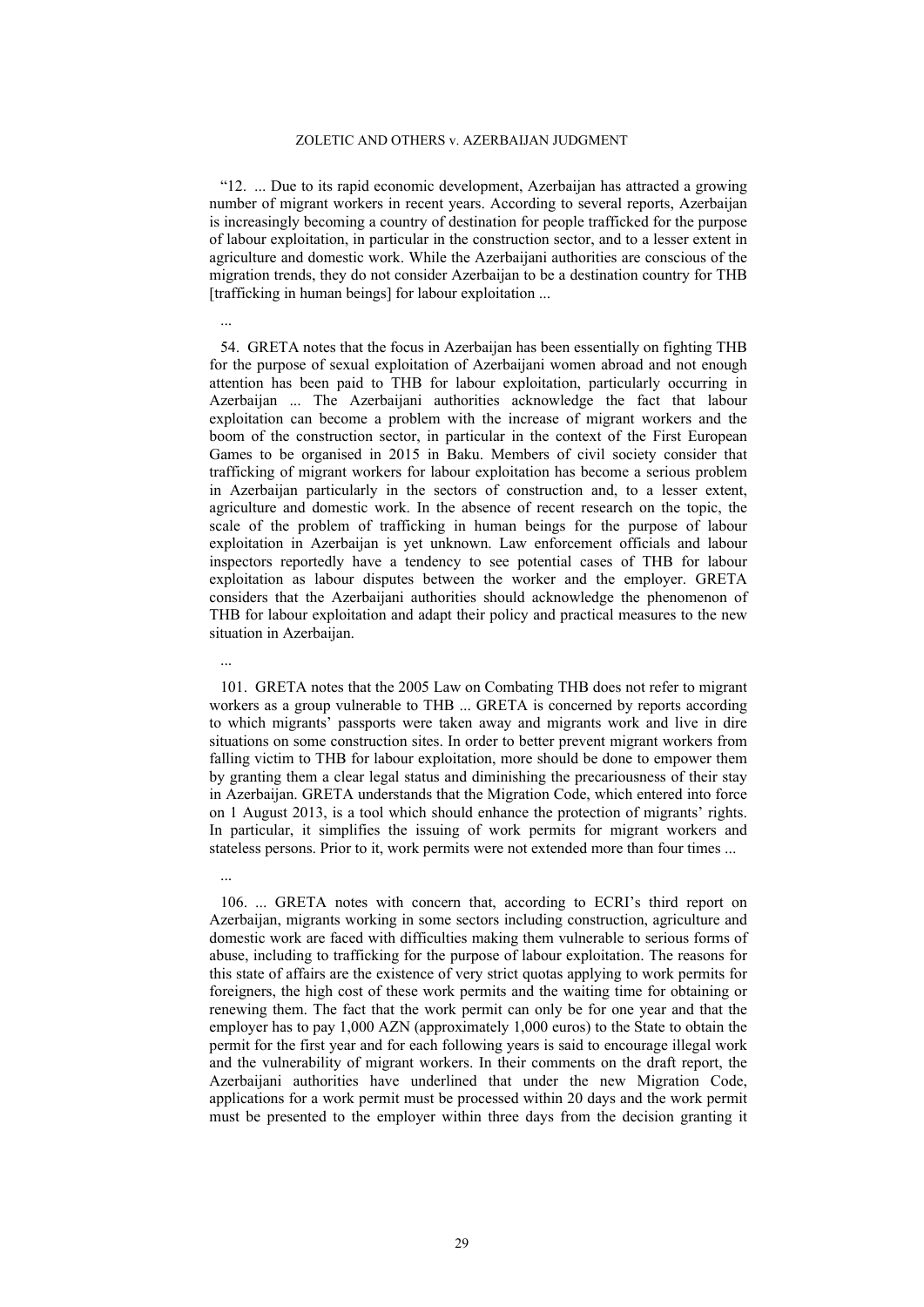(Article 67). No additional fees will be paid in cases where a new permit is required for a migrant worker or stateless person who is moved from one post to another within the same company. According to GRETA, measures which could improve the situation by enabling legal migration for work to Azerbaijan include removing the dependence of the migrant workers from their employers who are the only one allowed to apply for the above mentioned one-year work permit and reducing the amount to pay to obtain a one-year work permit.

121. ... Raids and controls operated by the Department for Combating THB (occasionally together with the Labour Inspection Services and the Azerbaijan Entrepreneurs Confederation) in construction sites and other places employing migrant workers have so far hardly ever resulted in the detection of victims of THB. Reports of forced labour have been brought to the attention of the Department for Combating THB which has proceeded to inspect the premises, but no case of THB for forced labour has been identified ...

...

...

...

162. As indicated in paragraph 54, law enforcement officials and labour inspectors reportedly have a tendency to see potential cases of THB for labour exploitation as labour disputes between the worker and the employer. There seems to be confusion between cases of THB for labour exploitation and disputes on salaries or other aspects of working conditions. Recently, in some cases, the Azerbaijani authorities in co-operation with NGOs have successfully intervened (in out of court settlements) and obtained from employers that they pay the salaries due to migrant workers. However, GRETA stresses that where the situation corresponds to THB for forced labour and not just late payment of salaries, the reimbursement of salaries is to be ensured but would not be sufficient to compensate victims of this serious human rights violation for their moral and material damages.

195. GRETA was informed of the so-called "SerbAz" case of alleged transnational trafficking for labour exploitation in Azerbaijan, involving men from Bosnia and Herzegovina, Serbia and "the former Yugoslav Republic of Macedonia". In 2009, the alleged victims responded to an employment offer as construction workers in Azerbaijan by the company "SerbAz Project Design and Construction LLC" registered in the Netherlands and Azerbaijan. It would appear that immediately upon their arrival in Azerbaijan, their passports were taken away and they were put to work on various construction sites guarded by armed people. They were locked up after working hours, accommodated in very poor conditions and their salaries were not paid. Moreover, the workers were allegedly subjected to heavy monetary fines for "disciplinary misconduct" and abused physically and psychologically. The Serbian NGO Astra has issued a report on the case, according to which three workers died from heart attack, which was apparently not followed by any investigation. According to Astra, no investigations have been initiated in Azerbaijan and all complaints against the police and the prosecution for failure to investigate have been dismissed.

196. During the visit to Azerbaijan, the GRETA delegation raised the case in question at meetings with representatives of the Ministry of Internal Affair and the State Prosecutor's Office. The Azerbaijani authorities informed the delegation that after having interviewed a significant number of workers concerned, the Department on Combating Human Trafficking concluded that it could not identify any sign of trafficking or forced labour. None of the persons involved in this case were identified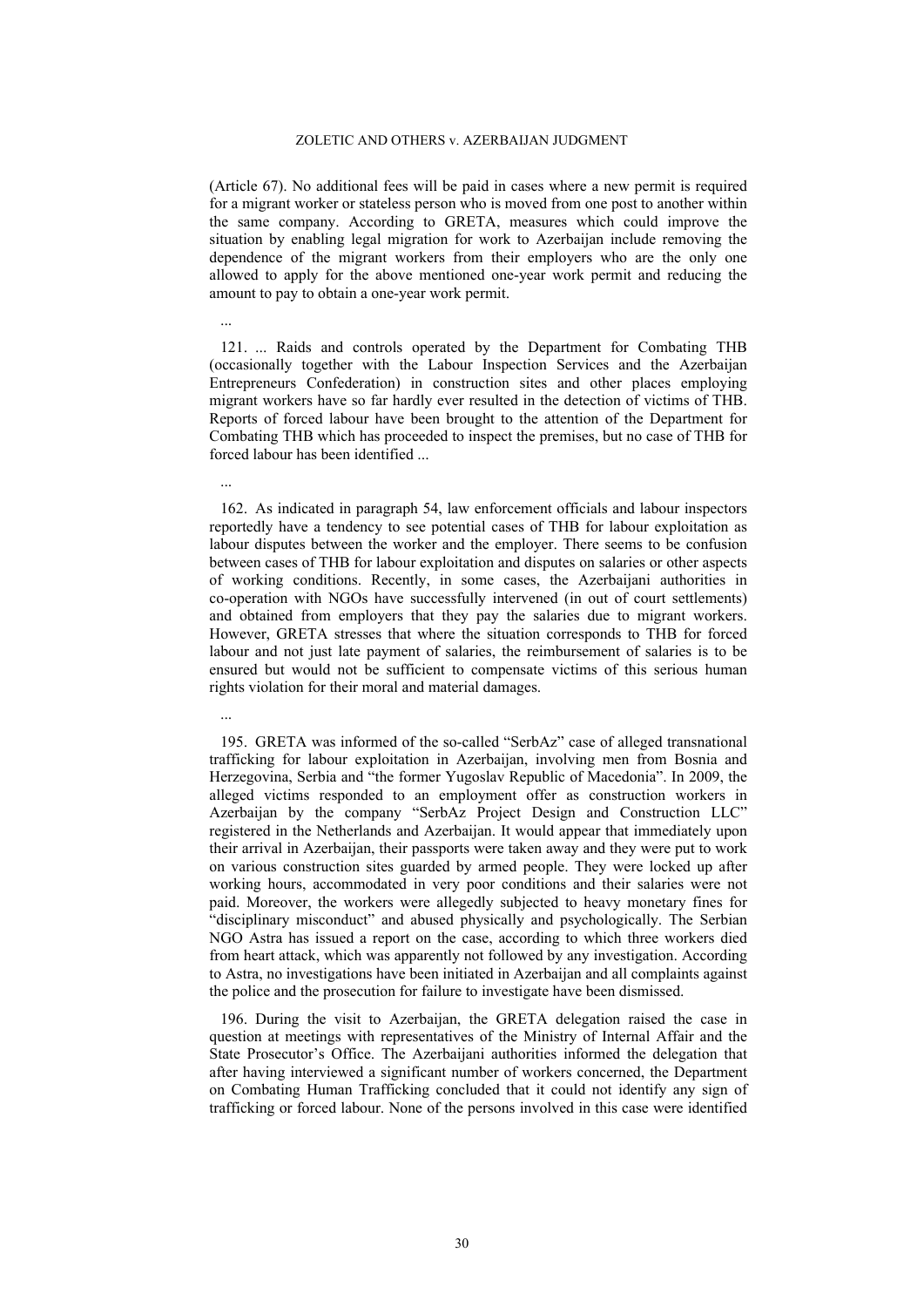as victims of trafficking in Azerbaijan. Some of them were paid the salaries which the company owed them (a total of four million euros were paid) thanks to the intervention of civil society and the Azerbaijani authorities. In their comments on the draft report, the Azerbaijani authorities have added that the case had been closed on 27 April 2011 as it had been considered that there was nothing to substantiate a criminal case against the company, in accordance with Article 39.1.1 of the Criminal Procedure Code. They have also stated that no complaint was subsequently lodged by the workers concerned and that the application filed on behalf of the workers by the NGO Azerbaijan Migration Centre was turned down by the Narimanov District Court and the Baku Court of Appeal, the decision of 27 April 2011 being upheld. GRETA recalls that effective investigation is a prerequisite for the successful implementation of the obligation of the Parties arising under the substantive criminal law (Chapter IV) and investigation, prosecution and procedural law (Chapter V) provisions of the Convention, and that it is not necessary to have a complaint lodged by a possible victim to start investigation or prosecution (see Article 27 of the Convention).

## **C. The Council of Europe: European Commission against Racism and Intolerance (ECRI)**

<span id="page-32-0"></span>119. The following are extracts from the third ECRI report on Azerbaijan (fourth monitoring cycle) (adopted on 23 March 2011 and published on 31 May 2011):

"77. With specific regard to migrant workers, to be able to work legally they must be in possession of a valid work permit. Under the system established by law, it is for the employer to carry out the formalities for obtaining the required work permit and to pay the related fee, which amounts to AZN 1,000 per permit. Permits have a validity of one year and cannot be renewed more than four 25 times. The fee for renewing a permit is also AZN 1,000; in both cases, this amount reflects the authorities' aim to ensure that migrant workers only replace local workers where there exists a genuine need. Any employer in breach of these rules can incur heavy fines. ECRI notes that, although the system put in place has the merits of being clear and of making employers fully responsible for their acts, many civil society sources report that there are serious problems in practice. This is because, due in particular to the high cost of work permits and the waiting time for obtaining or renewing them, many employers have recourse to illegal employment practices. However, once migrant workers have become illegally employed they are vulnerable to serious forms of abuse. Cases have been reported where employers knowingly hired migrant workers without work permits and, for example, subsequently confiscated their passports and other identity documents, imposed extremely harsh working conditions, withheld workers' wages, failed to provide them with health insurance cover, or imposed restrictions on their freedom of movement – workers without legal documents having for instance been forced to live on the building sites where they are employed or in camps which they could leave only with the camp supervisor's permission. In this connection, ECRI underlines that migrant workers and members of their families, including those without regular status, must have the same rights as Azerbaijani citizens to file complaints and avail themselves of effective remedies before the courts. It is also important that labour inspectors should not be obliged under the applicable provisions to communicate the names of workers in an irregular situation to the immigration authorities, and should be able to focus on the measures necessary to remedy the abuses perpetrated by employers.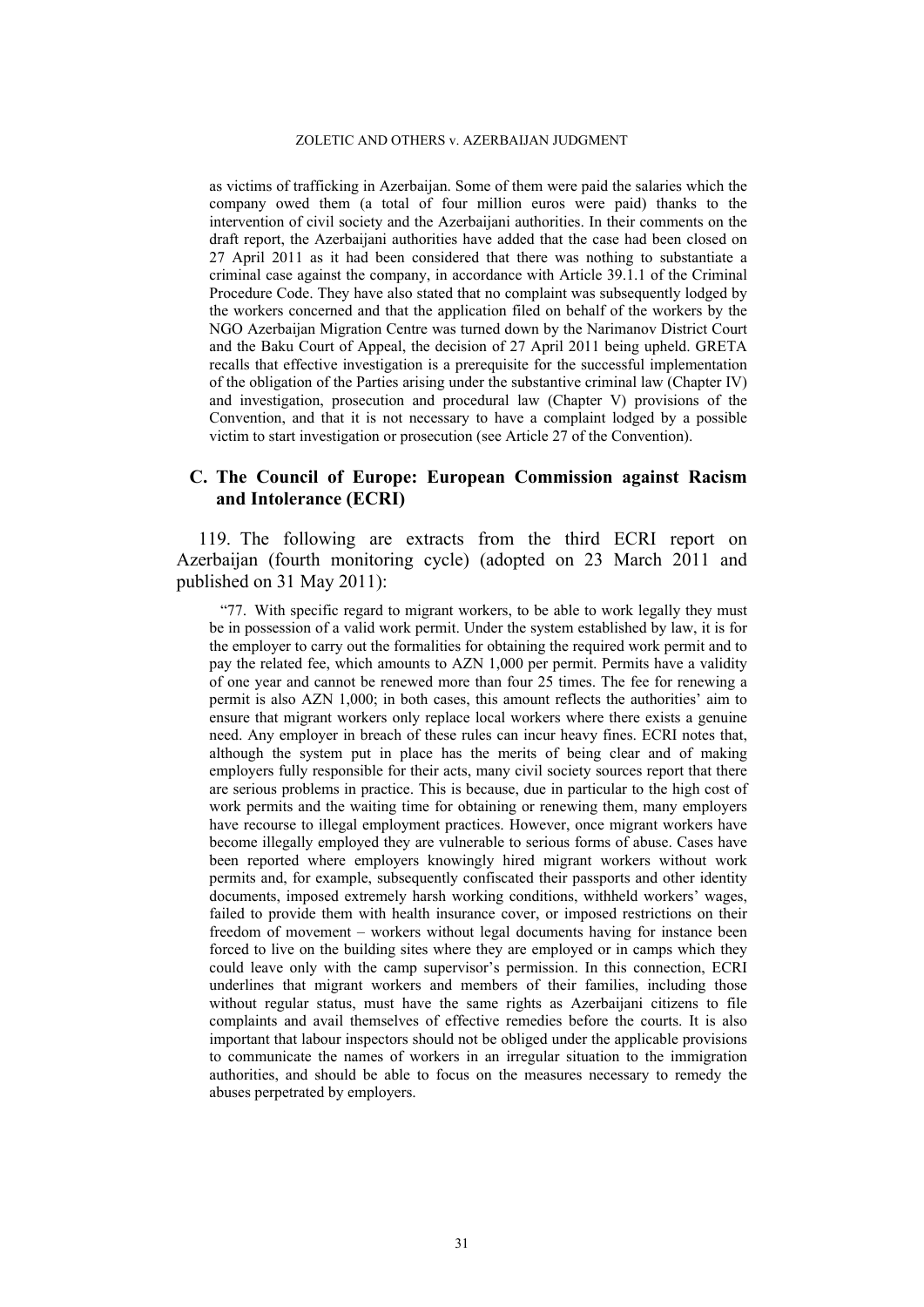78. In addition, ECRI has been informed that any undocumented migrant who is stopped by the authorities can be deported immediately. The persons concerned are usually unaware of the substantive rules governing residence in Azerbaijan; even though the authority that delivers the deportation decision is required to inform the individuals concerned of the remedies available, without access to counselling or legal assistance, they have no real means of challenging the deportation measure in the courts before they are removed from the country. These problems are not confined to people who have recently entered the country but can also concern migrant workers who have been hired illegally and who do not dare to contact the labour inspectorate and even persons who have been living in Azerbaijan for several years and who, for some reason or another, find themselves in an irregular situation. In this last case, in particular, the lack of a means of effectively challenging the deportation measure can have serious implications for the private and family life of the persons concerned."

## **D. The International Labour Organisation**

120. The Committee of Experts on the Application of Conventions and Recommendations (CEACR) made the following observation on the application of the ILO Convention no. 29 (adopted 2010, published 100th ILC session (2011)):

"*Articles 1(1), 2(1) and 25 of the Convention. Vulnerable situation of migrant workers in the construction sector.* The Committee notes the communication dated 1 September 2010 received from the International Trade Union Confederation (ITUC), which contains comments on the application of the Convention by Azerbaijan. It also notes the Government's reply to this communication received on 29 November 2010.

The Communication by the ITUC contains allegations concerning the situation of about 700 workers from Bosnia and Herzegovina, The former Yugoslav Republic of Macedonia and Serbia who were working on construction sites managed by the SerbAz Design and Construction Company in Azerbaijan. The ITUC refers in this connection to the reports received from the Office for Democratic Institutions and Human Rights (the ODIHR) of the Organization for Security and Co-operation in Europe (the OSCE) and from ASTRA (Anti-Trafficking Action), an NGO in Serbia. According to the allegations, workers had been recruited in Bosnia and Herzegovina and, once in Azerbaijan, were not provided with any legal work permits, but only with tourist visas, having also to hand over their passports to their employer. Without identification documents and residence permits, workers' freedom of movement was limited and their vulnerability was aggravated by the fact that they were obliged to live at the construction site, being strictly forbidden to leave, subject to threats of penalties, including physical punishment. The ITUC further alleged that workers had been living in appalling conditions, with insufficient food, water or proper medical services, which lead to two deaths.

The ITUC expressed the view that there have been indications of forced labour in this case, which include, *inter alia*, the use of threats and abuse of workers' vulnerability; coercion; deception regarding working and living conditions; physical punishment, high recruitment fees; withholding of wages; salary deductions; confiscation of documents; absence of work permits; limitations to freedom of movement; and absence of regular employment contracts.

The ITUC informs that the OSCE representative visited the constructions sites and confirmed the poor living conditions and apparent threats to workers. The Azeri Parliament was also informed of the situation and debated the issue, coinciding with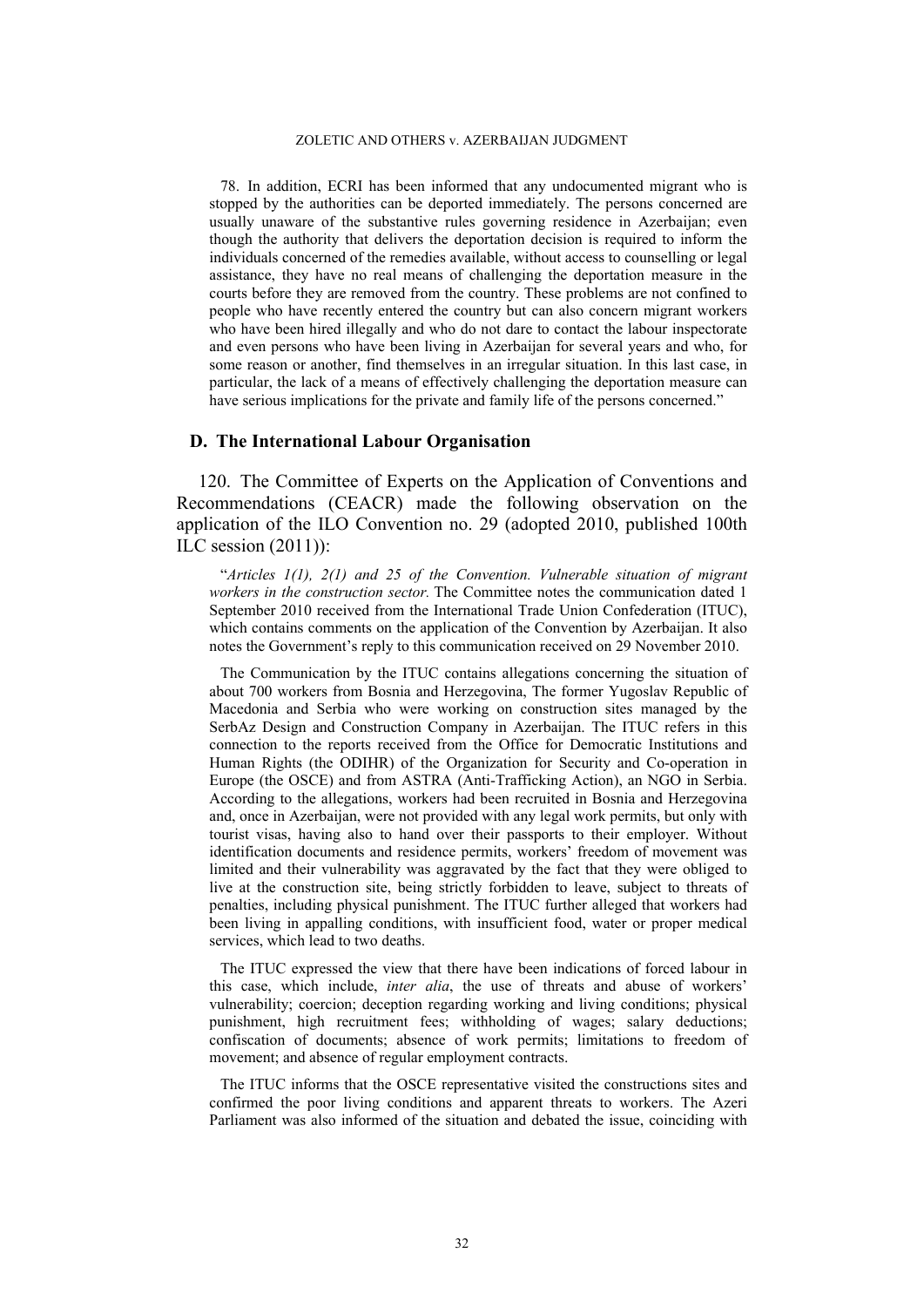the submission of the annual report of the Azerbaijan National Anti-Trafficking Coordinator, which stated, however, that the situation of Serbian and Bosnian workers did not fall within Azerbaijan's jurisdiction, since the workers signed work agreements with SerbAz in their countries of origin. According to the above communication by the ITUC, some investigations have been initiated by national authorities in Bosnia and Herzegovina and Azerbaijan; ... A petition to the Ombudsman in Azerbaijan had also been prepared, and about 500 workers in Bosnia and Herzegovina were preparing to submit a case to the court in Azerbaijan to claim unpaid wages and other violations of workers' rights.

In its reply to the comments submitted by the ITUC, the Government denies the allegations, indicating that no direct appeals from workers employed by SerbAz regarding labour violations have been submitted to the Ministry of Labour and Social Protection of Population of the Republic of Azerbaijan. It further indicates that the only information concerning workers' rights violations had been received from the NGO "Azerbaijan Migration Centre", and that an appropriate investigation has been subsequently conducted by the State Labour Inspectorate, which did not confirm the allegations against the SerbAz company. According to the investigation, "it was defined that some specialists from a number of foreign countries were on their business trip" for that company. Finally, the Government informs that no individual work permits for foreign citizens have been obtained by the SerbAz company ..."

## THE LAW

...

## I. SCOPE OF THE CASE

121. At the outset, owing to the fact that the applicants did not articulate very clearly their grievances under the Convention in the initial application form (compare, *mutatis mutandis*, *S.M. v. Croatia* [GC], no. 60561/14, § 335, 25 June 2020) and that the Government raised objections relating to the scope of the case (see paragraphs [122](#page-34-0)[-123](#page-34-1) below), the Court considers it necessary to address these matters first.

<span id="page-34-0"></span>122. In their comments to the applicants' observations, the respondent Government submitted that, while the Government's own submissions had been "based on the facts of the case as they appear[ed] in the materials of the case-file", the applicants had made new arguments in their observations that had not been "substantiated by the materials in the case file". The Court considers that this submission amounts to an argument that the applicants' observations went beyond the scope of the initial application.

<span id="page-34-1"></span>123. Furthermore, in their comments on the observations of the third party, the Government of Bosnia and Herzegovina, the respondent Government argued that the third party's submissions "[had gone] beyond the scope of the present application and must be dismissed". The respondent Government considered, in particular, that the third party had "tried to replace the applicants' arguments with [their] own and to submit new facts and arguments allegedly related to the present case" and had "commented on the facts and merits of the case relying on the outcome of proceedings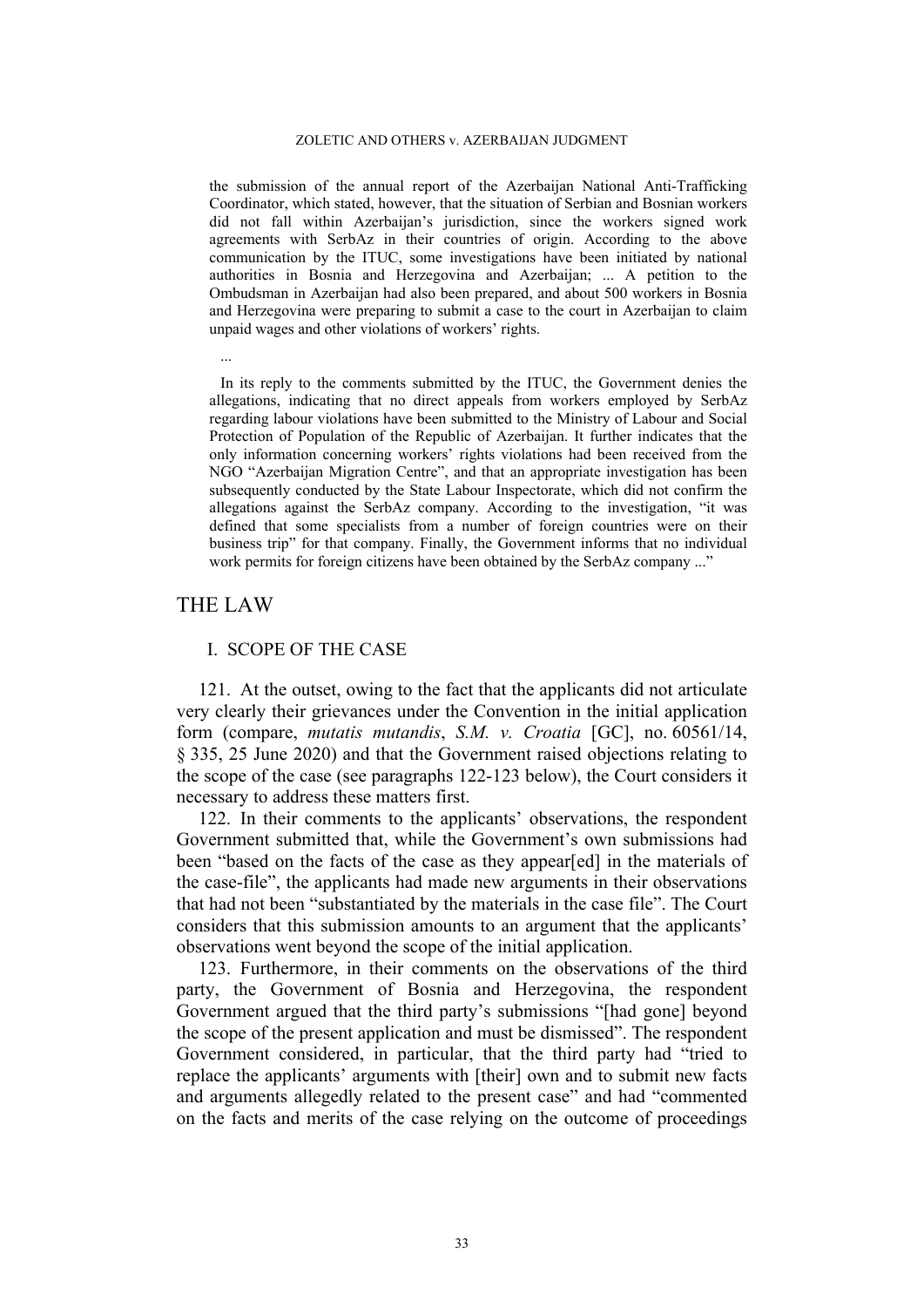conducted well after the date of lodging of the present application". The respondent Government noted that, while it appeared that some of the applicants had taken part in the proceedings conducted in Bosnia and Herzegovina, they must have had access to the documentary material relating to those proceedings and could have therefore submitted it to the Court themselves, which they had chosen not to do.

124. The Court reiterates that for the purpose of Article 32 of the Convention the scope of a case "referred to" the Court in the exercise of the right of individual application is determined by the applicant's complaint. A complaint consists of two elements: factual allegations and legal arguments (see *Radomilja and Others v. Croatia* [GC], nos. 37685/10 and 22768/12, § 126, 20 March 2018). By virtue of the *jura novit curia* principle the Court is not bound by the legal grounds adduced by the applicant under the Convention and the Protocols thereto and has the power to decide on the characterisation to be given in law to the facts of a complaint by examining it under Articles or provisions of the Convention that are different from those relied upon by the applicant (ibid., see also, among other authorities, *Molla Sali v. Greece* [GC], no. 20452/14, § 85, 19 December 2018).

<span id="page-35-0"></span>125. The Court cannot, however, base its decision on facts that are not covered by the complaint, it being understood that, even if the Court has jurisdiction to review circumstances complained of in the light of the entirety of the Convention or to "view the facts in a different manner", it is nevertheless limited by the facts presented by the applicants in the light of national law. However, this does not prevent an applicant from clarifying or elaborating upon his or her initial submissions during the Convention proceedings. The Court has to take account not only of the original application but also of the additional documents intended to complete the latter by eliminating any initial omissions or obscurities. Likewise, the Court may clarify those facts *ex officio* (see *Radomilja and Others*, cited above, §§ 121-22 and 126).

<span id="page-35-1"></span>126. In the case at hand in their initial application to the Court the applicants provided the description of their version of the events (as described in paragraphs [5-](#page-3-0)[11](#page-4-1) above) and submitted documents relating to the domestic civil proceedings instituted by them. They complained, *inter alia*, that they had been brought to Azerbaijan by Serbaz and had been "subjected to forced labour" in violation of domestic and international law, had worked without contracts and without work permits, had their documents taken away, had their freedom of movement restricted, and had not been paid their wages starting from May 2009. The applicants further complained that their grievances had not been properly assessed by the domestic courts whose judgments were unreasoned. They also complained that the domestic courts had failed to protect their pecuniary interests and address the issues of non-pecuniary damage suffered by them. They relied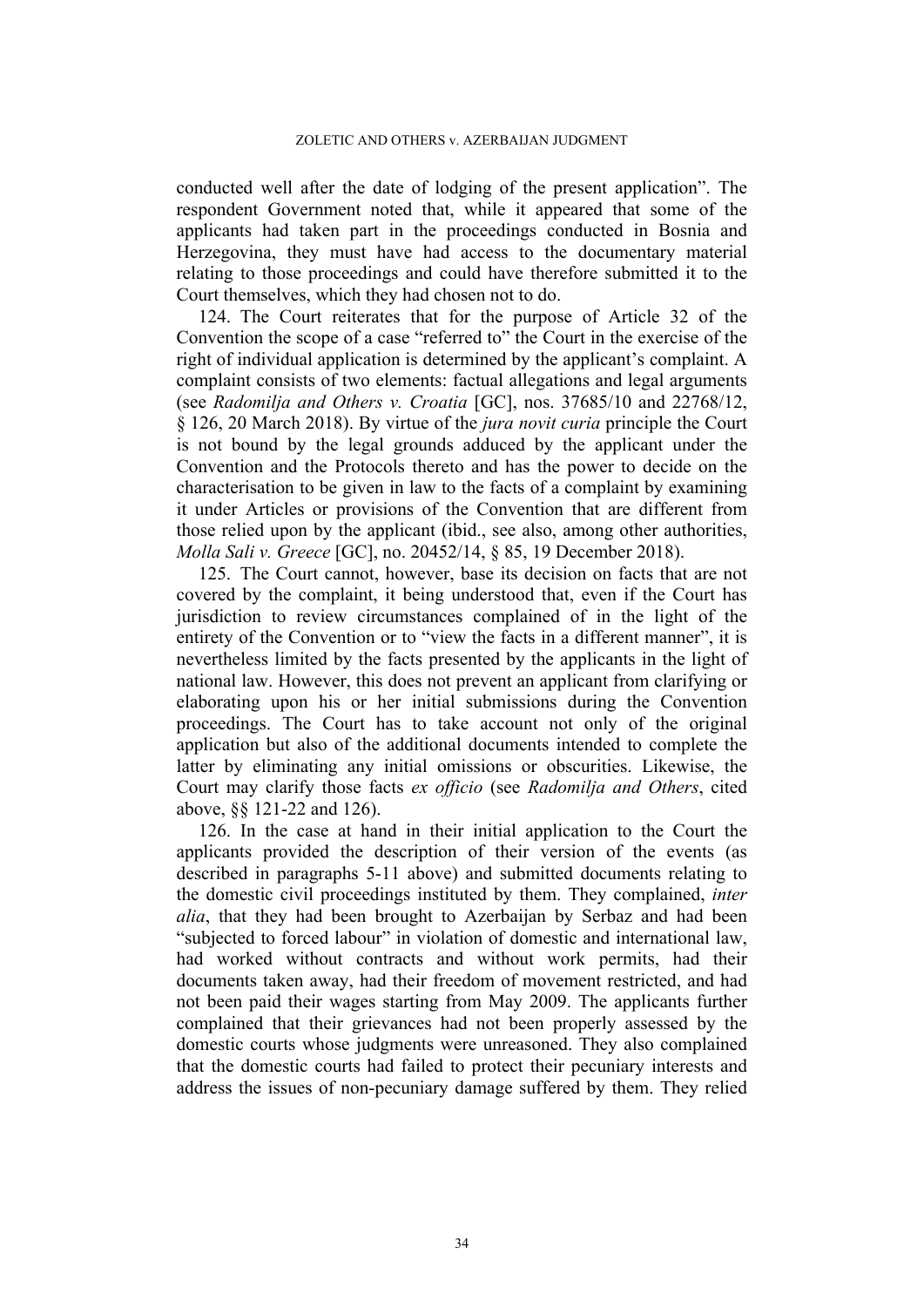on Article 6 of the Convention, Article 1 of Protocol No. 1 to the Convention and Article 2 of Protocol No. 4 to the Convention.

127. On 6 July 2017 the respondent Government were given notice of the applicants' complaints with the questions asked under Articles 4 § 2 and 6 of the Convention and Article 1 of Protocol No. 1 to the Convention, and the remainder of the application was declared inadmissible. In respect of Article 4 § 2 of the Convention, questions were put to the Government as to whether there had been a violation of that provision on account of a failure by the State to fulfil its positive obligations thereunder.

128. In this connection, as a master of characterisation to be given in law to the facts of the case, by virtue of the *jura novit curia* principle, the Court considers that the applicants' submissions in their initial application form, in substance, amounted to a complaint under Article 4 § 2 of the Convention, even though the applicants did not expressly refer to that provision. The Government has not made any express objections in this regard and, on the contrary, accepted that human trafficking and forced and compulsory labour constituted "the subject matter of the applicants' complaints".

<span id="page-36-0"></span>129. Subsequently, in their comments to the Government's observations, the applicants noted that Article 4 of the Convention required member States to penalise and prosecute effectively any acts contrary to that Article, in addition to other positive obligations, such as putting in place a legislative and administrative framework to prohibit and punish those acts. Responding in particular to the Government's objection that the applicants had not exhausted the domestic remedies because they had not lodged a criminal complaint in respect of their grievances concerning forced labour and human trafficking (see paragraph [171](#page-47-0) below), the applicants referred to Article 265.4 of the CCP, under which the civil courts were to inform the prosecuting authorities if, upon examination of a civil claim, they found an appearance of elements of a criminal offence in the actions of the parties to the case or other persons. They also noted that the domestic authorities had failed to duly investigate their allegations despite having been "well aware" of them (see paragraph [172](#page-48-0) below).

130. In view of the above developments, the Court considers that the Government's objection summarised in paragraph [122](#page-34-0) above can be understood as arguing that the scope of the applicants' in-substance complaint under Article 4 § 2 of the Convention, as originally argued in the initial application, had been limited to fairness of the civil proceedings only, and that the subsequently raised arguments concerning the respondent State's failure to apply criminal-law mechanisms of protection were new issues that fell outside the scope of the case, precluding the Court from examining them.

131. However, the Court cannot accept that argument in the present case. It is true that in their initial application the submissions made by the applicants concerned, *inter alia*, various circumstances relating to the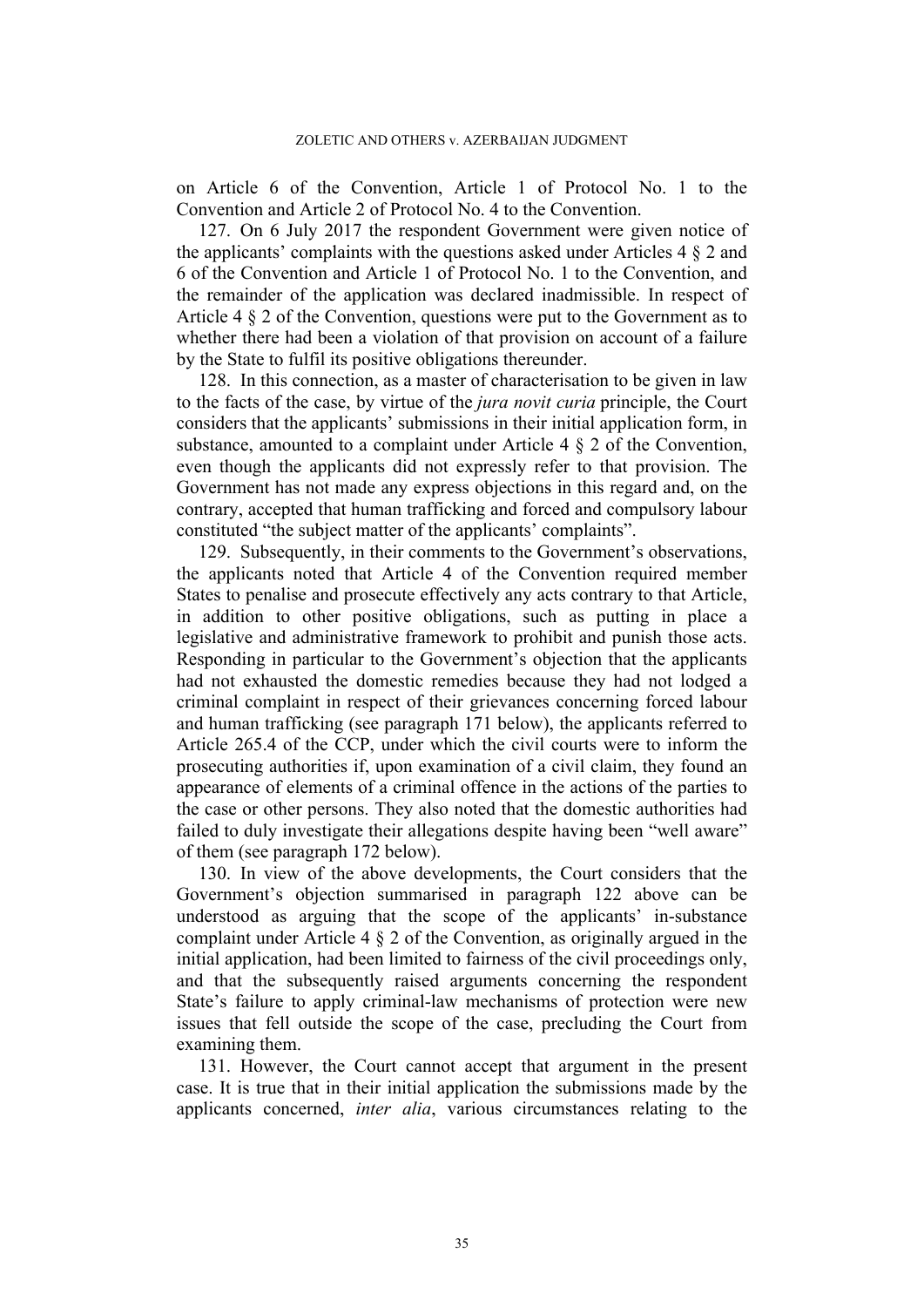alleged forced or compulsory labour and human trafficking to which they had been subjected, and they complained expressly only of the decisions unfavourable to them taken by the domestic civil courts, without mentioning any criminal complaints or the State's duty to institute and conduct an effective criminal investigation. Nevertheless, the "factual submissions" constitutive of the in-substance complaint under Article 4  $\S$  2, as argued by the applicants and as can be derived from the initial application assessed as a whole, referred, firstly, to the treatment allegedly amounting to forced labour and human trafficking and, secondly, in more general terms, to the alleged failure of the State to take effective steps in respect of their grievances concerning such treatment. In the Court's view, the applicants' subsequent submissions, albeit very brief, constituted an elaboration on this complaint whereby they also specified the failure of the domestic authorities to apply criminal-law mechanisms of protection. In other words, the additional legal arguments made in the applicants' observations constituted an elaboration of the arguments which had been made in connection with the original complaint based on the facts stated in the application form.

<span id="page-37-0"></span>132. Moreover, in respect of the complaint under Article 4 § 2 of the Convention in particular, the Court notes that the general framework of positive obligations under that Article includes: (1) the duty to put in place a legislative and administrative framework to prohibit and punish treatment contrary to that provision; (2) the duty, in certain circumstances, to take operational measures to protect victims or potential victims of such treatment; and (3) a procedural obligation to investigate situations that may potentially amount to such treatment (see paragraphs [182](#page-50-0) et seq. below). Having had regard to the applicants' submissions, the Court notes that, although they made a reference to the States' duty to put in place the relevant legislative and administrative framework, they did not make any specific arguments concerning any alleged shortcomings of the legislative and administrative network that was in place in the respondent State at the material time. Neither did they argue that there had been any alleged failure by the authorities to take any operational measures at the time when they had been subjected to the alleged treatment complained of. Their arguments, albeit brief, concerned only the domestic authorities' and courts' alleged failure to take steps to effectively examine and investigate their allegations.

133. Accordingly, the Court finds that the scope of the case before it, in terms of its legal characterisation, includes legal issues under Articles 4 § 2 and 6 of the Convention and Article 1 of Protocol No. 1 to the Convention. As to the complaint under Article  $4 \tS 2$  of the Convention in particular, its scope in the present case concerns the respondent State's alleged failure to comply with the procedural obligation to investigate the allegations of potential human trafficking and forced or compulsory labour. It is thus essentially of a procedural nature.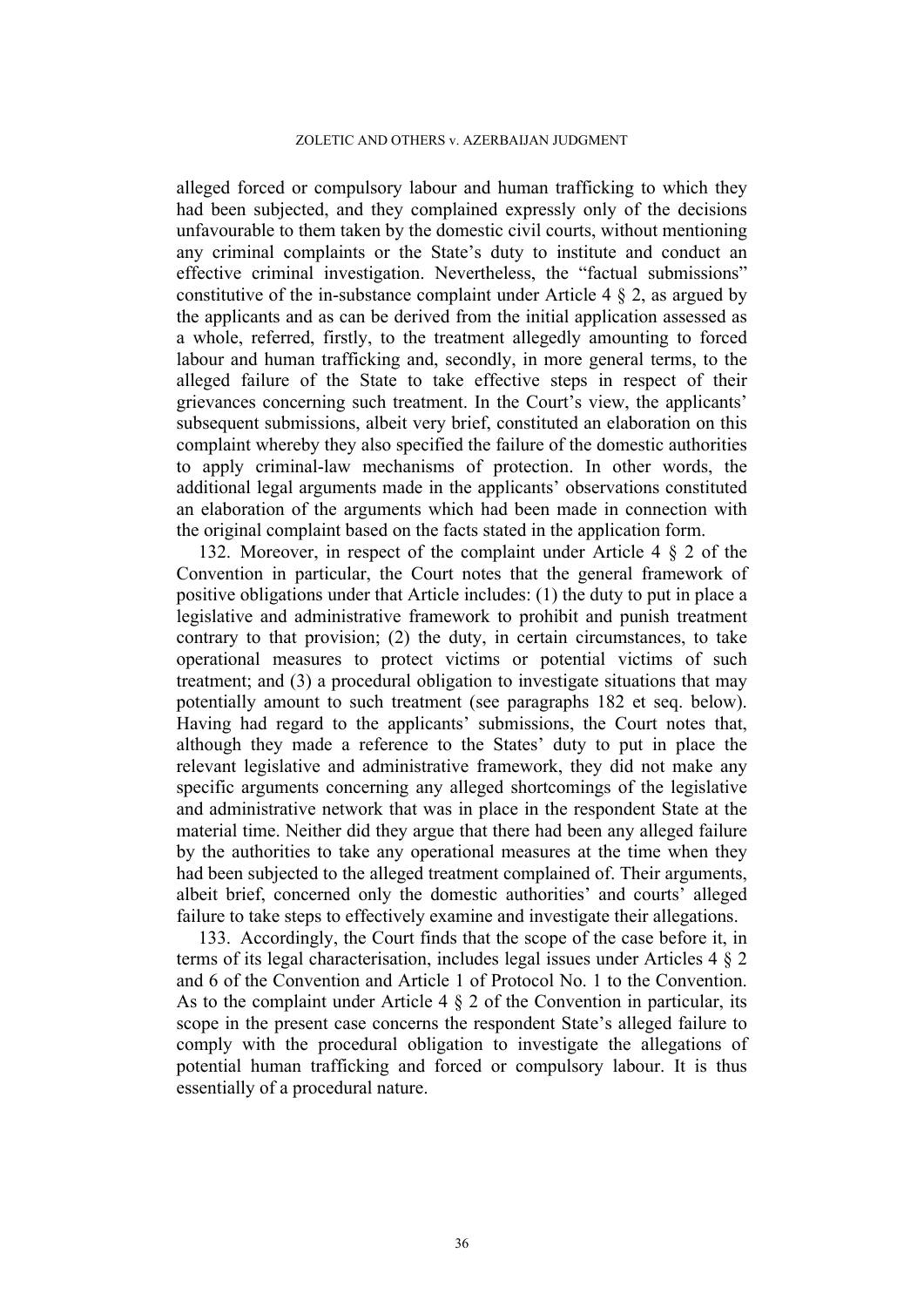<span id="page-38-0"></span>134. The above finding is without prejudice to the further assessment and conclusion as to the actual applicability and scope of protection guaranteed under the Convention for the acts complained of by the applicants (compare, *mutatis mutandis*, *S.M. v. Croatia*, cited above, § 229).

135. As to the Government's objection concerning the submissions made by the third party, the Court notes that the Government did not contest the veracity of the documents submitted by the third party, and instead merely objected to their examination by the Court. The Court reiterates, in this respect, that it has to take account not only of the original application but also of any additional documents and that it may even clarify facts *ex officio* (see paragraph [125](#page-35-0) above). Moreover, in accordance with its broad margin of appreciation in this respect, the Court will draw conclusions supported by the free evaluation of all evidence, including such inferences as may flow from the facts and the parties' submissions (see *Merabishvili v. Georgia* [GC], no. 72508/13, § 315, 28 November 2017). The Court also takes note of the specific context of the present case, which involves matters concerning alleged cross-border trafficking in human beings, which give rise also to issues of effective cooperation between the relevant authorities of the States concerned (see paragraph [191](#page-53-0) below). The Court considers that certain submissions and documents presented by the third party, in particular those described in paragraphs [35-](#page-10-2)[59](#page-15-1) above, are directly relevant to the factual and legal issues that fall within the scope of the case and, indeed, eliminate certain factual omissions and obscurities in the submissions by the applicants, as well as the submissions made by the respondent Government, which did not include any relevant documents. In particular, those submissions and documents clarify certain factual matters relating to the issue of the alleged failure by the respondent State to comply with its positive obligations under Article 4  $\S$  2 of the Convention, a matter covered by the scope of the case. Accordingly, they must be taken into account.

136. Lastly, as to the information concerning the criminal proceedings conducted in Bosnia and Herzegovina and the judgments adopted in the framework of those proceedings after the present application had been lodged with the Court, the Court notes that, while those judgments contain references to relevant facts, the assessments made and conclusions reached in those proceedings are not the subject of the Court's examination in the present case. Within the scope of the present case, the Court is called upon to examine only the complaints raised against the respondent State which correspond to the time period prior to the date of lodging of the present application with the Court.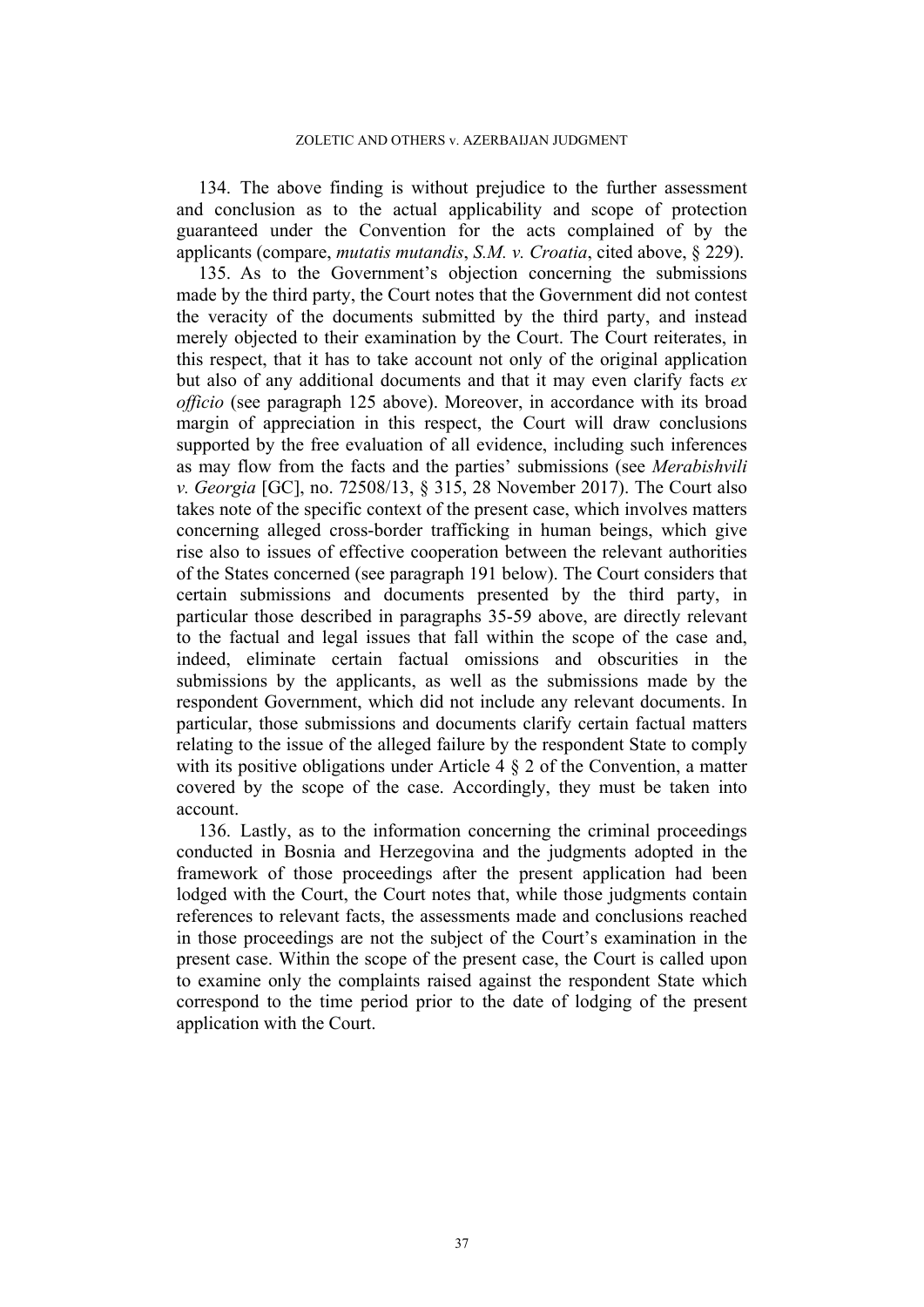#### ZOLETIC AND OTHERS v. AZERBAIJAN JUDGMENT

## II. ALLEGED VIOLATION OF ARTICLE 4 § 2 OF THE **CONVENTION**

<span id="page-39-0"></span>137. Relying on Article 6 of the Convention, Article 1 of Protocol No. 1 to the Convention and, in substance, on Article 4 § 2 of the Convention, the applicants complained that they had been victims of forced labour and human trafficking, that they had worked without contracts and work permits in Azerbaijan, that they had their passports taken away and their freedom of movement restricted by their employer, and that their wages had not been paid starting from May 2009 and until their departure from Azerbaijan. They further complained that the respondent State had failed to comply with its procedural obligation under the Convention and that the domestic courts examining their complaints had delivered unreasoned decisions.

138. Having regard to the circumstances complained of by the applicants and the manner in which their complaints were formulated, the Court considers it appropriate to examine the applicants' complaints under Article 4 § 2 of the Convention alone (for a similar approach, see, for example, *T.I. and Others v. Greece*, 40311/10, § 97, 18 July 2019). Article 4 § 2 provides as follows:

"2. No one shall be required to perform forced or compulsory labour."

### **A. Admissibility**

#### *1. Victim status*

139. The Court notes that the Government has not contested the applicants' victim status. However, this issue concerns a matter which goes to the Court's jurisdiction and which it is not prevented from examining of its own motion (see *Satakunnan Markkinapörssi Oy and Satamedia Oy v. Finland* [GC], no. 931/13, § 93, 27 June 2017). In order to be able to lodge an application in accordance with Article 34, an applicant must be able to show that he or she was "directly affected" by the measure complained of (see *Tănase v. Moldova* [GC], no. 7/08, § 104, ECHR 2010, and *Lambert and Others v. France* [GC], no. 46043/14, § 89, ECHR 2015 (extracts)).

140. The Court notes that the copies of passport pages submitted by two of the applicants contained only illegible images of what might have been Azerbaijani visas, that four of the applicants did not submit any copies of their passports or any other travel documents and that thirteen other applicants submitted copies of their passports without any pages containing an Azerbaijani visa or Azerbaijani border entry or exit stamps. At no point in the Court proceedings did the nineteen applicants concerned provide any explanation for their failure to submit clear documentary proof that they had been in Azerbaijan or, at least, provide more concrete information as to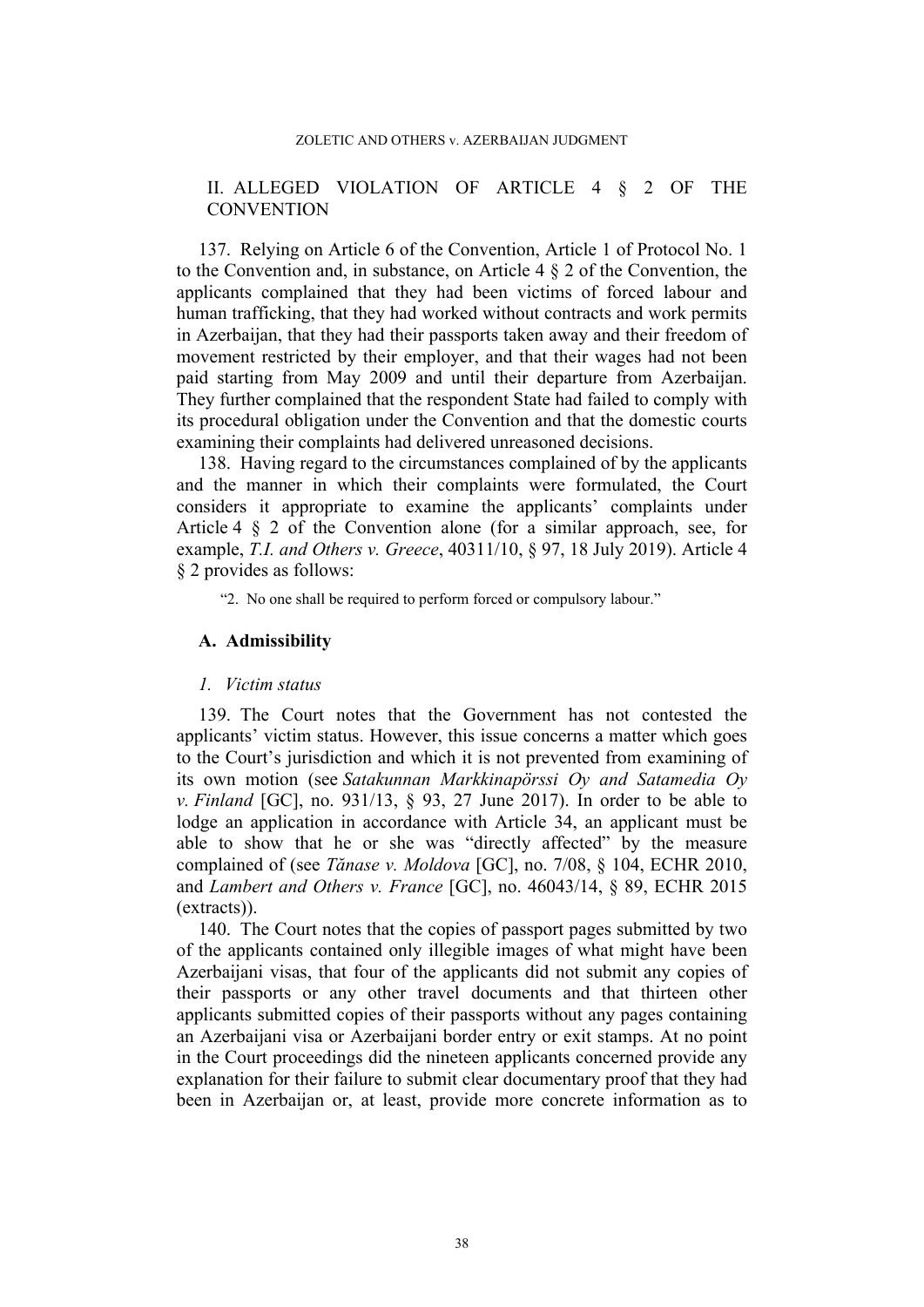exact time periods during which each of them had worked in Azerbaijan. Therefore, a question arises as to whether those applicants have adequately substantiated their claims of having been victims of the alleged violation.

141. The Court notes in this respect that all of the applicants, including those nineteen mentioned above, provided a jointly summarised version of the events, even if brief and lacking individualised factual details (see paragraphs [5-](#page-3-0)[9](#page-3-1) above). At the domestic level, they were all parties to the relevant court proceedings (see paragraphs [18](#page-5-0)[-34](#page-9-0) above) and the domestic courts never called into question the applicants' submission that they all had worked in Azerbaijan. Moreover, the defendant in those proceedings, Serbaz, did not argue that any of the applicants had not been among those workers who had been "seconded" to Azerbaijan. Neither has the Government expressly argued that any of the applicants had not been in Azerbaijan.

142. Having regard to the above, the Court considers that all of the applicants can claim to be victims of the alleged violation.

## *2. Applicability of Article 4 § 2 of the Convention*

### **(a) The parties' submissions**

143. As noted above, the Government accepted that human trafficking and forced and compulsory labour constituted "the subject matter of the applicants' complaints". However, while not expressly raising any objections as to the applicability, the Government made submissions which, in their essence, can be understood as arguing that Article  $4 \& 2$  of the Convention was not applicable to those complaints. In particular, the Government submitted that the applicants had not made out an "arguable claim" concerning the conditions of their work. The Government maintained that the applicants had not submitted any evidence concerning their allegations before either the domestic courts or the Court, at least in the form of photographs or video recordings of their alleged working and living conditions. Their complaints had been limited to vague and general statements and they had not provided a detailed account of the alleged events in order to "clarify the nature and extent of their problems". They had not even provided detailed information as to the dates of their arrival in and departure from Azerbaijan. As to the letter of the Danish Refugee Council, the Government argued that the time when that organisation had allegedly delivered humanitarian aid to migrants (November 2009) "did not correspond" to the allegation that, by November 2009, the applicants had left Azerbaijan and, moreover, did not specify the "category of migrants" and their names. Furthermore, the Government maintained that the applicants had not submitted a copy of the ASTRA Report to the domestic courts.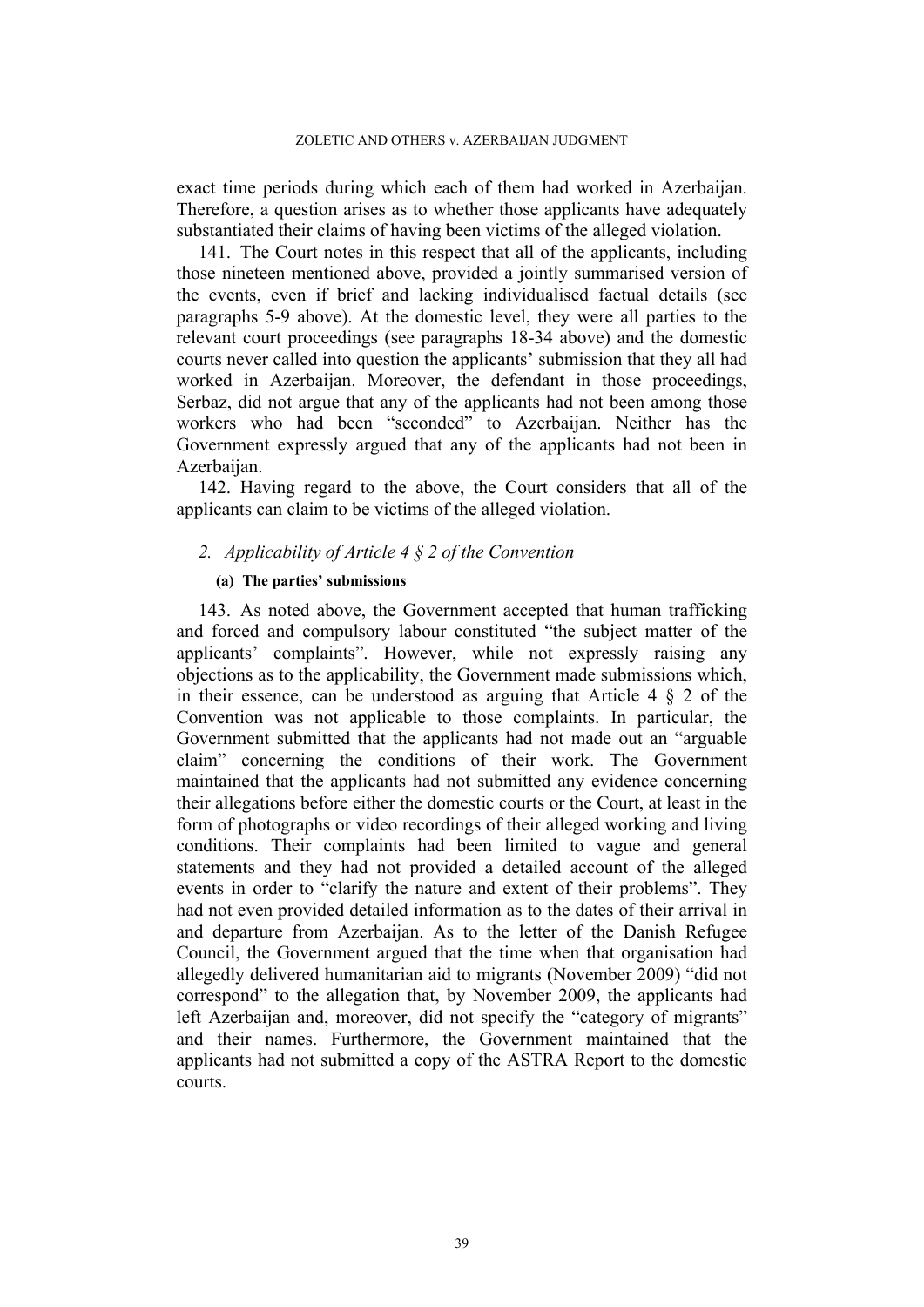144. The applicants reiterated their assertion that they had been subjected to human trafficking and forced labour and noted that they had submitted relevant evidence, including the ASTRA report, to the Court and the domestic courts.

### **(b) The third party's comments**

145. The third party, the Government of Bosnia and Herzegovina, submitted that the available materials and reports contained sufficient elements supporting the applicants' assertions. Moreover, taking into account the situation of vulnerability in which the applicants had found themselves, such as alleged restriction of their freedom of movement and allegedly limited contacts with the outside world, absence of passports or other documents in their possession which caused fear of the authorities, surveillance by security guards, and lack of money, it would have been objectively difficult for the applicants at the time to collect physical evidence to support their allegations.

### **(c) The Court's assessment**

### *(i) The concepts of forced or compulsory labour and trafficking in human beings*

146. The English word "labour" is often used in the narrow sense of manual work, but it also bears the broad meaning of the French word "travail" and it is the latter that should be adopted in the present context. The Court finds corroboration of this in the definition included in Article 2 § 1 of Convention no. 29 ("all work or service", "tout travail ou service"), in Article 4 § 3(d) of the European Convention ("any work or service", "tout travail ou service") and in the very name of the International Labour Organisation (Organisation Internationale du Travail), whose activities are in no way limited to the sphere of manual labour (see *Van der Mussele v. Belgium*, 23 November 1983, § 33, Series A no. 70, and *S.M. v. Croatia*, cited above, § 282).

147. The term "forced labour" brings to mind the idea of physical or mental coercion. As to the term "compulsory labour", it cannot refer just to any form of legal compulsion or obligation. For example, work to be carried out in pursuance of a freely negotiated contract cannot be regarded as falling within the scope of Article 4 of the Convention on the sole ground that one of the parties has undertaken with the other to do that work and will be subject to sanctions if he does not honour his promise. What there has to be is work "exacted under the menace of any penalty" and also performed against the will of the person concerned, that is, work for which he "has not offered himself voluntarily". In *Van der Mussele* (cited above) the Court found that "relative weight" was to be attached to the argument regarding the applicant's "prior consent" and thus opted for an approach which took account of all the circumstances of the case. In particular, it observed that,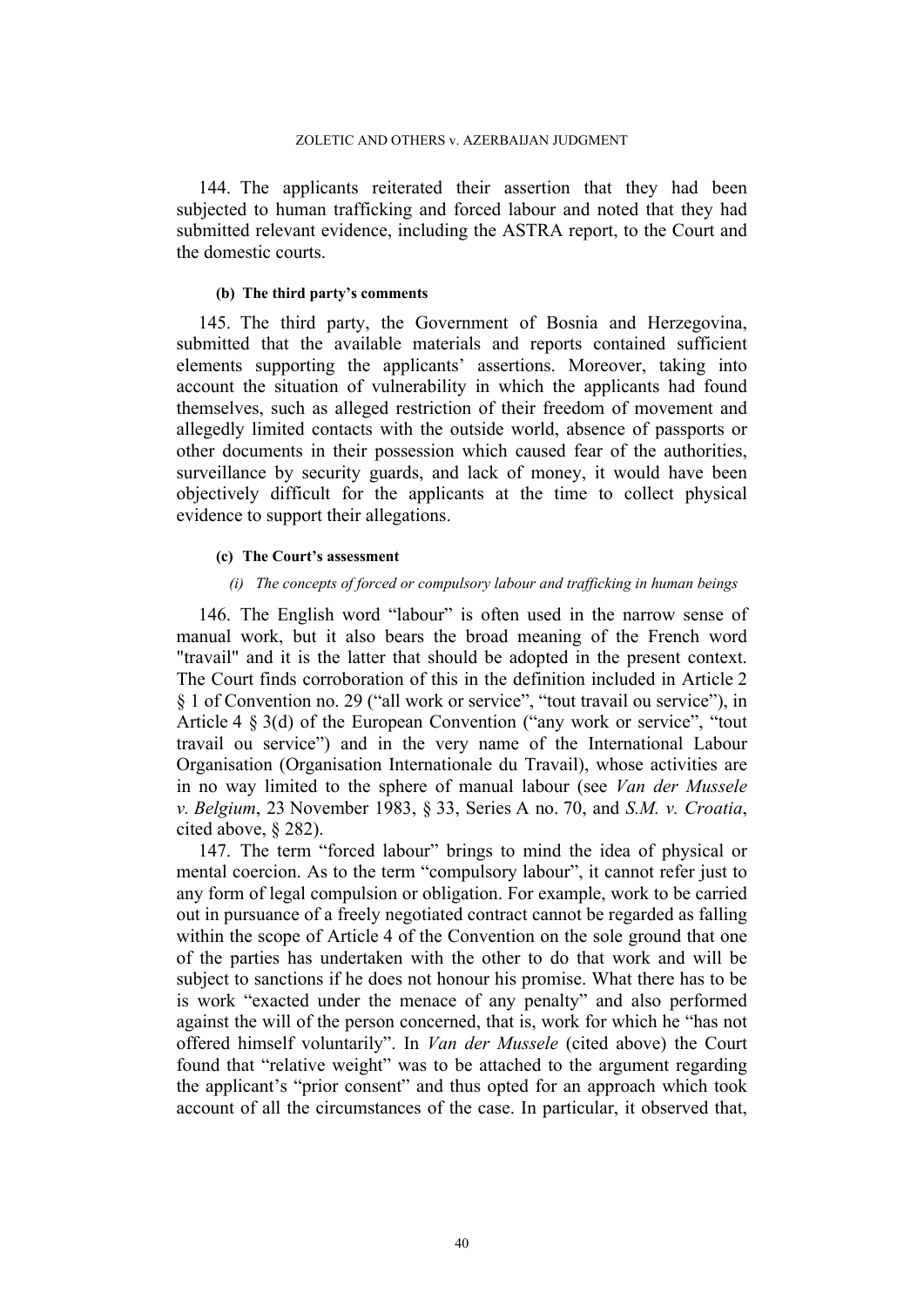in certain cases or circumstances, a given "service could not be treated as having been voluntarily accepted beforehand" by an individual. Accordingly, the validity of the consent had to be assessed in the light of all the circumstances of the case (see *Chowdury and Others v. Greece*, no. 21884/15, § 90, 30 March 2017).

148. The notion of "forced or compulsory labour" under Article 4 of the Convention aims to protect against instances of serious exploitation, irrespective of whether, in the particular circumstances of a case, they are related to the specific human trafficking context (see *S.M. v. Croatia*, cited above, § 300).

149. In the case of *Chowdury and Others* (cited above) the Court elaborated on the concept of "consent" stressing that "where an employer abuses his power or takes advantage of the vulnerability of his workers in order to exploit them, they do not offer themselves for work voluntarily". Thus, the Court further stressed that "[t]he prior consent of the victim is not sufficient to exclude the characterisation of work as forced labour" and that "[t]he question whether an individual offers himself for work voluntarily is a factual question which must be examined in the light of all the relevant circumstances of a case" (see *S.M. v. Croatia*, cited above, § 285).

150. In order to clarify the concept of "forced or compulsory labour" within the meaning of Article 4  $\S 2$  of the Convention, the Court would point out that any work demanded from an individual under the threat of a "punishment" does not necessarily constitute "forced or compulsory labour" prohibited by that provision. It is necessary to take into account, in particular, the nature and volume of the activity in question. These circumstances make it possible to distinguish "forced labour" from work which can reasonably be required on the basis of family assistance or cohabitation. In this regard, the Court in *Van der Mussele* (cited above) relied in particular on the concept of "disproportionate burden" in determining whether a trainee lawyer had been subject to compulsory labour when he was required to act, free of charge, to defend clients as assigned counsel (see *Chowdury and Others*, cited above, § 91).

151. The notion of "penalty" is to be understood in the broad sense, as confirmed by the use of the term "any penalty". The "penalty" may go as far as physical violence or restraint, but it can also take subtler forms, of a psychological nature, such as threats to denounce victims to the police or immigration authorities when their employment status is illegal (see *C.N. and V. v. France*, no. 67724/09, § 77, 11 October 2012; *Tibet Menteş and Others v. Turkey*, nos. 57818/10 and 4 others, § 67, 24 October 2017; and *S.M. v. Croatia*, cited above, § 284).

152. The Court considers that trafficking in human beings, by its very nature and aim of exploitation, is based on the exercise of powers attaching to the right of ownership. It treats human beings as commodities to be bought and sold and put to forced labour, often for little or no payment,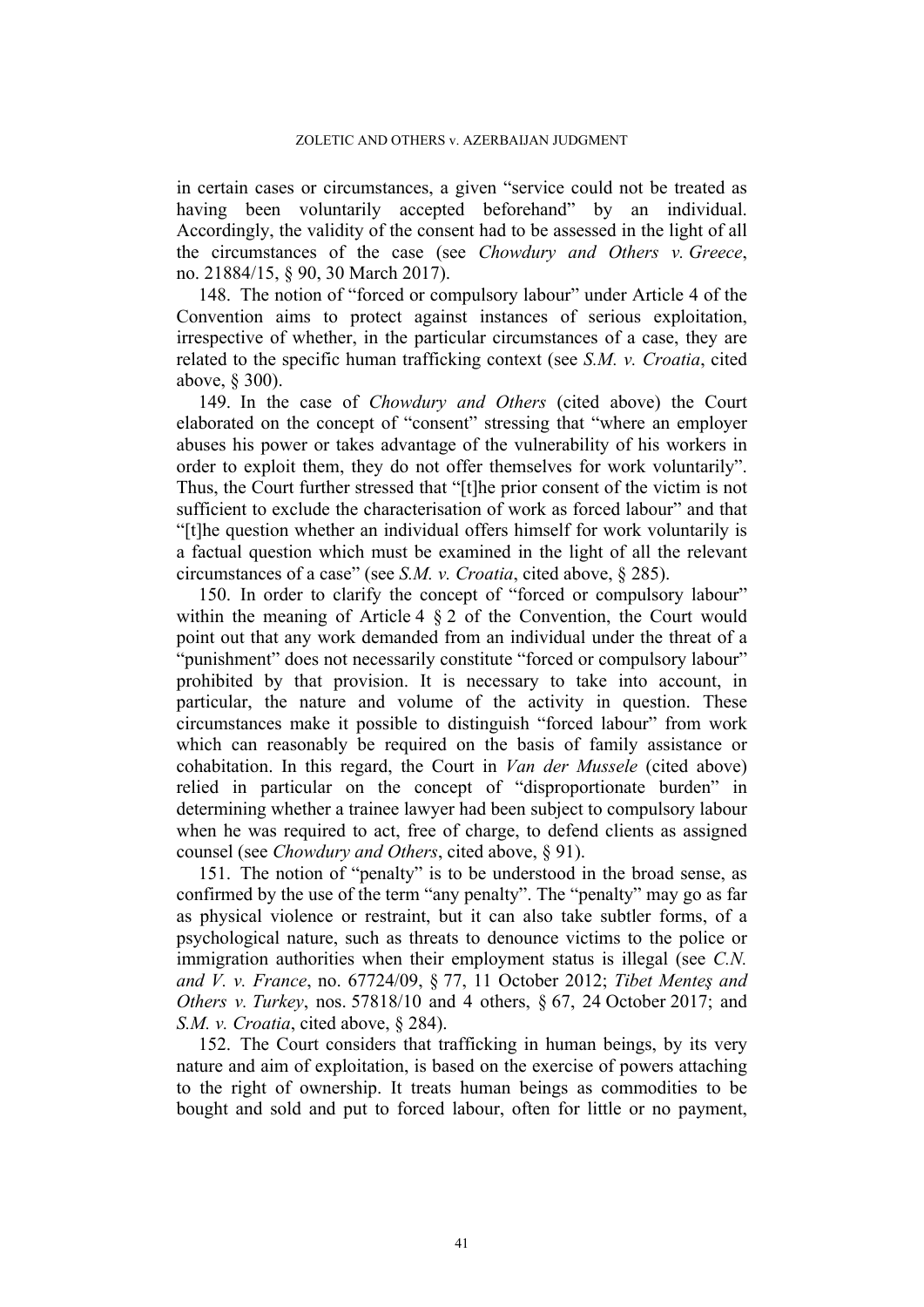usually in the sex industry but also elsewhere. It implies close surveillance of the activities of victims, whose movements are often circumscribed. It involves the use of violence and threats against victims, who live and work under poor conditions. It is described in the explanatory report accompanying the Council of Europe Convention on Action against Trafficking in Human Beings as the modern form of the old worldwide slave trade (see *Rantsev v. Cyprus and Russia*, no. 25965/04, § 281, ECHR 2010 (extracts), and *M. and Others v. Italy and Bulgaria*, no. 40020/03, § 151, 31 July 2012).

153. There can be no doubt that trafficking threatens the human dignity and fundamental freedoms of its victims and cannot be considered compatible with a democratic society and the values expounded in the Convention. Given the Convention's special features as a human rights treaty and the fact that it is a living instrument which should be interpreted in the light of present-day conditions there are good reasons to accept that the global phenomenon of trafficking in human beings runs counter to the spirit and purpose of Article 4 and thus falls within the scope of the guarantees offered by that provision (see *S.M. v. Croatia*, cited above, §§ 292 and 303).

154. While Article 4 of the Convention refers only to three concepts, namely slavery and servitude in Article 4 § 1 and forced or compulsory labour in Article 4 § 2, the Court reiterates that, as it has clarified in its Grand Chamber judgment of *S.M. v. Croatia*, the concept of trafficking in human beings, in all its possible forms, falls within the scope of Article 4 of the Convention taken as a whole (ibid., §§ 286-97 and 303). Accordingly, the concept of human trafficking for the purpose of forced or compulsory labour falls within the scope of Article 4 § 2 of the Convention.

<span id="page-43-0"></span>155. Impugned conduct may give rise to an issue of human trafficking under Article 4 of the Convention only if all the constituent elements (action, means, purpose) of the international definition of human trafficking are present. In other words, in keeping with the principle of harmonious interpretation of the Convention and other instruments of international law, and in view of the fact that the Convention itself does not define the concept of human trafficking, it is not possible to characterise conduct or a situation as an issue of human trafficking unless it fulfils the criteria established for that phenomenon in international law. From the perspective of Article 4 of the Convention the concept of human trafficking covers trafficking in human beings, whether national or transnational, whether or not connected with organised crime, in so far as the constituent elements of the international definition of trafficking in human beings, under the Council of Europe Convention on Action against Trafficking in Human Beings and the Protocol to Prevent, Suppress and Punish Trafficking in Persons, especially Women and Children supplementing the United Nations Convention against Transnational Organised Crime, are present. Such conduct or such a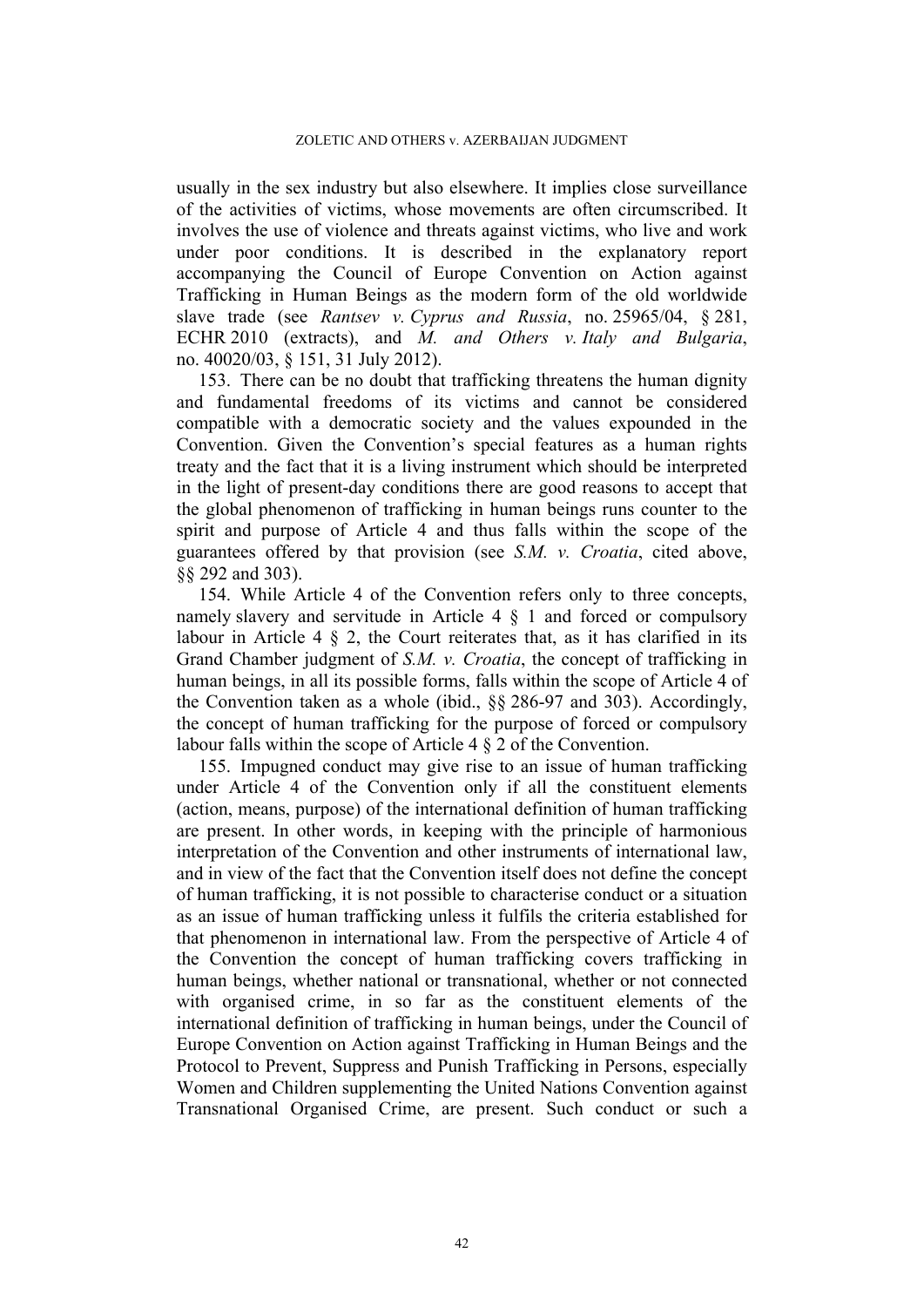situation of human trafficking then falls within the scope of Article 4 of the Convention (ibid., §§ 289-90, 296-97 and 303).

### *(ii) Whether the circumstances of the present case gave rise to an issue under Article 4 § 2 of the Convention*

156. As regards the applicability of the protection under Article 4 in relation to the matters complained of in the present case, the Court notes that when an applicant's complaint is essentially of a procedural nature as in the present case, it must examine whether, in the circumstances of a particular case, the applicants made an arguable claim or whether there was prima facie evidence of the applicants' having been subjected to such prohibited treatment. This corresponds in essence to the Court's approach in other cases concerning, in particular, Article 3 of the Convention. A conclusion as to whether the domestic authorities' procedural obligation arose has to be based on the circumstances prevailing at the time when the relevant allegations were made or when the prima facie evidence of treatment contrary to Article 4 was brought to the authorities' attention (see, *mutatis mutandis*, *S.M. v. Croatia*, cited above, §§ 324-25, with further references).

157. The Court also reiterates that the question whether a particular situation involved all the constituent elements of "human trafficking" and/or gives rise to a separate issue of forced or compulsory labour is a factual question which must be examined in the light of all the relevant circumstances of a case (see *S.M. v. Croatia*, cited above, § 303 (iv), and *Chowdury and Others*, cited above, § 101).

158. The Court notes that the grievances about the situation at Serbaz generally concern approximately the period from May to November 2009. Although the applicants did not provide the exact dates of their arrival in and departure from Azerbaijan, it appears from the documents available in the file (see paragraph [20](#page-5-2) above), coupled with the applicants' assertion that most of them had stayed in Azerbaijan for periods of six months or longer and the corroborating information as to the length of stay (six months or longer) in the Anti-Trafficking Department's letter of 18 November 2010 (see paragraph [49](#page-13-1) above), that the period during which the applicants worked in Azerbaijan coincides, either fully or at least partially, with the period in respect of which the grievances were raised.

159. The applicants complained before the domestic civil courts that their passports had been taken away from them for the period of their stay in Azerbaijan, that no work permits had been obtained for them, that their living conditions had been poor and unsanitary, that they had no access to adequate medical care, that their freedom of movement had been restricted by their employer, that they had not been paid their wages and that they had been subjected to punishments in the form of fines, beatings and detentions.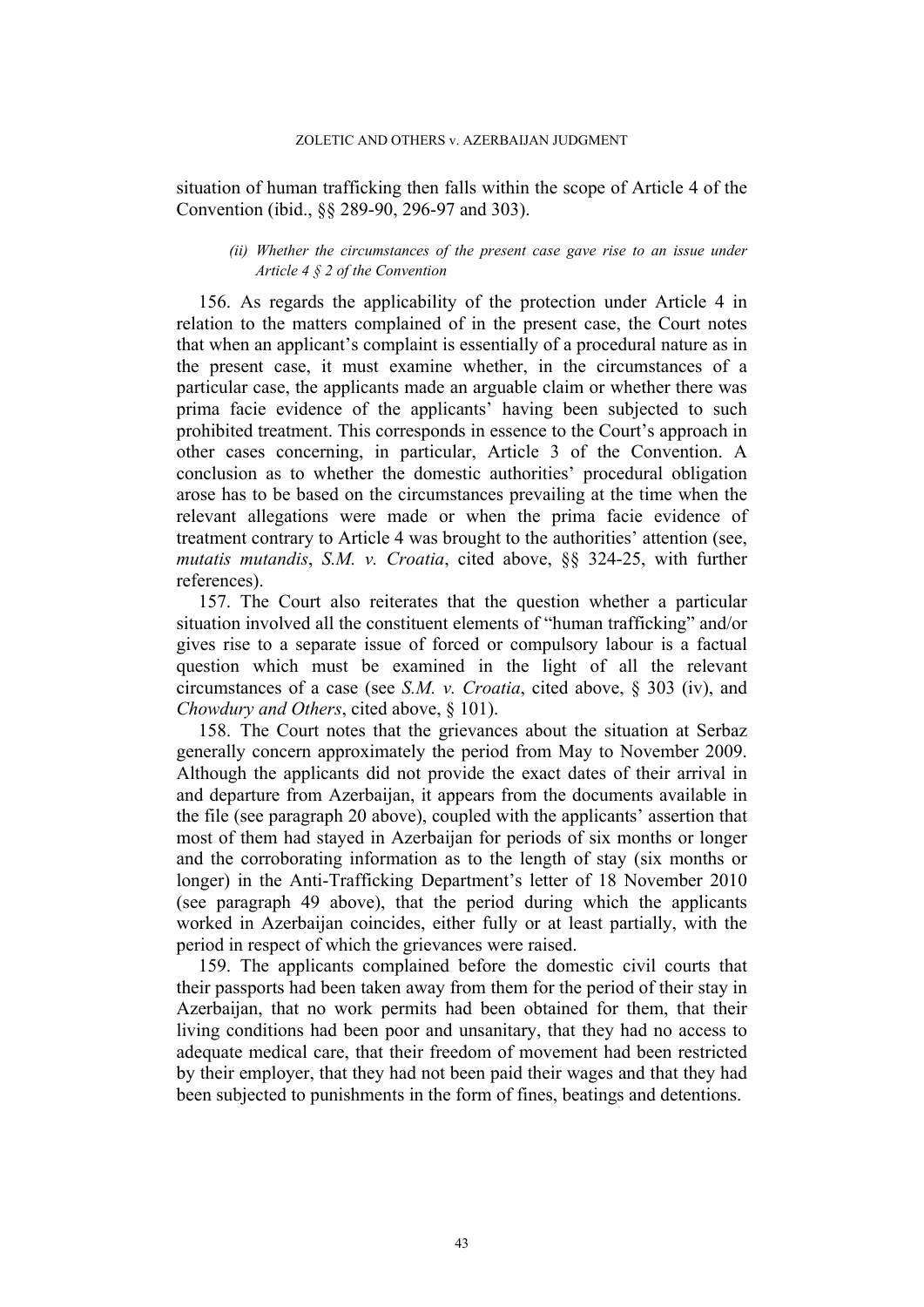160. The Court notes that the applicants' factual submissions before the domestic courts and the Court were generally brief and did not provide details specific to each applicant, or at least some of the applicants. Nevertheless, the general description of the working and living conditions provided, however scant it might have been in the applicants' civil claim, pointed to several indicators of potential treatment contrary to Article 4 of the Convention.

161. Moreover, the applicants also referred, both before the domestic courts and the Court, to additional material supporting their submissions. In particular, they referred to the ASTRA Report, the contents of which provided a more detailed account of the allegations made concerning the treatment of workers by Serbaz and contained additional information as to the potential situation of forced or compulsory labour and human trafficking. The Court considers that the existence and contents of the ASTRA Report was sufficiently brought to the attention of the domestic courts.

162. The ASTRA Report provided more details and additional information concerning the allegations raised by the applicants, in particular concerning, *inter alia*, the circumstances in which workers were hired in their home countries, absence of not only work permits but also residence permits, alleged compulsory work even when workers were sick, alleged threats that workers would be arrested by the local police if they left the accommodation without their passports and the employer's permission, alleged lack of proper nutrition, alleged excessive overtime work, and several alleged incidents of alleged use of force and detentions.

163. While the ASTRA Report expressly stated that its contents constituted "initial information", those contents were based on statements of workers who were reportedly in the same or similar situation as the applicants during the same period (see paragraphs [103](#page-27-1) et seq. above), and those statements may have even included statements by some of the applicants. It is true that an NGO report would not, in itself, have significant evidentiary value without further investigation. However, given the area of expertise of the NGOs involved in preparation of the report, which was assistance to migrant workers and combating human trafficking, the prima facie information provided in it constituted material corroborating the applicants' submissions.

164. The Court observes that there are some apparent potential inconsistencies between the applicants' statements and statements reported in the ASTRA Report, as well as some internal inconsistencies within the statements in the ASTRA Report. For example, while the applicants noted that they had not been paid at all since May 2009, the ASTRA Report noted in one section that the complete stoppage of payments had occurred in October 2009, but later stated that it had occurred in May 2009 (see paragraphs [103](#page-27-1) and [110](#page-28-1) above). The latter also noted, in various parts, that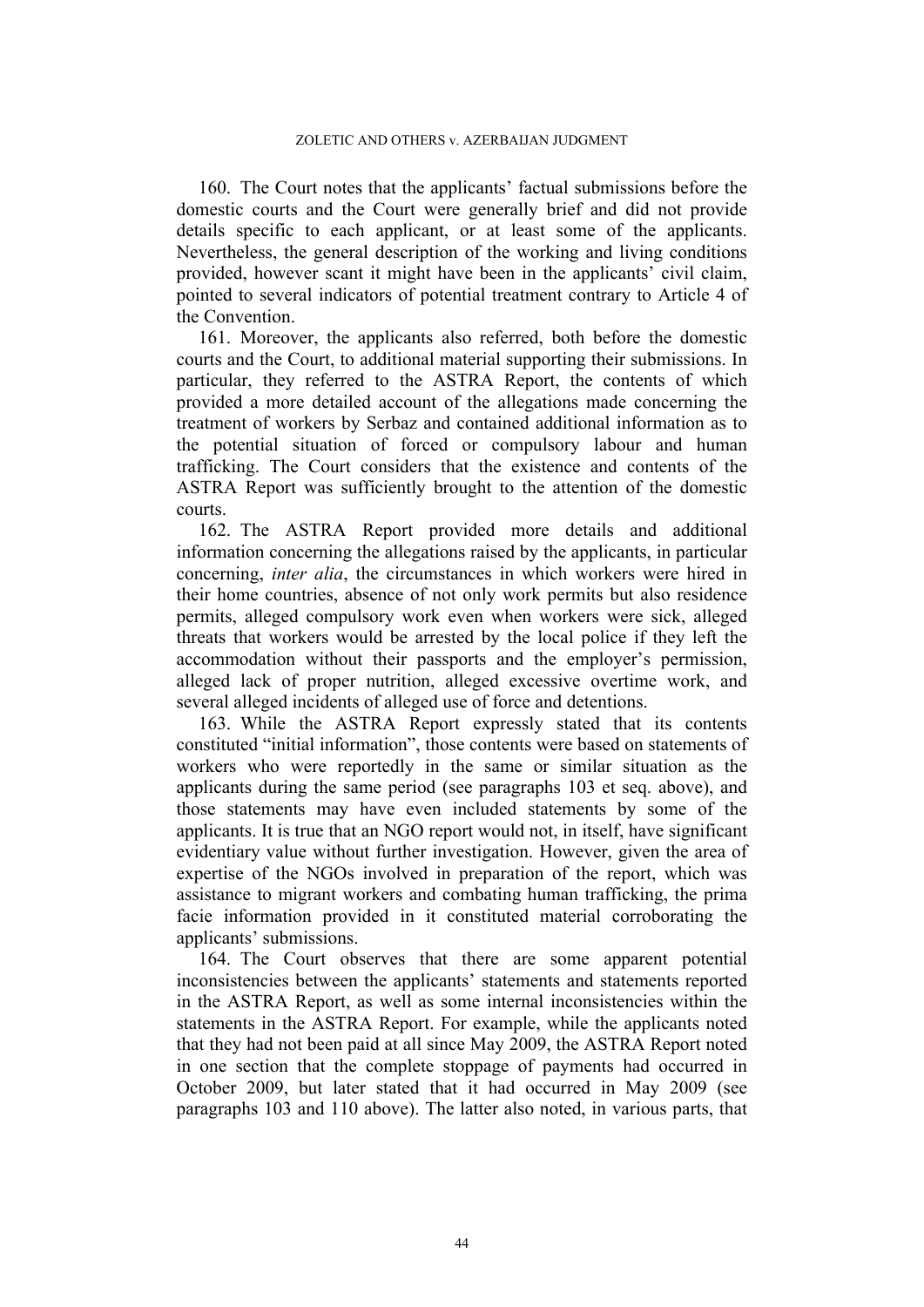workers had been paid but less than promised, that some workers "could not eventually recover their wages" at all, but that nonetheless, upon their departure from Azerbaijan, workers had been paid some amount of money. Nevertheless, the Court considers that circumstances might have varied with regard to each worker's individual situation and, that despite some inconsistencies in statement summaries, the overall content of the applicants' allegations and the allegations contained in the ASTRA Report were, on the whole, mutually consistent as to possible non-payment or delayed payment of wages and reduced wages at various time periods starting from May 2009.

165. Furthermore, the Court notes that there was other information referred to by the applicants or otherwise apparently brought to the attention of the domestic courts and other authorities, such as the letter by the Danish Refugee Council (see paragraph [11](#page-4-1) above), information contained in the AMC's letters to the law-enforcement authorities (see paragraph [37](#page-10-3) above), the witness statement of the AMC representative before the Baku Court of Appeal (see paragraph [31](#page-9-1) above), and the information contained in the legal assistance requests by the Prosecutor's Office of Bosnia and Herzegovina (see paragraphs [43](#page-11-1)[-44](#page-12-0) above). All of the above provided corroborating information concerning workers who had reportedly been in the same or similar situation as the applicants during the same time period. As to the Government's argument about inconsistency between the time period mentioned in the letter by the Danish Refugee Council and the date of departure of the last Serbaz workers from Azerbaijan, the Court, having had regard to other information and documents in the case file (see paragraphs [16](#page-4-2), [26](#page-7-1) (ii) and [114](#page-29-1) above), notes that various sources provided different or inexact information as to the date of departure of the last workers and that, therefore, the time period mentioned in the letter was not necessarily inconsistent with that information.

166. The Court considers that the above-mentioned allegations concerning physical and other forms of punishments, retention of documents and restriction of movement explained by threats of possible arrests of the applicants by the local police because of their irregular stay in Azerbaijan (without work and residence permits) were indicative of possible physical and mental coercion and work extracted under the menace of penalty. Moreover, allegations concerning non-payment of wages and "fines" in the form of deductions from wages, in conjunction with the absence of work and residence permits, disclosed a potential situation of the applicants' particular vulnerability as irregular migrants without resources.

<span id="page-46-0"></span>167. Moreover, even assuming that, at the time of their recruitment, the applicants had offered themselves for work voluntarily and believed in good faith that they would receive their wages, the above-mentioned allegations suggest that the situation might have subsequently changed as a result of their employer's conduct. In this connection, the Court reiterates that where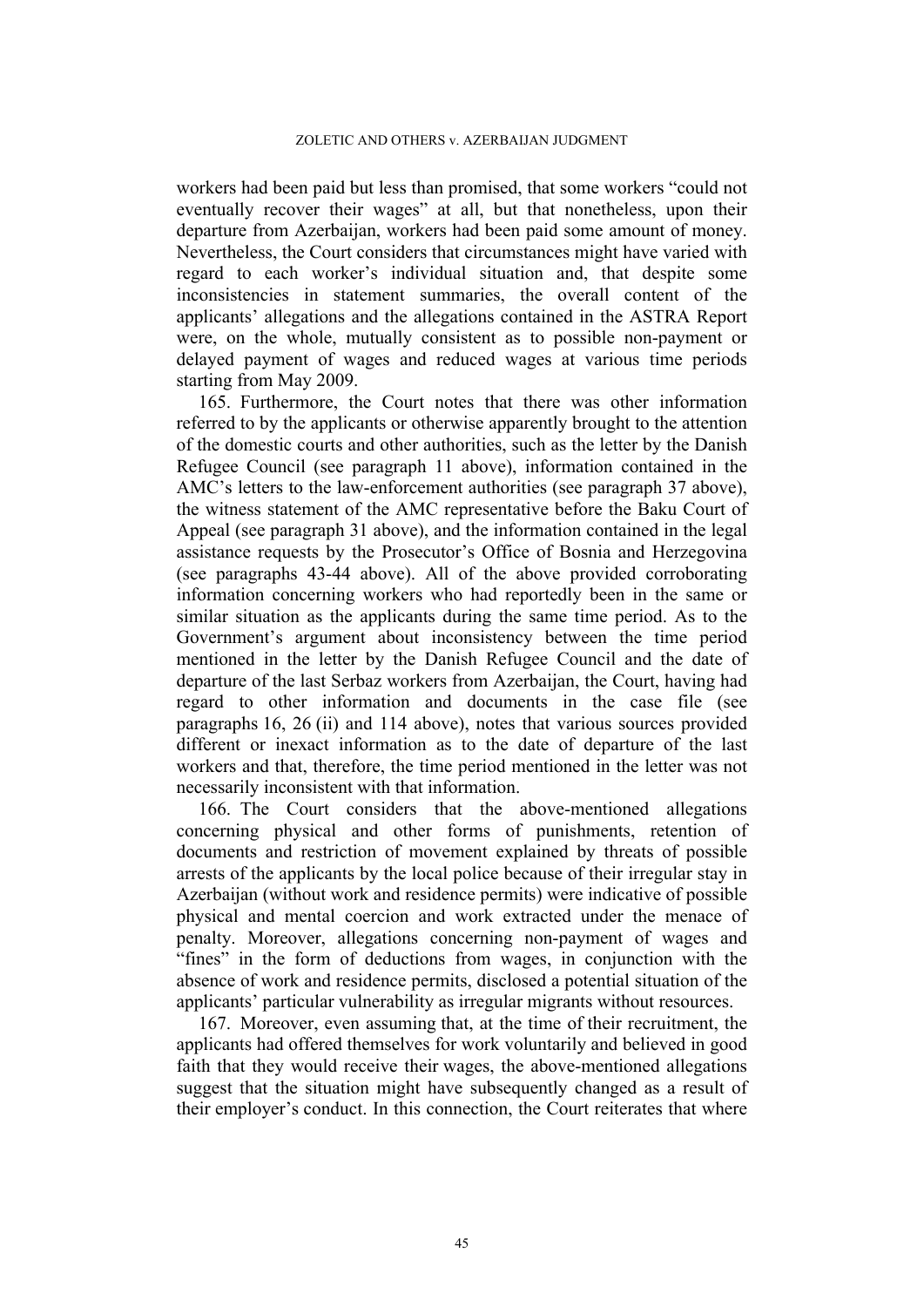#### ZOLETIC AND OTHERS v. AZERBAIJAN JUDGMENT

an employer abuses his power or takes advantage of the vulnerability of his workers in order to exploit them, they do not offer themselves for work voluntarily. The prior consent of the victim is not sufficient to exclude the characterisation of work as forced labour (compare *Chowdury and Others*, cited above, §§ 96-97). The Court also takes note of the allegations of forced excessively long work shifts, lack of proper nutrition and medical care, and the general picture of the coercive and intimidating atmosphere within Serbaz. It considers that all of the above allegations, taken together, amounted to an arguable claim that the applicants were subjected to work or service which was exacted from them under the menace of penalty and for which they had not offered themselves voluntarily. There was accordingly an arguable claim of "forced or compulsory labour" within the meaning of Article 4 § 2 of the Convention.

168. As to whether there was an issue of human trafficking, the Court reiterates that for such an issue to arise all the constituent elements of human trafficking (action, means, purpose) must be present (see paragraph [155](#page-43-0) above). As to the "action", the fact that the applicants were recruited in Bosnia and Herzegovina, brought in groups to Azerbaijan by a private company and settled collectively in designated accommodation, which they allegedly could not leave without permission by the employer, could have constituted "recruitment, transportation, transfer, harbouring or receipt of persons". As for the "means", the information in the ASTRA Report concerning the circumstances of recruitment, in particular lack of proper employment contracts (which instead were replaced by questionnaires signed in one copy and kept by the employer) and promises of higher wages than actually paid, disclosed an alleged situation that may have amounted to recruitment by means of deception or fraud. As for the "purpose", the conclusion reached in paragraph [167](#page-46-0) above discloses also the potential purpose of exploitation in the form of forced labour.

<span id="page-47-1"></span>169. Having regard to the above, the Court finds that, in their submissions before the domestic courts and the Court, the applicants have demonstrated the existence of an "arguable claim" that they had been subjected to cross-border human trafficking and to forced or compulsory labour on the territory of Azerbaijan by, among others, some alleged perpetrators who were resident in Azerbaijan. In due course below, the Court will further assess whether the applicants availed themselves of the proper domestic avenues of redress and whether their arguable claim could be considered to have been "sufficiently drawn to the attention" of, *inter alia*, relevant law-enforcement authorities.

170. For the reasons stated above, Article 4 § 2 is applicable.

## *3. Exhaustion of domestic remedies*

<span id="page-47-0"></span>171. The Government further argued that the applicants had failed to exhaust the relevant domestic remedies by failing to lodge a criminal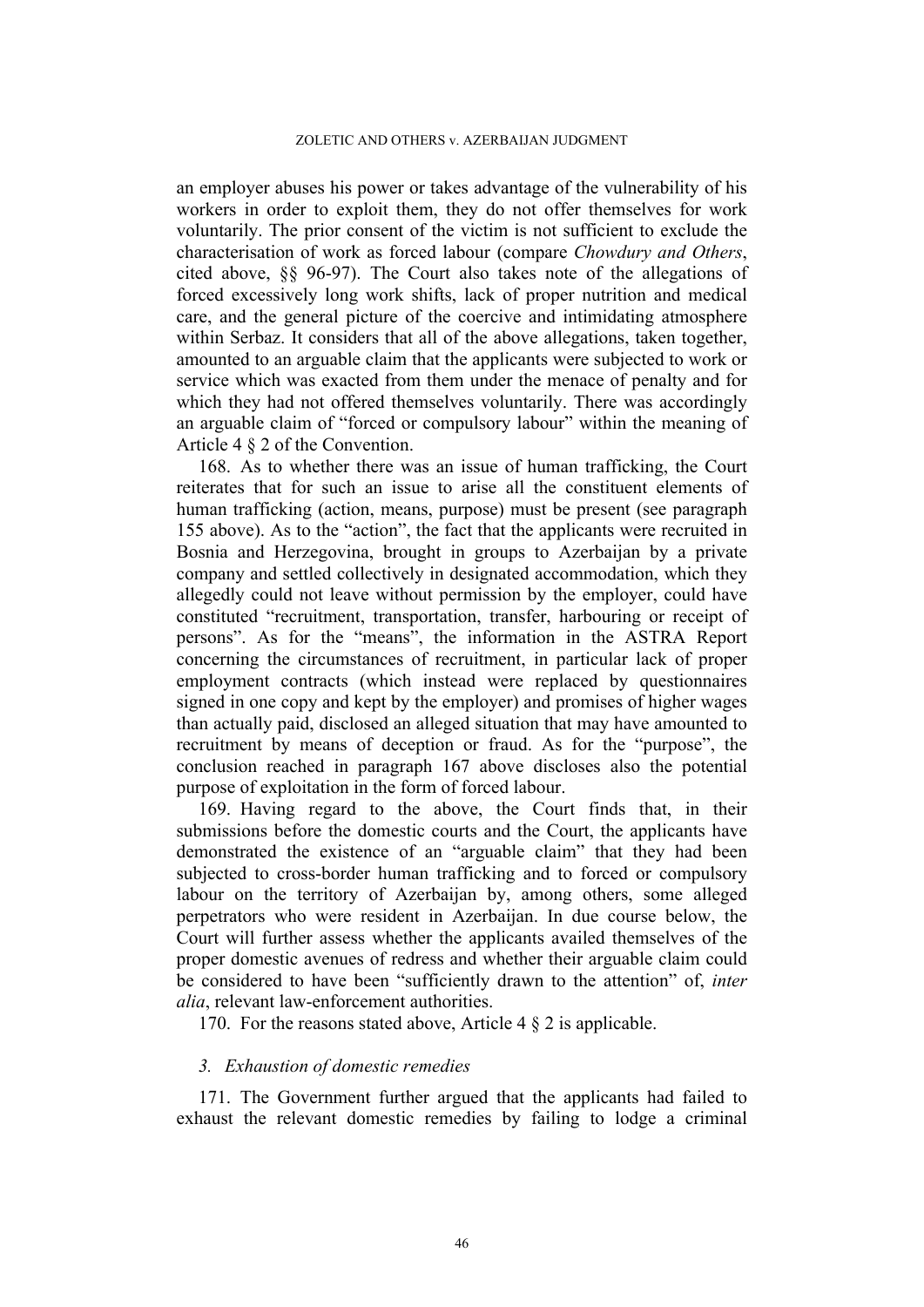#### ZOLETIC AND OTHERS v. AZERBAIJAN JUDGMENT

complaint in relation to their allegations of forced or compulsory labour and trafficking or by failing to lodge a civil claim concerning their property-related claims against the proper defendant. In particular, the Government submitted that forced or compulsory labour and trafficking were phenomena that could not be combatted solely through civil action and required criminal sanctions in order to be suppressed. Despite these criminal offences being punishable under the relevant provisions of the Criminal Code, the applicants had failed to raise their grievances before the prosecuting authorities. As to the civil-law component of their grievances relating to the alleged material damages, the civil action brought by the applicants had been directed against the wrong defendant, Serbaz, whereas, as established by the domestic courts, they had been employed by Acora. Despite this finding, the applicants failed to lodge any civil claims against Acora either in Azerbaijan or elsewhere. Lastly, the applicants never raised before the national authorities a complaint concerning the alleged failure by the respondent State to comply with its positive obligations under Article 4 § 2 of the Convention.

<span id="page-48-0"></span>172. The applicants argued that the civil action was a "sufficient legal mechanism" for redressing their grievances. They also noted, in particular, that, under Article 265.4 of the CCP, the civil courts were to inform the prosecuting authorities if, upon examination of a civil claim, they found an appearance of elements of a criminal offence in the actions of the parties to the case or other persons. However, the domestic courts had not applied this measure despite the seriousness of the applicants' allegations. Lastly, the applicants submitted that the domestic authorities had been "well aware" about the content of their allegations but had failed to adequately investigate them.

173. The third party, the Government of Bosnia and Herzegovina, submitted that, in the circumstances of the case, the applicants had both directly and indirectly raised their grievances before the domestic authorities, providing them with an opportunity to remedy any alleged violations. In particular, in their civil claim, the applicants had complained about the alleged retention of their passports, restriction of their freedom of movement by their employer, non-payment of wages, physical punishments, poor living conditions, and so on. The third party appeared to suggest that, in the context of the respondent State's international obligations as to prevention of human trafficking and forced labour and as to appropriate regulatory measures and immigration rules to be applied to businesses which might be used as a "cover for human smuggling", the domestic civil courts in the present case had not adequately examined the above-mentioned submissions by the applicants.

174. Moreover, the third party noted that the applicants' grievances had been notified to both the Ministry of Internal Affairs and the Prosecutor General's Office by AMC, which had argued that they had been subjected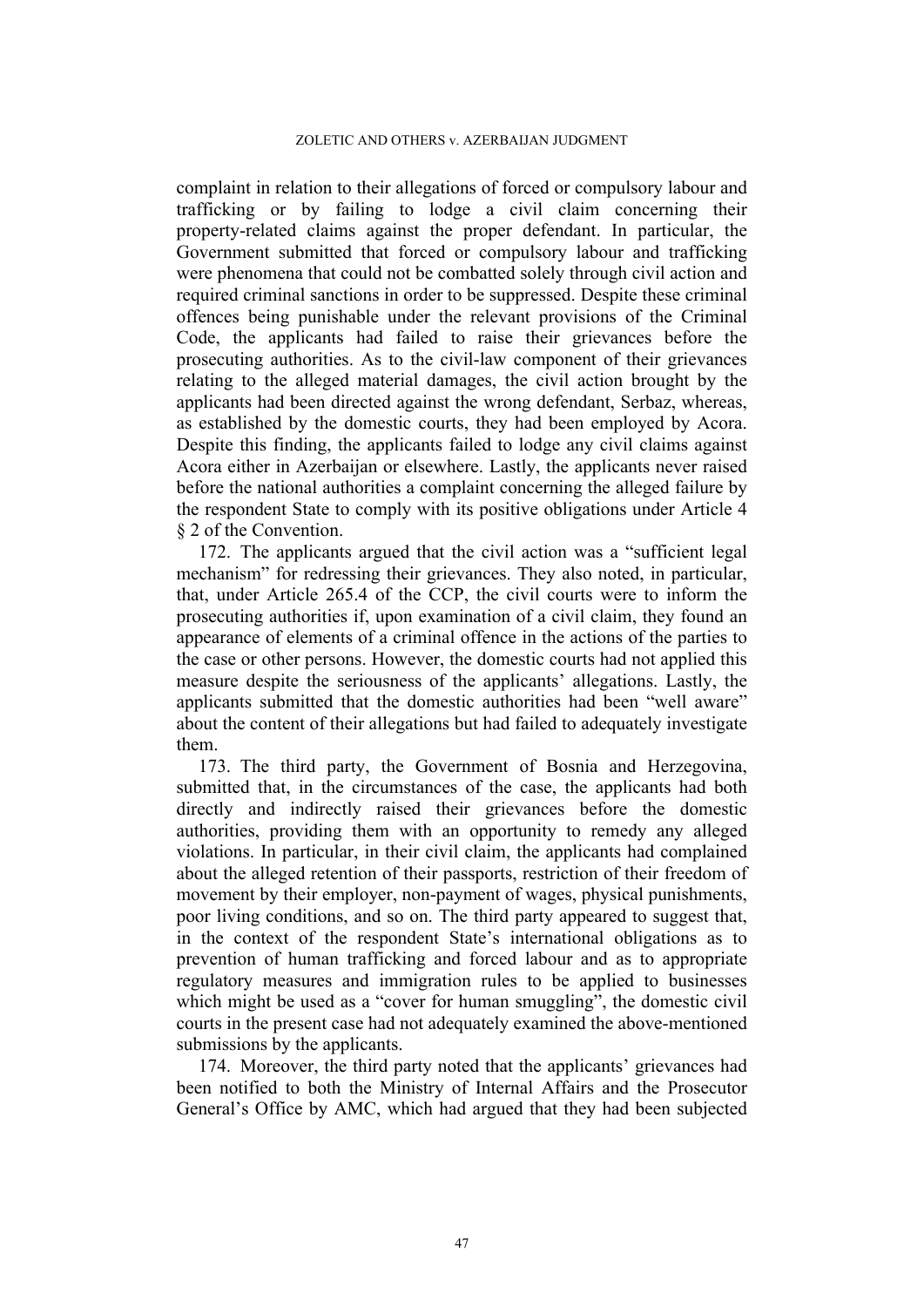to forced labour and human trafficking and requested to initiate a criminal investigation in that respect. AMC had subsequently challenged the law-enforcement authorities' inactivity before the domestic courts. Lastly, the Azerbaijani authorities had been informed about the applicants' and other workers' grievances concerning the situation at Serbaz by way of the request for mutual legal assistance submitted by the Prosecutor's Office of Bosnia and Herzegovina in April 2010. According to the third party, in such circumstances, the matter had been sufficiently brought to the attention of the authorities and they must have acted of their own motion to investigate it and could not leave it to the initiative of the victims to lodge a formal criminal complaint.

175. The Court reiterates that, in principle, for complaints concerning treatment contrary to Article 4, the adequate remedy to be pursued is a criminal complaint (see *L.E. v. Greece*, no. 71545/12, § 56, 21 January 2016; see also paragraphs [185](#page-51-0)[-187](#page-52-0) below). In the present case, the Court considers that the question of exhaustion of domestic remedies as argued by the parties should be joined to the merits, since it is closely linked to the substance of the applicants' complaints concerning the alleged failure by the respondent State to comply with its positive obligations.

## *4. Conclusion as to admissibility*

176. The Court considers that this complaint is neither manifestly ill-founded nor inadmissible on any other grounds listed in Article 35 of the Convention. It must therefore be declared admissible.

## **B. Merits**

## *1. The parties' submissions*

## **(a) The applicants**

177. The applicants reiterated their complaints (see paragraphs [126](#page-35-1) and [137](#page-39-0) above). They further elaborated on those complaints by arguing that the domestic courts had failed to notify the prosecuting authorities of the elements of a criminal offence that could be detected in their civil claim and that the authorities had generally failed to comply with their positive obligations under Article 4 of the Convention, including the duty to penalise and prosecute effectively any acts constituting treatment contrary to that Article (see paragraphs [129](#page-36-0) and [172](#page-48-0) above).

## **(b) The Government**

178. The Government's submissions were essentially limited to their objections concerning the scope of the case and admissibility of the complaints as summarised above.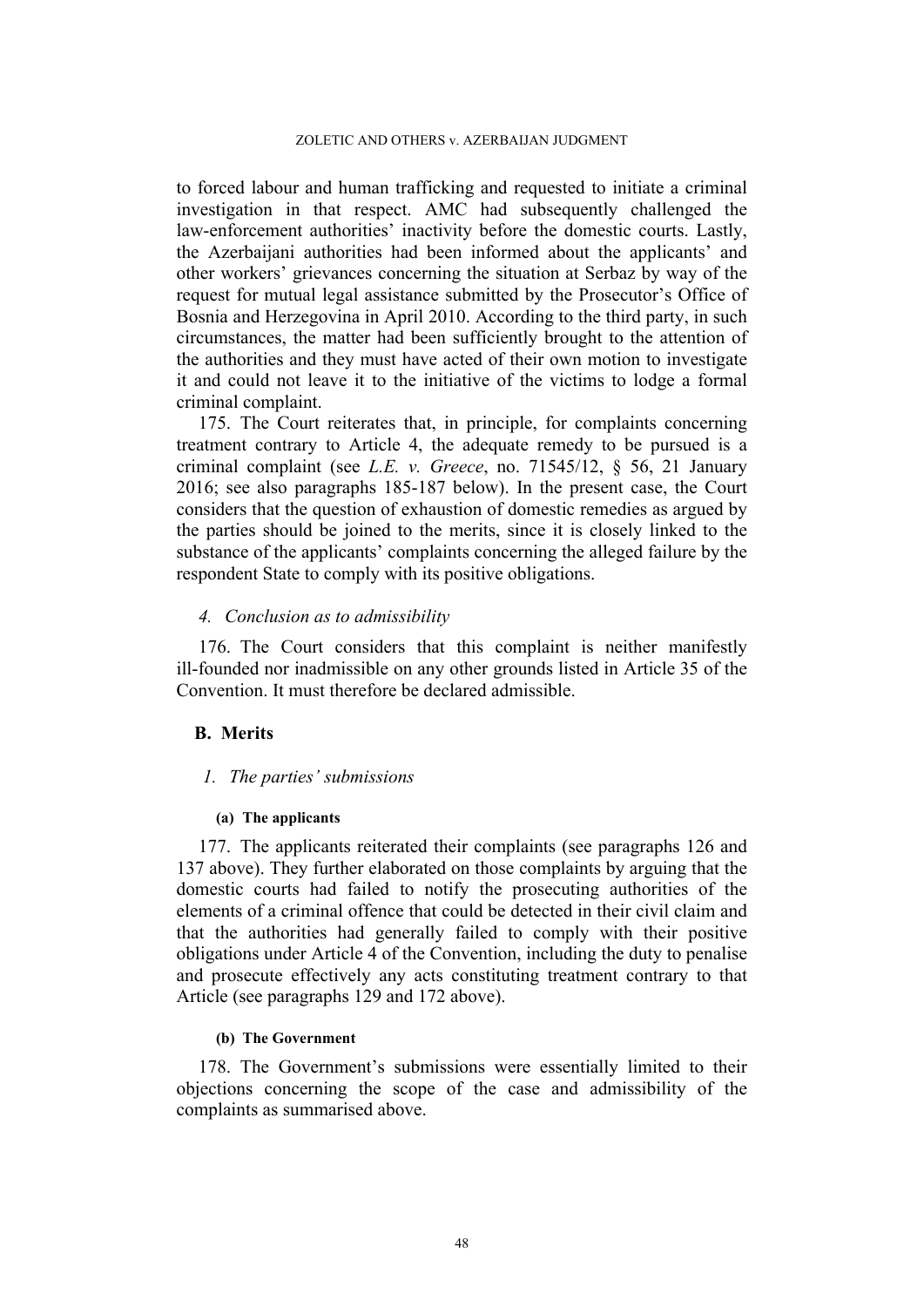### *2. The third party's comments*

179. The Government of Bosnia and Herzegovina, which intervened under Article 36 § 1 of the Convention, noted that, even accepting that the legal framework which was in place in the respondent State was compliant with the requirements of Article 4 of the Convention, that legal framework had not been effectively applied in practice. The very fact that workers worked on construction of the public buildings commissioned by the State while staying in the country on the basis of tourist visas raised the question of the effectiveness of the legal framework governing the situation of foreign workers. Moreover, the domestic authorities had not taken any concrete steps to investigate the relevant allegations even though they were aware of them from multiple sources, including international organisations and the US Department of State. Furthermore, the domestic civil courts examining the applicants' claim had failed to protect property-related interests stemming from a legitimate expectation to receive their wages and delivered unreasoned decisions ignoring the arguments concerning forced labour and the realities of the situation. The third party considered that one of the reasons for the above outcome might have been the quality of the domestic laws on tourism, migrant workers and employment rights, the provisions of which were broad and imprecise.

## *3. The Court's assessment*

### **(a) General principles**

180. The Court reiterates that under Article 4 of the Convention the State may be held responsible not only for its direct actions but also for its failure to effectively protect the victims of slavery, servitude, or forced or compulsory labour by virtue of its positive obligations (see *C.N. and V. v. France*, cited above, § 69, with further references).

181. Cases relating to human trafficking under Article 4 typically involve an issue of the States' positive obligations under the Convention. Indeed, the applicants in these cases are normally victims of trafficking or trafficking-related conduct by another private party, whose actions cannot attract the direct responsibility of the State (see *J. and Others v. Austria*, no. 58216/12, §§ 108-09, 17 January 2017, and *S.M. v. Croatia*, cited above, § 304).

<span id="page-50-0"></span>182. The general framework of positive obligations under Article 4 includes: (1) the duty to put in place a legislative and administrative framework to prohibit and punish trafficking; (2) the duty, in certain circumstances, to take operational measures to protect victims, or potential victims, of trafficking; and (3) a procedural obligation to investigate situations of potential trafficking. In general, the first two aspects of the positive obligations can be denoted as substantive, whereas the third aspect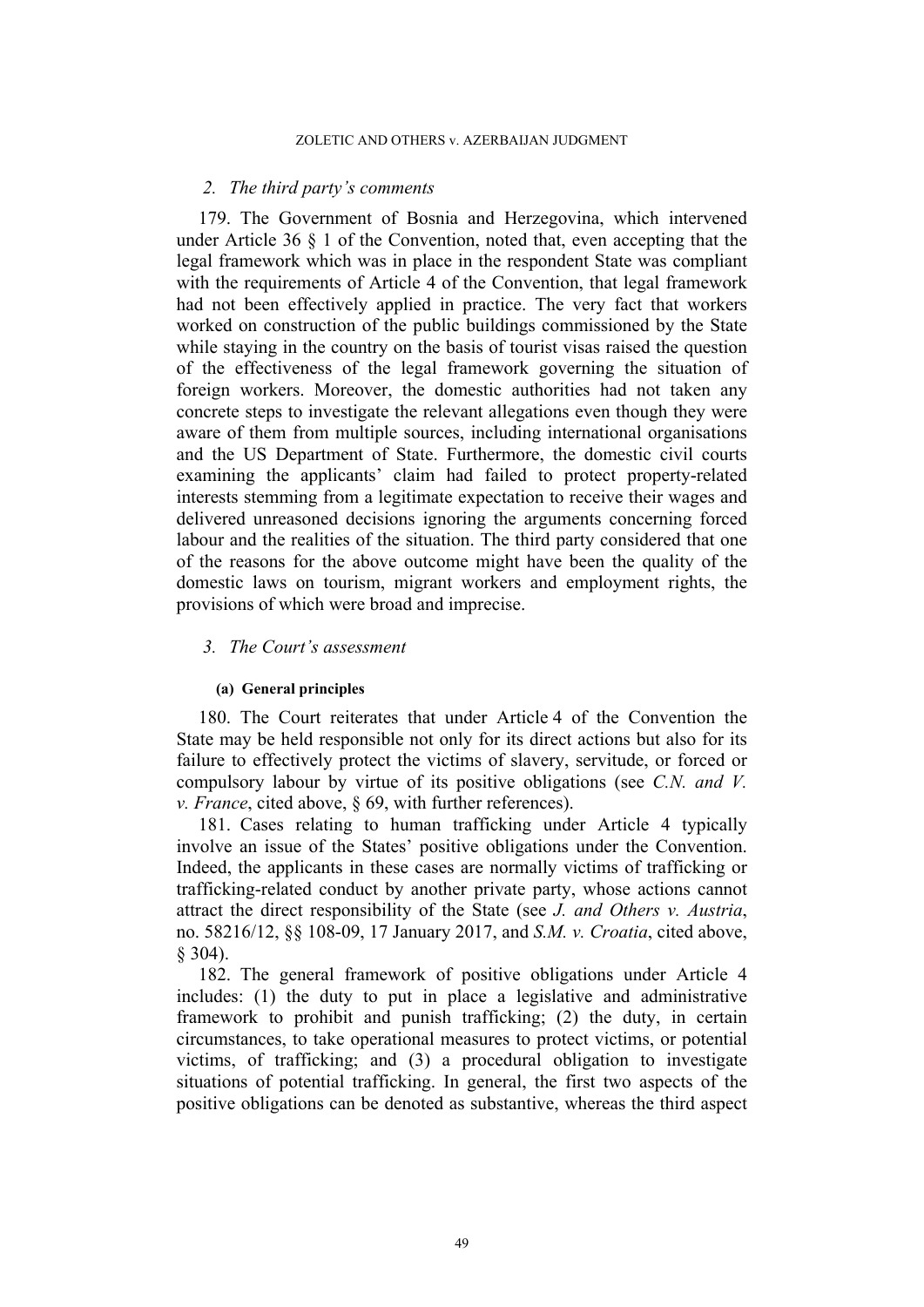designates the States' (positive) procedural obligation (see *S.M. v. Croatia*, cited above, § 306).

## *(i) Substantive aspects of the positive obligations*

183. In order to comply with their positive obligation to penalise and effectively prosecute the practices referred to in Article 4 of the Convention, member States are required to put in place a legislative and administrative framework that prohibit and punish forced or compulsory labour, servitude and slavery (see *Chowdury and Others*, cited above, § 105). So, in order to determine whether there has been a violation of Article 4, the relevant legal or regulatory framework in place must be taken into account (see *Rantsev*, cited above, § 284; *C.N. and V. v. France*, cited above, § 105; and *S.M. v. Croatia*, cited above, § 305).

184. As with Articles 2 and 3 of the Convention, Article 4 may, in certain circumstances, require a State to take operational measures to protect victims, or potential victims, of treatment in breach of that Article. In order for a positive obligation to take operational measures to arise in the circumstances of a particular case, it must be demonstrated that the State authorities were aware, or ought to have been aware that an identified individual had been, or was at real and immediate risk of being subjected to such treatment. In the case of an answer in the affirmative, there will be a violation of Article 4 of the Convention where the authorities fail to take appropriate measures within the scope of their powers to remove the individual from that situation or risk. Bearing in mind the difficulties involved in policing modern societies and the operational choices which must be made in terms of priorities and resources, the obligation to take operational measures must, however, be interpreted in a way which does not impose an impossible or disproportionate burden on the authorities (see *C.N. v. the United Kingdom*, no. 4239/08, §§ 67-68, 13 November 2012).

### *(ii) Positive procedural obligation*

<span id="page-51-0"></span>185. Like Articles 2 and 3, Article 4 also entails a procedural obligation to investigate where there is a credible suspicion that an individual's rights under that Article have been violated (see *C.N. v. the United Kingdom*, cited above, § 69, and *S.M. v. Croatia*, cited above, §§ 324-25). The procedural obligation under Article 4 of the Convention, as an element of the broader concept of positive obligations, essentially relates to the domestic authorities' duty to apply in practice the relevant criminal-law mechanisms put in place to prohibit and punish conduct contrary to that provision. This entails the requirements of an effective investigation concerning allegations of treatment contrary to Article 4 of the Convention. The procedural obligation under the converging principles of Articles 2 and 3 of the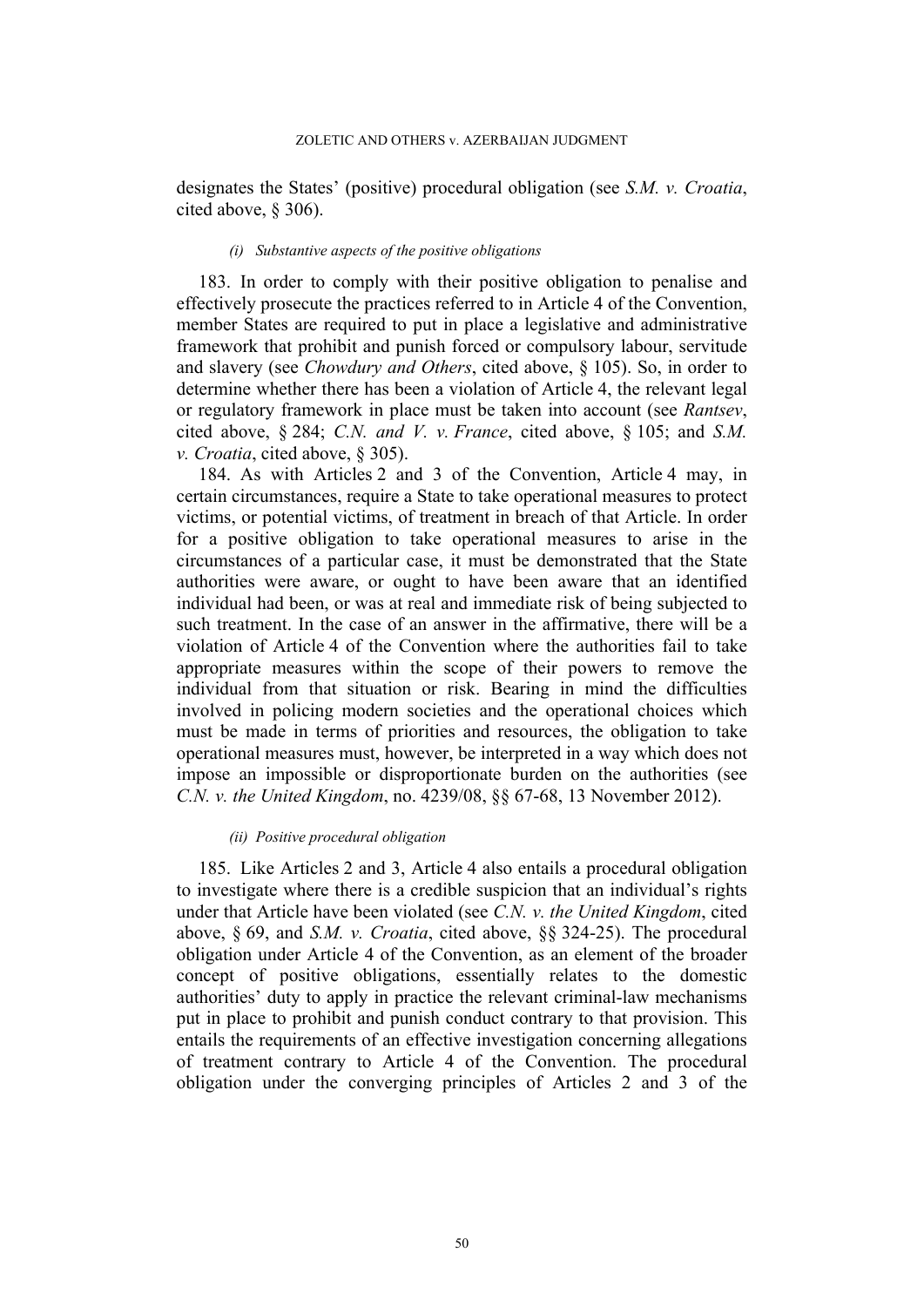Convention informs the specific content of the procedural obligation under Article 4 of the Convention (see *S.M. v. Croatia*, cited above, §§ 308-11).

186. Whereas the general scope of the State's positive obligations might differ between cases where the treatment contrary to the Convention has been inflicted through the involvement of State agents and cases where violence is inflicted by private individuals, the procedural requirements are similar (ibid., § 312).

<span id="page-52-0"></span>187. These procedural requirements primarily concern the authorities' duty to institute and conduct an effective investigation. As explained in the Court's case-law, that means instituting and conducting an investigation capable of leading to the establishment of the facts and of identifying and – if appropriate – punishing those responsible (ibid., § 313, and *Rantsev*, cited above, § 288). The authorities must act of their own motion once the matter has come to their attention. In particular, they cannot leave it to the initiative of the victim to take responsibility for the conduct of any investigatory procedures (see *S.M. v. Croatia*, cited above, § 314). For an investigation to be effective, it must be independent from those implicated in the events. A requirement of promptness and reasonable expedition is implicit in all cases but where the possibility of removing the individual from the harmful situation is available, the investigation must be undertaken as a matter of urgency. The victim or the next-of-kin must be involved in the procedure to the extent necessary to safeguard their legitimate interests (*Rantsev*, cited above, § 288; *L.E. v. Greece*, cited above, § 68; and *C.N. v. the United Kingdom*, cited above, § 69).

188. The procedural obligation is a requirement of means and not of results. There is no absolute right to obtain the prosecution or conviction of any particular person where there were no culpable failures in seeking to hold perpetrators of criminal offences accountable. Thus, the fact that an investigation ends without concrete, or with only limited, results is not indicative of any failings as such. Moreover, the procedural obligation must not be interpreted in such a way as to impose an impossible or disproportionate burden on the authorities. Nevertheless, the authorities must take whatever reasonable steps they can to collect evidence and elucidate the circumstances of the case. In particular, the investigation's conclusions must be based on thorough, objective and impartial analysis of all relevant elements. Failing to follow an obvious line of inquiry undermines to a decisive extent the investigation's ability to establish the circumstances of the case and the identity of those responsible. As to the level of scrutiny to be applied by the Court in this regard, it is important to stress that, although the Court has recognised that it must be cautious in taking on the role of a first-instance tribunal of fact where this is not rendered unavoidable by the circumstances of a particular case, it has to apply a "particularly thorough scrutiny" even if certain domestic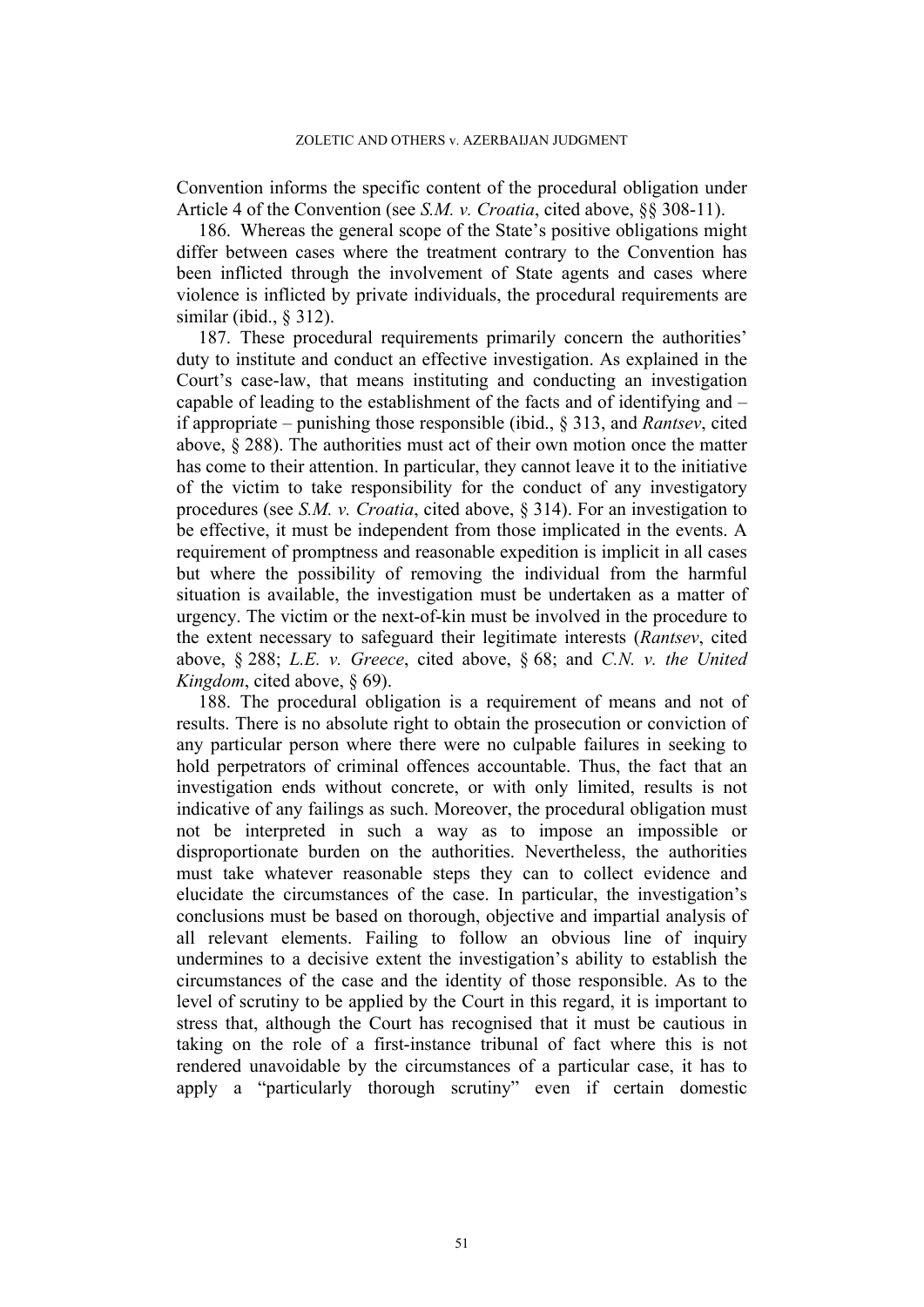proceedings and investigations have already taken place (see *S.M. v. Croatia*, cited above, §§ 315-17, with further references).

189. Compliance with the procedural obligation must be assessed on the basis of several essential parameters. These elements are interrelated and each of them, taken separately, does not amount to an end in itself. They are criteria which, taken jointly, enable the degree of effectiveness of the investigation to be assessed. The possible defects in the relevant proceedings and the decision-making process must amount to significant flaws in order to raise an issue under Article 4. In other words, the Court is not concerned with allegations of errors or isolated omissions but only significant shortcomings in the proceedings and the relevant decision-making process, namely those that are capable of undermining the investigation's capability of establishing the circumstances of the case or the person responsible (ibid., §§ 319-20, with further references).

190. Moreover, and in general terms, the Court considers that the obligation to investigate effectively is binding, in such matters, on the law-enforcement and judicial authorities. Where those authorities establish that an employer has had recourse to human trafficking and forced labour, they should act accordingly, within their respective spheres of competence, pursuant to the relevant criminal-law provisions (see *Chowdury and Others*, cited above, § 116).

<span id="page-53-0"></span>191. The Court reiterates that trafficking is a problem which is often not confined to the domestic arena. When a person is trafficked from one State to another, trafficking offences may occur in the State of origin, any State of transit and the State of destination. Relevant evidence and witnesses may be located in all States. Although the Palermo Protocol is silent on the question of jurisdiction, the Anti-Trafficking Convention explicitly requires each Member State to establish jurisdiction over any trafficking offence committed in its territory. Such an approach is, in the Court's view, only logical in light of the general obligation, incumbent on all States under Article 4 of the Convention to investigate alleged trafficking offences. In addition to the obligation to conduct a domestic investigation into events occurring on their own territories, member States are also subject to a duty in cross-border trafficking cases to cooperate effectively with the relevant authorities of other States concerned in the investigation of events which occurred outside their territories (see *Rantsev*, cited above, § 289).

### **(b) Application of the above principles to the present case**

192. At the outset, having had regard to the relevant provisions of the domestic criminal law and the relevant international treaties ratified by Azerbaijan (see paragraphs [71](#page-18-0)[-72](#page-19-0) and [96](#page-23-0)[-99](#page-24-0) above) and other relevant domestic legal and regulatory framework (see, in particular, paragraphs [79](#page-20-0)[-95](#page-23-1) above), the Court notes that at the relevant time the domestic legal system provided for the criminal law mechanisms protecting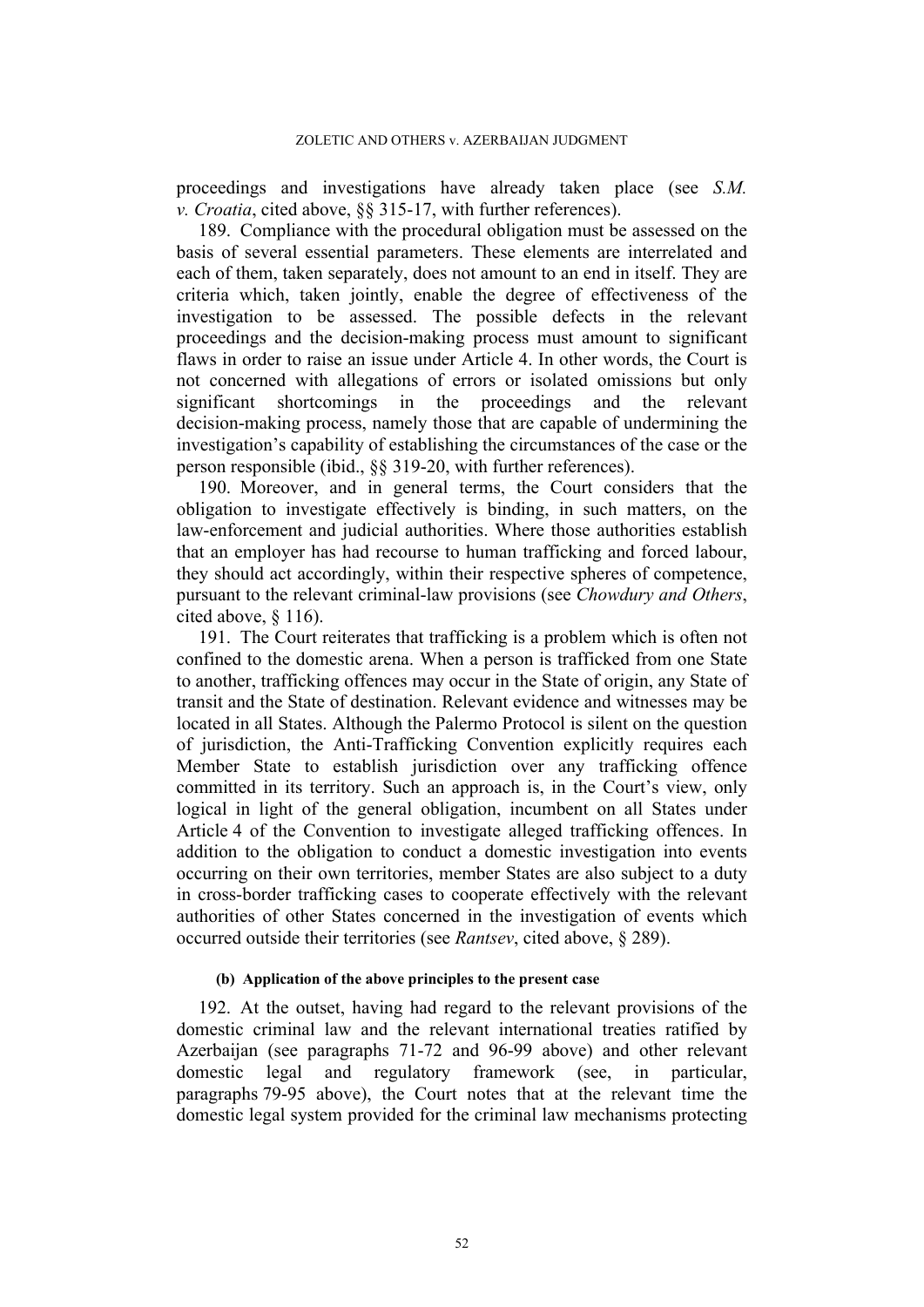individuals from human trafficking and forced labour, as well as some legal framework regulating businesses that could potentially be used as a cover for human trafficking, and immigration rules that could arguably address relevant concerns relating to encouragement, facilitation or tolerance of trafficking. However, the Court need not examine the domestic legal framework further since the applicants did not complain specifically in that respect. As noted above, their complaint is rather of a procedural nature relating to a lack of an appropriate response of the domestic authorities to their allegations of having been subjected to forced or compulsory labour and human trafficking (see paragraphs [132-](#page-37-0)[134](#page-38-0) above). The Court will thus limit its assessment to this procedural aspect of the State's positive obligations.

#### *(i) Whether an obligation to investigate arose in the present case*

193. As the Court has found above, the totality of the applicants' arguments and submissions concerning their irregular situation and their working and living conditions, including those made in the domestic civil proceedings, constituted an "arguable claim" of treatment contrary to Article 4 of the Convention (see paragraph [169](#page-47-1) above).

194. In addition, the Court considers, for the reasons specified below, that in the particular circumstances of this case the matter (that is, the applicants' "arguable claim") was "sufficiently drawn" to the attention of the relevant domestic authorities, in particular those responsible for applying criminal-law mechanisms of protection, and that, therefore, an obligation to investigate arose in the present case, even though the applicants themselves had not lodged a formal criminal complaint.

195. In particular, the Azerbaijani authorities were aware of the ECRI report of 2011 whose findings were later developed in the GRETA Report (see paragraphs [118](#page-29-2)[-119](#page-32-0) above), according to which many employers employing migrant workers in Azerbaijan, including in the construction sector, had recourse to illegal employment practices and, as a result, migrants employed illegally often found themselves vulnerable to serious forms of abuse. Furthermore, the GRETA Report later observed that law-enforcement officials in Azerbaijan reportedly had a tendency to see potential cases of human trafficking for labour exploitation as mere labour disputes between the worker and the employer and there seemed to be a confusion between cases of human trafficking for labour exploitation and disputes concerning salaries and other aspects of working conditions. In the Court's view, while far from being conclusive, the general context described in those reports is relevant in the assessment of the facts of the case.

196. The Court further notes that, according to the documents submitted by the third party, AMC sent two complaint letters to the Ministry of Internal Affairs on 22 October 2009 and to the Prosecutor General's Office at an unspecified later date. AMC complained about the situation at Serbaz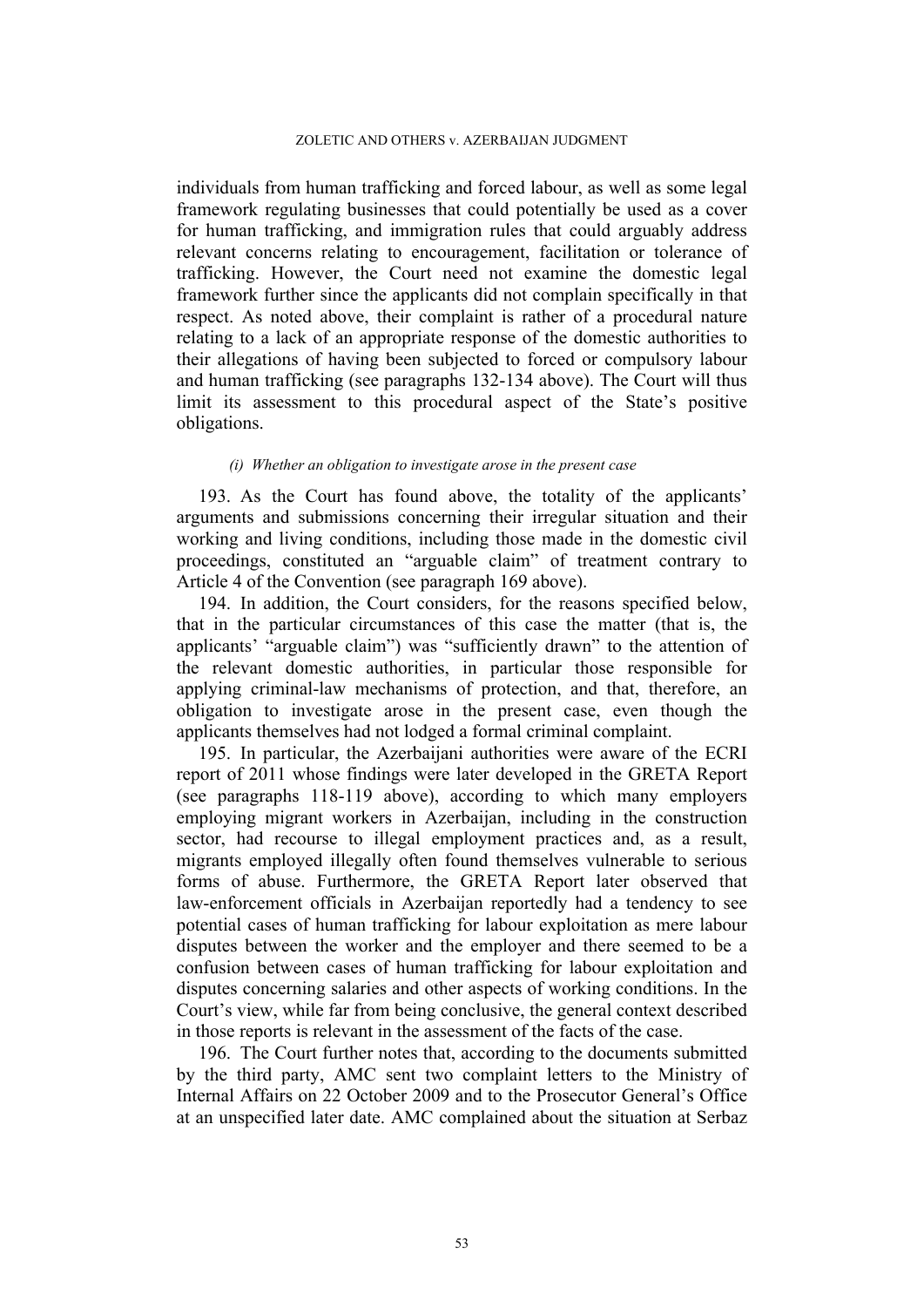and claimed that it required an investigation under the criminal-law provisions on human trafficking. Moreover, according to the witness statement of the AMC representative made at a later date before the Baku Court of Appeal in the civil proceedings instituted by the applicants, she had written to the Prosecutor General's Office on behalf of 272 workers of Serbaz (see paragraph [31](#page-9-1) above). It also appears that AMC challenged the law-enforcement authorities' inactivity before the domestic courts and their appeals concerning this matter reached the Supreme Court. The respondent Government did not expressly challenge the veracity of the third party's submissions concerning the above-mentioned letters, judicial complaint and related proceedings.

197. Subsequently, in April 2010 and again in 2011 and 2012 the Prosecutor's Office of Bosnia and Herzegovina applied to the Azerbaijani law-enforcement authorities with legal-assistance requests, in which it described the allegations made concerning the situation at Serbaz which had taken place on the territory of Azerbaijan (see paragraphs [43-](#page-11-1)[59](#page-15-1) above).

198. In this connection, the Court notes that, in the context of positive obligations under Article 3 of the Convention, which are similar to those under Article 4 of the Convention, sufficiently detailed information contained in an inter-State legal-assistance request concerning alleged grave criminal offences which may have been committed on the territory of the State receiving the request may amount to an "arguable claim" raised before the authorities of that State, triggering its duty to investigate those allegations further (see *X and Others v. Bulgaria* [GC], no. 22457/16, §§ 200-01, 2 February 2021).

199. Finally, in their civil claim lodged in July 2010 the applicants also provided an account of the relevant facts and the reasons why they considered that they had been the victims of forced labour.

200. Having regard to the above considerations, the Court finds that the applicants' "arguable claim" was sufficiently and repeatedly drawn to the attention of the domestic authorities in various ways, including AMC's letters to the law-enforcement authorities, legal-assistance requests addressed to the law-enforcement authorities by the Prosecutor's Office of Bosnia and Herzegovina, and the civil claim lodged by the applicants with the domestic courts, which must have informed the law-enforcement authorities of it in the particular circumstances of the present case. Since the authorities' attention was "sufficiently drawn" to the allegations in question, which constituted an arguable claim, they must have acted on their own motion by instituting and conducting an effective investigation, even though there was no formal criminal complaint made by the applicants themselves.

## *(ii) Whether there has been any effective investigation*

201. The Court notes that no information or comments have been forthcoming from the Government about any investigation conducted by the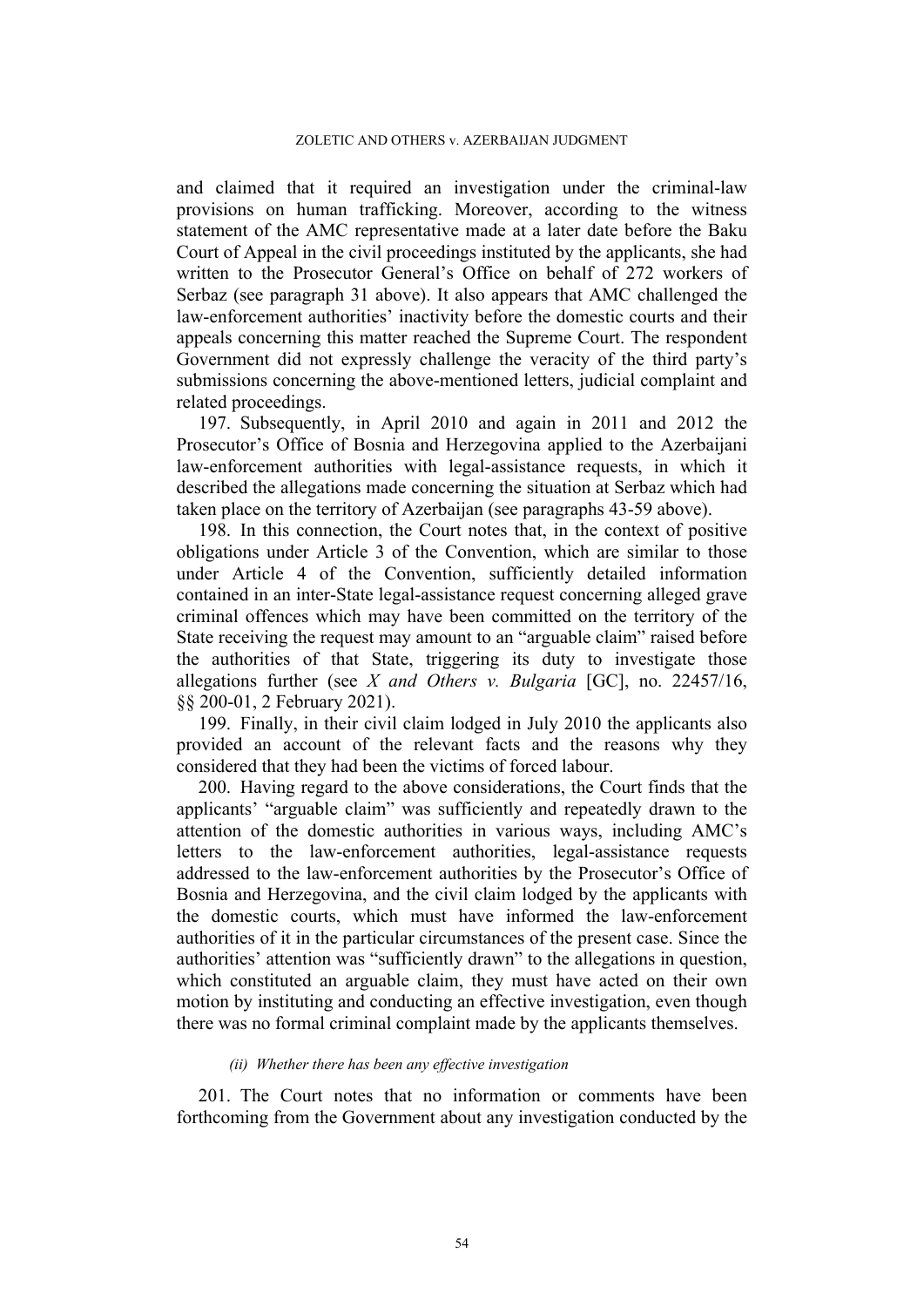domestic law-enforcement authorities. Even after the submission by the third party of the documents demonstrating that there had been complaints made to the domestic law-enforcement authorities and the documents concerning the correspondence between the authorities of Bosnia and Herzegovina and Azerbaijan following the legal-assistance requests, the respondent Government, in their comments on the third-party observations, did not submit any information concerning any domestic investigations. As such, the Government have not demonstrated that any effective investigation has taken place.

202. For the sake of completeness, the Court will nevertheless have regard to the documents submitted by the third party, other material in the case file, and the relevant international reports, in order to determine whether there has been any effective investigation. However, it notes that the factual information given in this respect by various sources differs and is sometimes contradictory.

203. In particular, the letter of the Anti-Trafficking Department of 17 December 2009, examined by the first-instance court in the civil proceedings, stated that it had not been possible to investigate any grievances concerning Serbaz because all its workers had left the country by 26 November 2009. The contents of the letter implied that no investigation had been instituted.

204. However, in their submissions to GRETA, the Azerbaijani authorities provided information, which appeared to contradict the contents of the above-mentioned letter, that the Anti-Trafficking Department had "interviewed a significant number of workers concerned" but could not identify any sign of trafficking and forced labour, and that "the case had been closed" on 27 April 2011 in accordance with Article 39.1.1 of the CCrP (see paragraph [118](#page-29-2) above). It follows from the above information that no criminal investigation was instituted owing to "absence of a criminal event".

205. More detailed information was provided in the letter of 18 November 2010 of the Anti-Trafficking Department, which was forwarded to the authorities of Bosnia and Herzegovina in response to their first legal-assistance request (see paragraphs [46](#page-12-1)[-54](#page-14-1) above). The contents of the letter appear to contradict the Anti-Trafficking Department's own letter of 17 December 2009. The letter stated that the Department had "examined" requests concerning workers of Serbaz. The letter provided mostly a very general summary of activities of Serbaz and the living and working conditions of its workers. It noted that it had questioned some workers who denied any allegations of any forced labour or trafficking and essentially stated that the entire problem was confined to some violations of disciplinary rules by several workers, some of whom had been sent home because of that.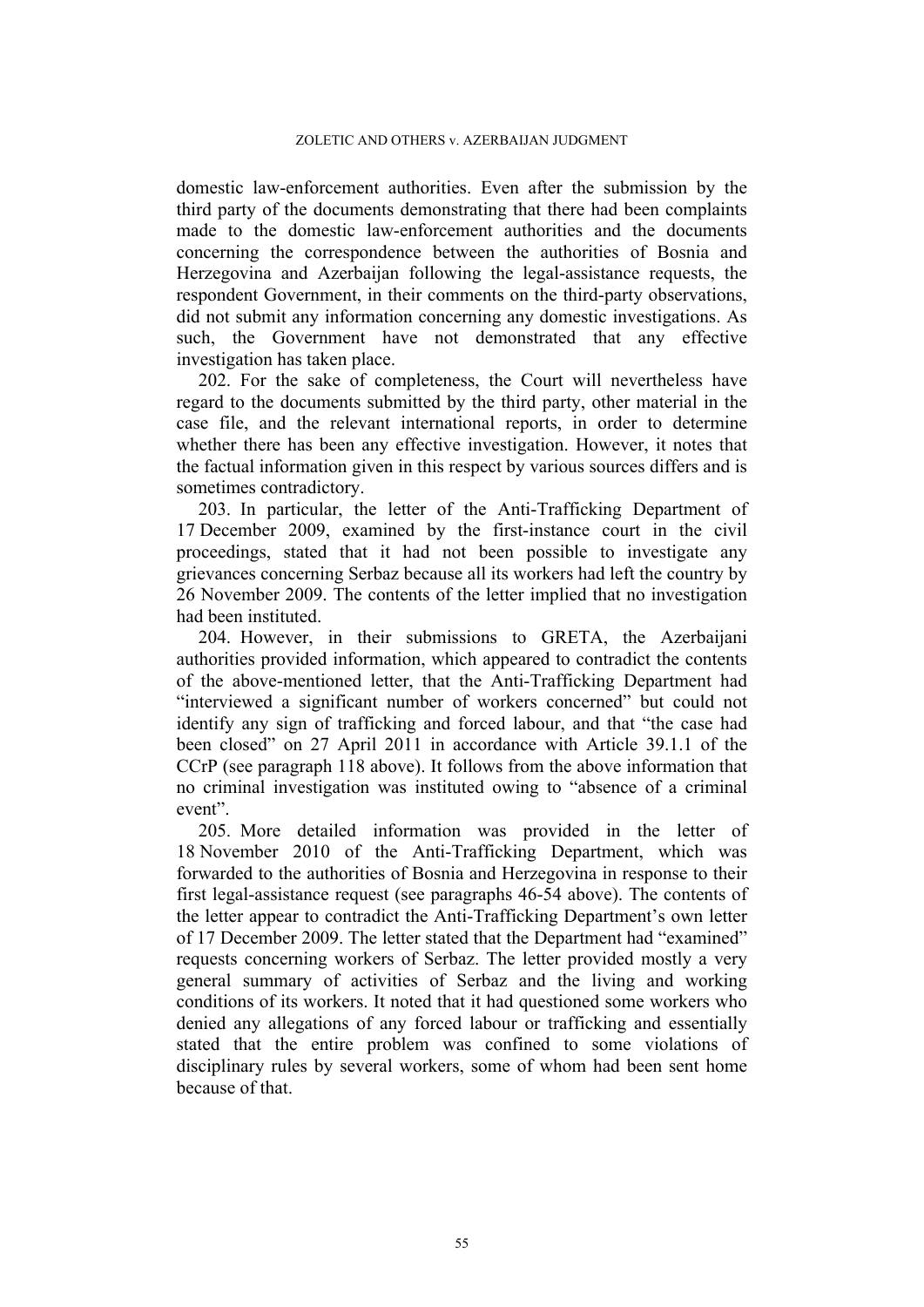206. It does not follow from the above-mentioned letter that any investigation or preliminary investigation was formally instituted by the Anti-Trafficking Department, or that any effective investigative steps have been taken. As to workers who had been questioned, they were unnamed in the letter and it was not mentioned when and how many of them were questioned. It does not appear that any potential victims, including the applicants, were informed of the "examination" conducted by the Anti-Trafficking Department. There is no information as to any attempts to identify and question any potential or already-identified alleged victims, including the applicants. The Court notes that, in so far as the Anti-Trafficking Department knew that many alleged victims had been sent back to Bosnia and Herzegovina and was informed about the criminal proceedings instituted in Bosnia and Herzegovina, it could have sent a formal legal-assistance request to the authorities of that country under the Mutual Assistance Convention, requesting the latter to identify and question such potential victims and to provide copies of their statements to the Azerbaijani law-enforcement authorities.

207. Furthermore, it has not been demonstrated that any attempts were made to identify and question any of the allegedly implicated persons who were nationals or residents of Azerbaijan. Despite a specific request in this regard by the authorities of Bosnia and Herzegovina, it appears that no steps were taken to identify the person named S. Similarly, no information is available as to any steps taken to identify at least two other Azerbaijani nationals mentioned in the ASTRA Report (see paragraph [104](#page-27-2) above).

208. In sum, it does not follow from the parties' submissions or any other material in the case file that there has been any effective criminal investigation concerning the allegations of forced labour and human trafficking made by the applicants.

### *(iii) Conclusion*

209. Having regard to the fact that there has not been an effective investigation although the matter had been sufficiently drawn to the attention of the domestic authorities, the Court rejects the Government's objection concerning the exhaustion of domestic remedies and finds that the respondent State has failed to comply with its procedural obligation to institute and conduct an effective investigation of the applicants' claims concerning the alleged forced labour and human trafficking.

210. There has accordingly been a violation of Article 4 § 2 of the Convention under its procedural limb.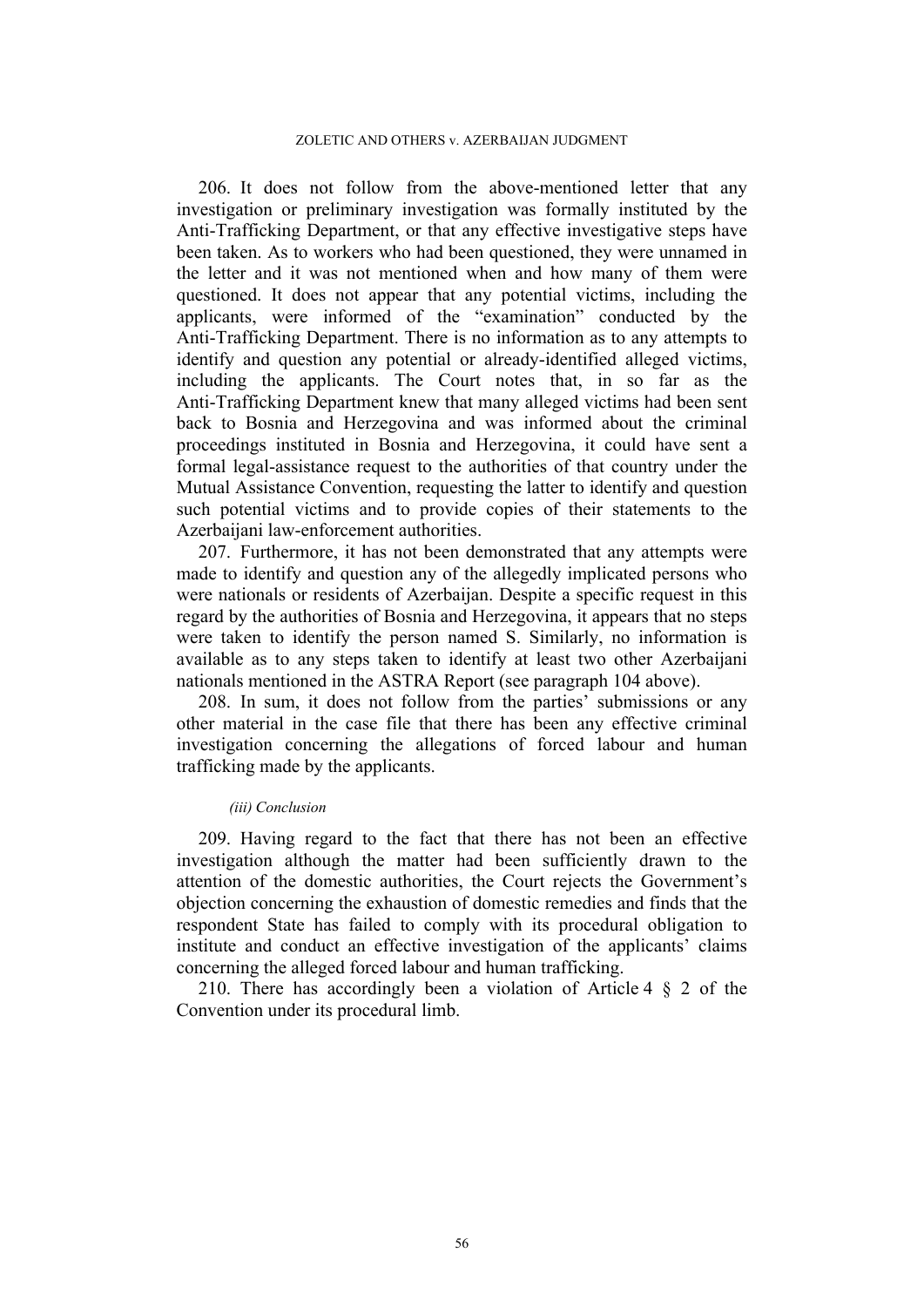### III. APPLICATION OF ARTICLE 41 OF THE CONVENTION

### 211. Article 41 of the Convention provides:

"If the Court finds that there has been a violation of the Convention or the Protocols thereto, and if the internal law of the High Contracting Party concerned allows only partial reparation to be made, the Court shall, if necessary, afford just satisfaction to the injured party."

## **A. Damage**

212. Each applicant claimed 10,000 Azebaijani manats (AZN) in respect of pecuniary damage, noting that each of them had not been paid this amount in wages. Each applicant also claimed 10,000 euros (EUR) in respect of non-pecuniary damage.

213. The Government submitted that the applicants had not provided any evidence in support of their claims in respect of pecuniary damage and considered that they should be rejected. As to the claims in respect of non-pecuniary damage, the Government considered that they were excessive.

214. Under Rule 60 of the Rules of Court, any claim for just satisfaction must be itemised and submitted in writing together with the relevant supporting documents or vouchers, failing which the Chamber may reject the claim in whole or in part.

215. Having regard to the circumstances of the case, the Court considers that the applicants might not be in possession of any documents supporting their claims in respect of pecuniary damage. However, they could be expected to provide some explanatory details as to any amounts of wages that each of them had originally agreed on with their employer and what part of those agreed wages had not been paid in each individual situation. However, no such details have been provided. Moreover, the Court notes that, in principle, claims in respect of pecuniary damage are made on the basis of a precise calculation (see *Shukurov v. Azerbaijan*, no. 37614/11, § 32, 27 October 2016). Before the domestic courts, the applicants had claimed USD 10,000 each in respect of the same pecuniary damage (amounts of wages that each of them had not allegedly been paid), while before the Court they claimed the same nominal amount expressed in Azerbaijani manats. The Court notes that, these claims, having been expressed in different currencies, actually represent different amounts, which leads it to a conclusion that, in addition to lacking any relevant substantiation, the claims were not made on the basis of a precise calculation.

216. In such circumstances, the Court finds that the claims in respect of pecuniary damage are unsubstantiated and must be rejected.

217. As for the claims in respect of non-pecuniary damage, the Court considers that the applicants must have suffered non-pecuniary damage as a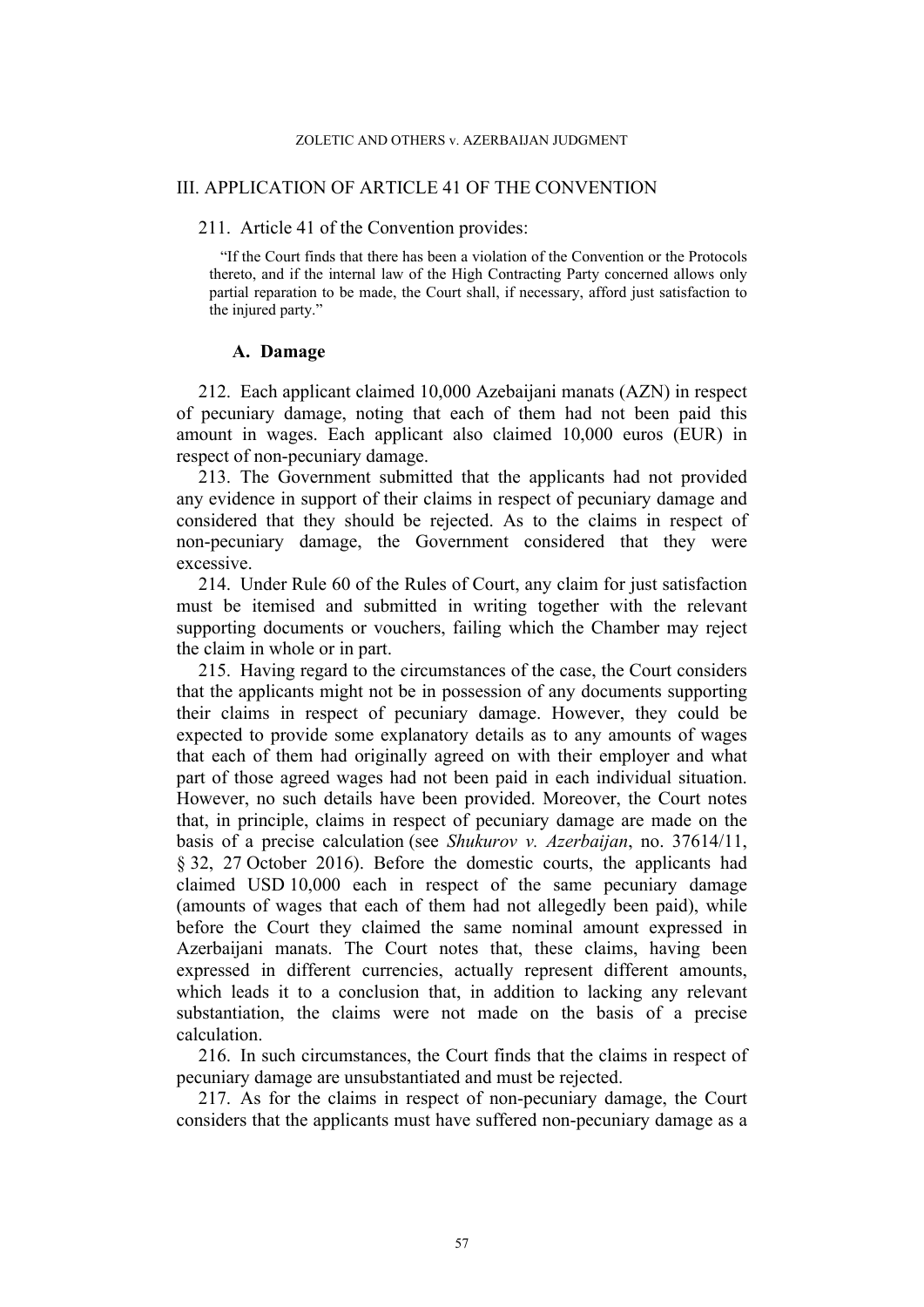### ZOLETIC AND OTHERS v. AZERBAIJAN JUDGMENT

result of the violation found. Making its assessment on an equitable basis, the Court awards each applicant a sum of EUR 5,000 in respect of nonpecuniary damage, plus any tax that may be chargeable.

## **B. Costs and expenses**

218. The applicants did not make any claims in respect of costs and expenses. Accordingly, there is no call to make any award under this head.

## **C. Default interest**

219. The Court considers it appropriate that the default interest rate should be based on the marginal lending rate of the European Central Bank, to which should be added three percentage points.

# FOR THESE REASONS, THE COURT, UNANIMOUSLY,

- 1. *Declares* the application admissible;
- 2. *Holds* that there has been a violation of Article 4 § 2 of the Convention under its procedural limb;
- 3. *Holds*
	- (a) that the respondent State is to pay each applicant, within three months from the date on which the judgment becomes final in accordance with Article 44 § 2 of the Convention, EUR 5,000 (five thousand euros), plus any tax that may be chargeable, in respect of non-pecuniary damage, to be converted into Bosnia and Herzegovina convertible marks at the rate applicable at the date of settlement;
	- (b) that from the expiry of the above-mentioned three months until settlement simple interest shall be payable on the above amounts at a rate equal to the marginal lending rate of the European Central Bank during the default period plus three percentage points;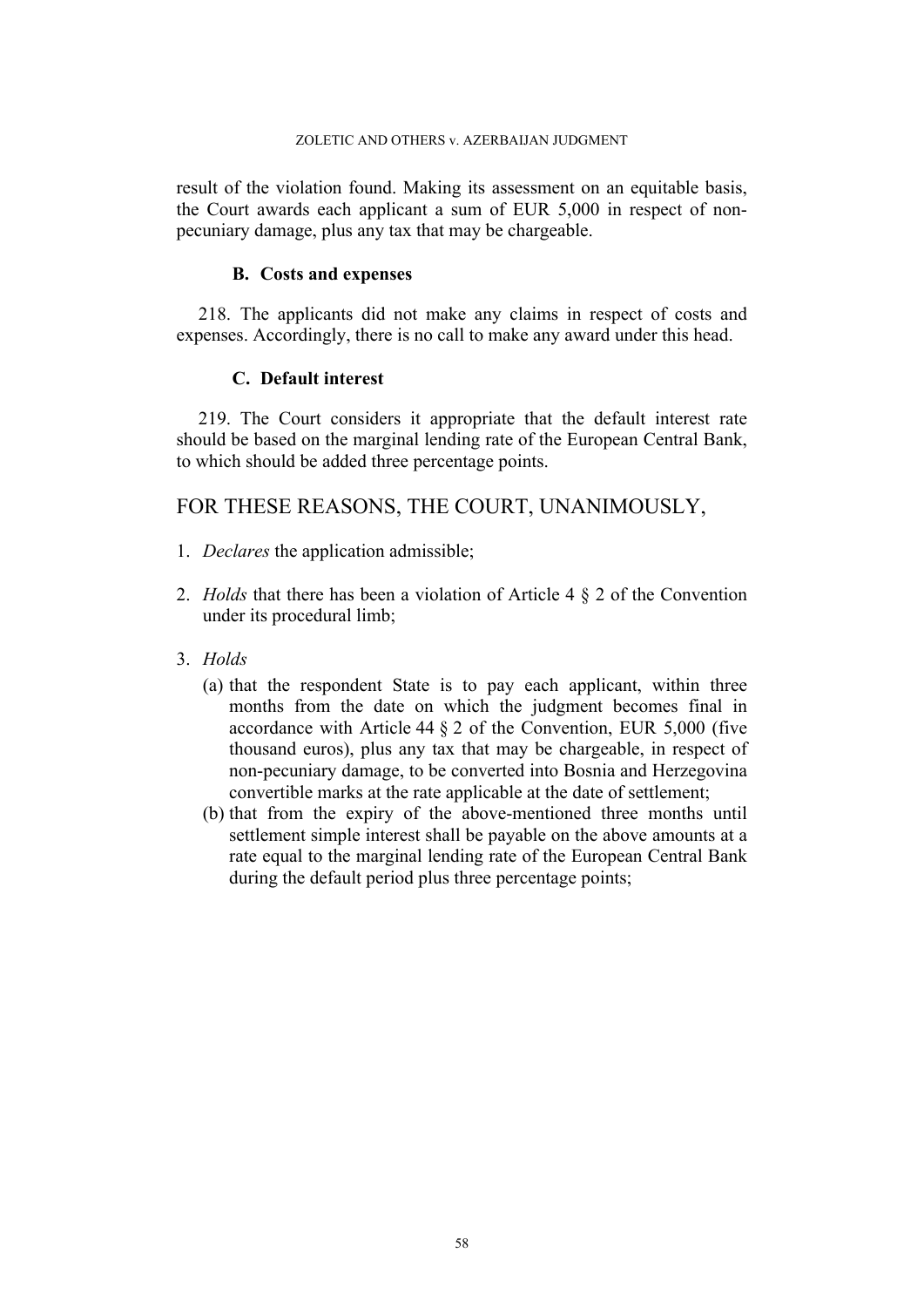### ZOLETIC AND OTHERS v. AZERBAIJAN JUDGMENT

4. *Dismisses* the remainder of the applicants' claim for just satisfaction.

Done in English, and notified in writing on 7 October 2021, pursuant to Rule 77 §§ 2 and 3 of the Rules of Court.

Victor Soloveytchik Síofra O'Leary Registrar President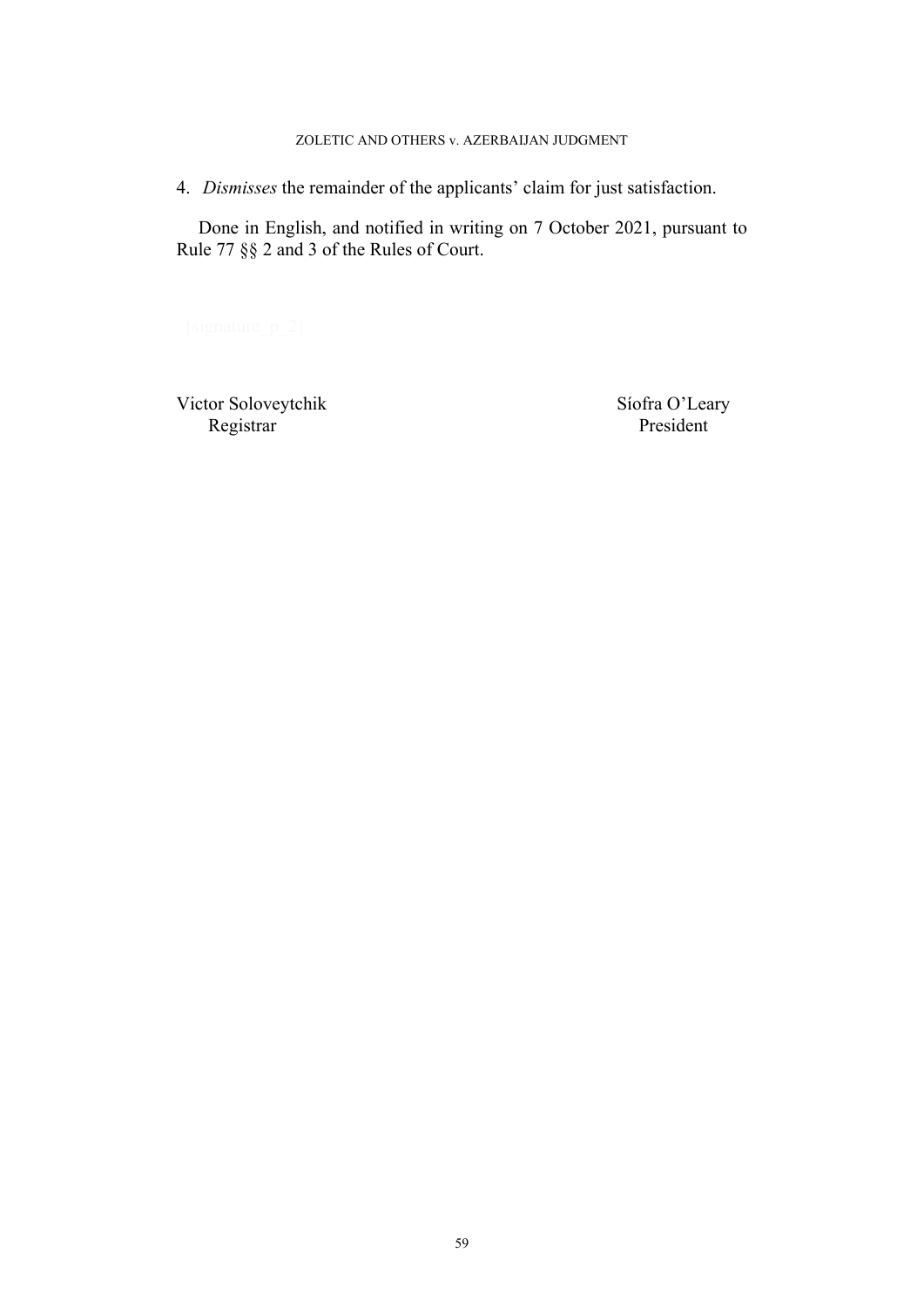# APPENDIX

# **List of applicants:**

| No. | <b>Applicant's Name</b> | Year of<br>birth | <b>Place of residence</b><br>according to authority<br>forms |
|-----|-------------------------|------------------|--------------------------------------------------------------|
| 1.  | Seudin ZOLETIC          | 1973             | Zivinice                                                     |
| 2.  | Amer ALIBASIC           | 1987             | Zivinice                                                     |
| 3.  | Sakib ARSLANOVIC        | 1973             | Zivinice                                                     |
| 4.  | Hajrudin BEGIC          | 1963             | Zivinice                                                     |
| 5.  | <b>Goran CATIC</b>      | 1963             | Gradiska                                                     |
| 6.  | Amir DELIBAJRIC         | 1989             | Zivinice                                                     |
| 7.  | Radoslav DELIC          | N/A              | Gradiska                                                     |
| 8.  | <b>Tihomir DUVNJAK</b>  | 1962             | Gradiska                                                     |
| 9.  | Miodrag GLISIC          | 1966             | Gradiska                                                     |
| 10. | Jasmin HASANOVIC        | 1988             | Zivinice                                                     |
| 11. | Ejub HODZIC             | 1965             | Donji Vakuf                                                  |
| 12. | Ramiz HODZIC            | 1962             | Zivinice                                                     |
| 13. | Ismail JUKIC            | 1983             | Tuzla                                                        |
| 14. | Muammer KAHRIC          | 1990             | Jajce-Sibenica                                               |
| 15. | Miodrag KAURIN          | 1967             | Gradiska                                                     |
| 16. | Predrag KAURIN          | 1972             | Gradiska                                                     |
| 17. | <b>Sveto LAZIC</b>      | 1962             | Gradiska                                                     |
| 18. | Sabahuddin MAKIC        | 1975             | Jajce                                                        |
| 19. | Zeljko MATIC            | 1964             | Gradiska                                                     |
| 20. | Becir MUJIC             | 1961             | Sapna                                                        |
| 21. | Fehret MUSTAFICA        | 1968             | Donji Vakuf                                                  |
| 22. | Elvedin OPARDJA         | 1988             | Donji Vakuf                                                  |
| 23. | Resid OPARDIJA          | 1962             | Donji Vakuf                                                  |
| 24. | Drago PERIC             | 1951             | Gradiska                                                     |
| 25. | <b>Suvad POTUROVIC</b>  | 1968             | Donji Vakuf                                                  |
| 26. | Milorad PRERAD          | 1987             | Gradiska                                                     |
| 27. | Fadil SALKANOVIC        | 1953             | Zivinice                                                     |
| 28. | <b>Ibro SARIC</b>       | 1955             | Zivinice                                                     |
| 29. | Benjamin SILJAK         | 1985             | Bugojno                                                      |
| 30. | Ismet SILJAK            | 1958             | Bugojno                                                      |